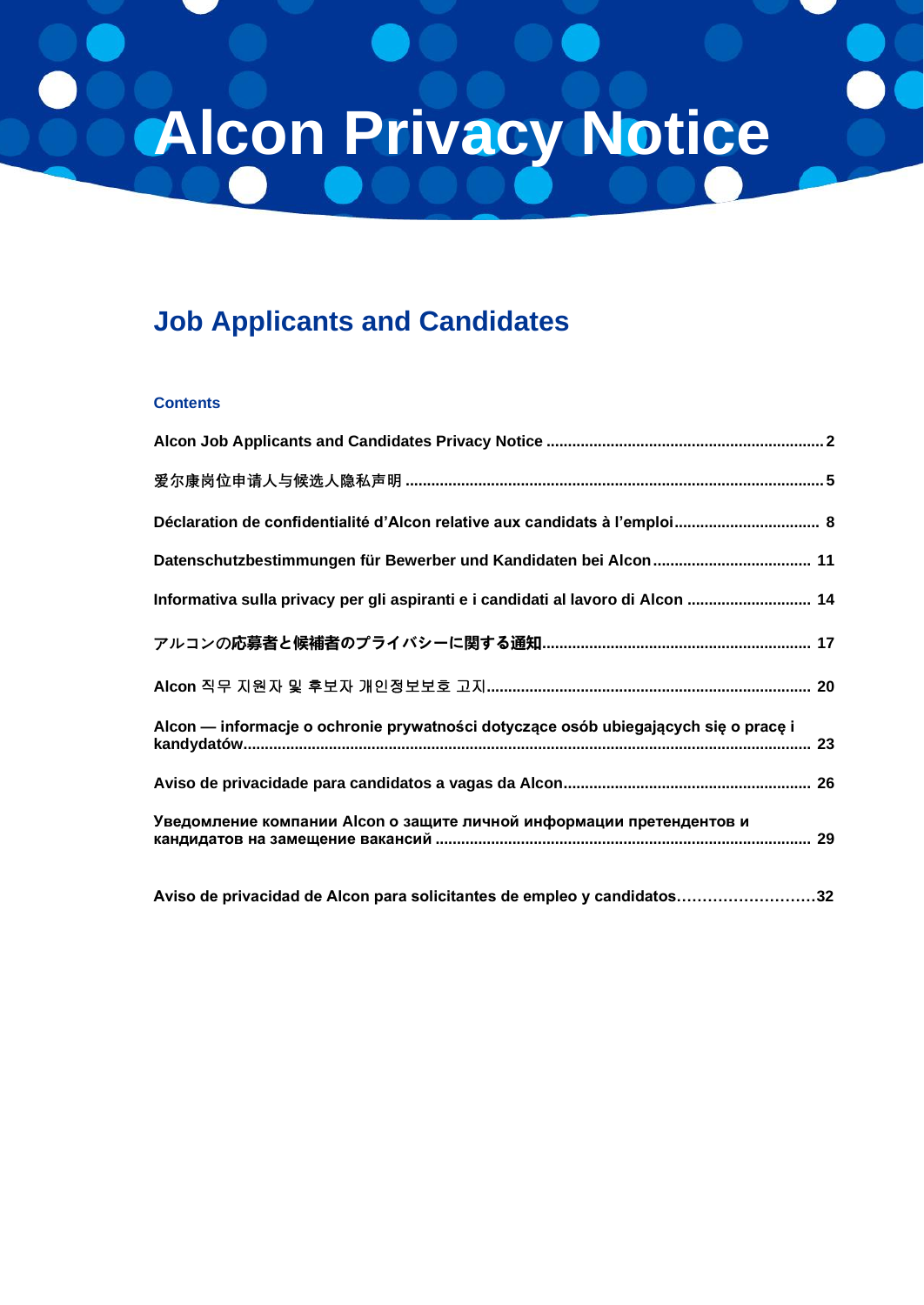# <span id="page-1-0"></span>**Alcon Privacy Notice**

#### **Job Applicants and Candidates Alcon, January 2021**

[The Alcon Group](https://www.novartis.com/about-us/contact/office-locations) [Company to which you are applying \("Alcon"\) is](https://www.novartis.com/about-us/contact/office-locations) processing information about you which constitutes "personal data".

In this context, we are committed to keeping you fully informed about our activities involving the processing of your personal data pertaining to talent management, scouting, assessment and acquisition activities and application, in general, for positions in Alcon.

Alcon will act as Controller of your personal data, as defined in and when applicable under data protection law. Under certain circumstances, third-party contractors will process your personal data on our behalf and acting under our instructions. These third-party contractors may also act as Controllers for specific purposes and you will be promptly informed.

#### **Processing of personal data**

In the context of the above described, we will only process information that is relevant to you as a candidate or as an applicant, which in some cases might require key strategic validations for skills and professional standing.

Such is as follows and only when legally permitted in your country:

− **contact and identification information** (e.g. name, first name, last name, gender, date and place of birth, nationality, email and/or postal address, fixed and/or mobile phone number, electronic email);

− **family, hobbies or interests** (not mandatory and only as you deem necessary to share);

− **past remuneration and benefits data** (such as salary level and amount, bonus, stocks, options, insurance and other benefits);

− **education and professional standing** (such as employment and education history, professional qualifications, certifications and experience, past employers and their contact data;

− **electronic identification data** (e.g. picture or facial image, publicly available profiles on social media, online identifiers/cookies, access and connection times, sound or image recording such as remote conferencing platforms, on-site CCTV or voice recordings for security purposes);

#### − **information pertaining to legal standing, credit and**

**background validations** depending on the position's responsibilities, information necessary to complete a background or credit or solvency check as well as judicial data and investigation data (e.g. proceedings, outcomes, information, documentation and convictions). Please note that the performance of these checks will be dependent on several factors such as the position, as well as local availability and viability of each Alcon legal entity offering such position. You will be provided with further details on this, should it be relevant to your application.

Insofar as strictly necessary and legally permitted, your sensitive information only if you voluntarily allow for disclosure or sharing (such as immigration status, visible or reported disabilities or protected group belonging, religion or church affiliation, diversity and inclusion related information, labour union membership).

More generally, Alcon will process information that you voluntarily and willingly disclose mostly during interviews and which should be strictly related to your professional capacity and fit for the corresponding open position.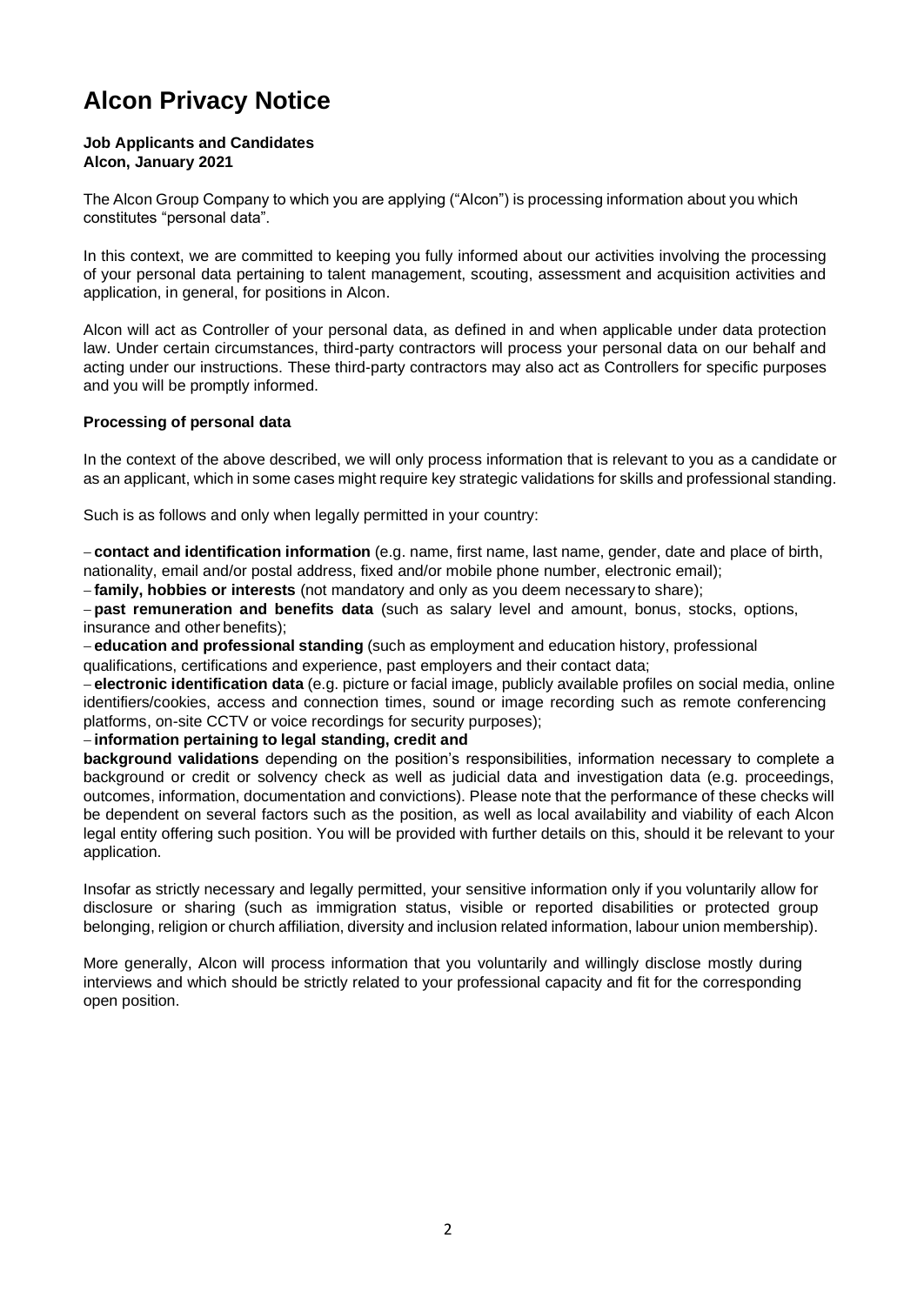**You may, at any point in time and without any repercussions, limit or suspend the sharing or disclosure of information related to you directly or indirectly. Alcon is committed to honoring your privacy and intimacy at all times. Just notify your interviewer, HR or Talent Acquisition representative about your concerns.**

#### **Processing of personal data for the below purposes is done on the basis of these legal grounds**

In this context, we will process the above personal data on any of the following legal ground(s), depending on the applicable Law:

your prior consent (unless you have agreed, we are unable to hold any data on you);

the necessity of the processing to perform our contractual obligations towards you or to take pre-contractual steps at your request;

the necessity of the processing to comply with our legal or regulatory obligations;

− the necessity of the processing to protect your vital interests orthose of another person;

or

the necessity of the processing for our legitimate interests to hire the most suitable candidate for the applicable role, which do not unduly affect your interests or fundamental rights andfreedoms.

#### **Processing of personal data for specific purposes**

In this context, we will process the above personal data for the following purpose(s):

− phone or electronic communications, including interviews in person orremotely;

apply assessments, tests or suitability evaluations, fitted to the corresponding open position;

− perform background or employment checks (whenapplicable);

− verify your identity, academics orqualifications;

− perform data analytics to improve our general candidate internal hiring processes, as well as to providea better service to you when applying for an open position at Alcon;

administer your application through specialized and external recruitment platforms, whether online or;

share relevant information to the hiring manager or selection committees, when applicable;

keep a temporal database of key-position applicants for future reference. Alcon may, with prior express consent from you, share your information with other companies for similar purposes, only;

as required under applicable law.

#### **Sharing of personal data with service providers and other Alcon group companies**

The above listed personal data will be processed by WorkDay (a global Human Resource planning and organizational system) and Alcon Service Providers worldwide supporting Alcon for purposes of recruitment services.

Alcon will as well share the personal data worldwide with other Alcon group companies.

Alcon will contractually ensure in these cases that the data protection standards applied will at least meet the standards of the country in which the Alcon entity recruiting is located.

#### **Automated decision making**

Alcon will not take any decision during the recruitment process solely on the basis of automated processing of your personal data like using a software code or algorithm that does not require human intervention.

#### **Duration of storage**

The Information you submit will be retained in the candidate database for a period of up to 12 months since you last updated your profile, or longer if you are still being considered for an open position, or if you have updated your candidate account (e.g. apply to another job, update your CV/Resume). Recruiters at Alcon and affiliated companies worldwide will be able to access your Information and may contact you should a suitable opening arise.

If you have applied for a position based in the United States, your Information will be retained for a period of 36 months (or longer if required by law or if you have updated your candidate account (e.g. apply to another job, update your CV/Resume)) after the recruitment process for that position has been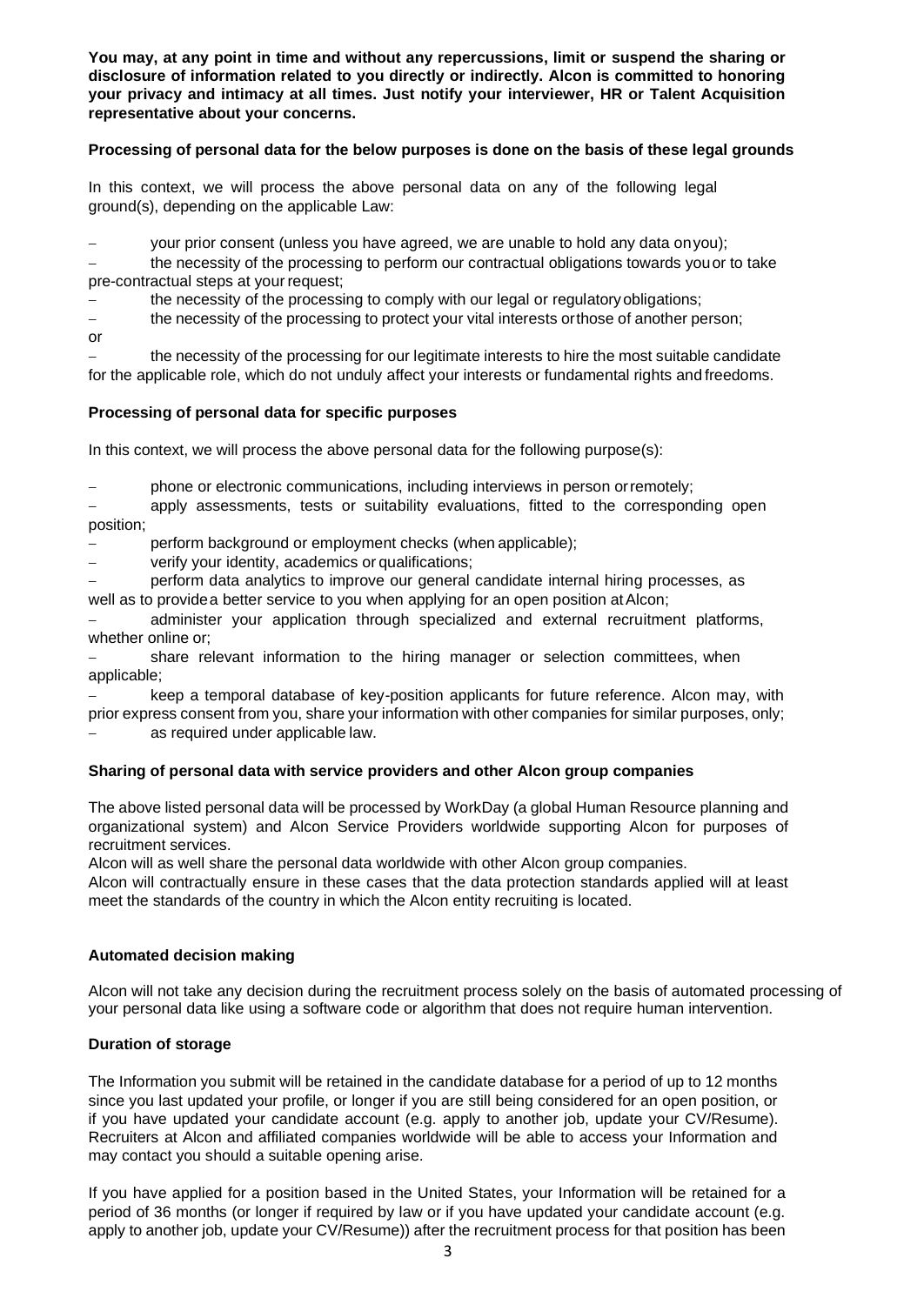completed. If your information is shared to Alcon by a recruitment agency, and you have consented accordingly, the Information will be retained for a period of 24 months since submission, or longer if you are being considered for an open position or longer, if you have updated your candidate account (e.g. apply to another job, update your CV/Resume).

#### **What are your rights and how can you exercise them?**

Whenever we process Personal Data, we take reasonable steps to keep your Personal Data accurate and up-to-date for the purposes for which they were collected. We will provide you with the ability to exercise the following rights under the conditions and within the limits set forth in the law.

If you wish to contact us regarding the use of your Personal Data or you want to object in whole or in part to the processing of your Personal Data, please [contact us via email at](mailto:contact%20us%20via%20email%20at%20alcon.recruitment@alcon.com%20with%20%20subject%20line:%20%20Data%20Privacy%20Request%20or.)  [alcon.recruitment@alcon.com with](mailto:contact%20us%20via%20email%20at%20alcon.recruitment@alcon.com%20with%20%20subject%20line:%20%20Data%20Privacy%20Request%20or.) subject line: Data Privacy Request or:

Alcon Management S.A. Alcon Human Resources – Data Privacy Request Chemin de Blandonnet 8 6201 South Freeway 1214 Vernier – Geneva<br>
Fort Worth, TX 76134-2001 Switzerland **United States** 

Human Resources – Data Privacy Request

If you have provided consent, you may withdraw consent. You may also request, subject to confidentiality obligations, to:

- − access your Personal Data as processed by us;
- − ask for correction or erasure of your Personal Data;
- − request for restriction of or objecting to the processing of your Personal Data; and

− request portability, where applicable, of your Personal data, i.e. that the Personal Data you have provided to us, are returned to you or transferred to the person ofyour choice, in a structured, commonly used and machine-readableformat.

As legally applicable in the country where the position is located.

You furthermore have the right to lodge a complaint with a supervisory authority.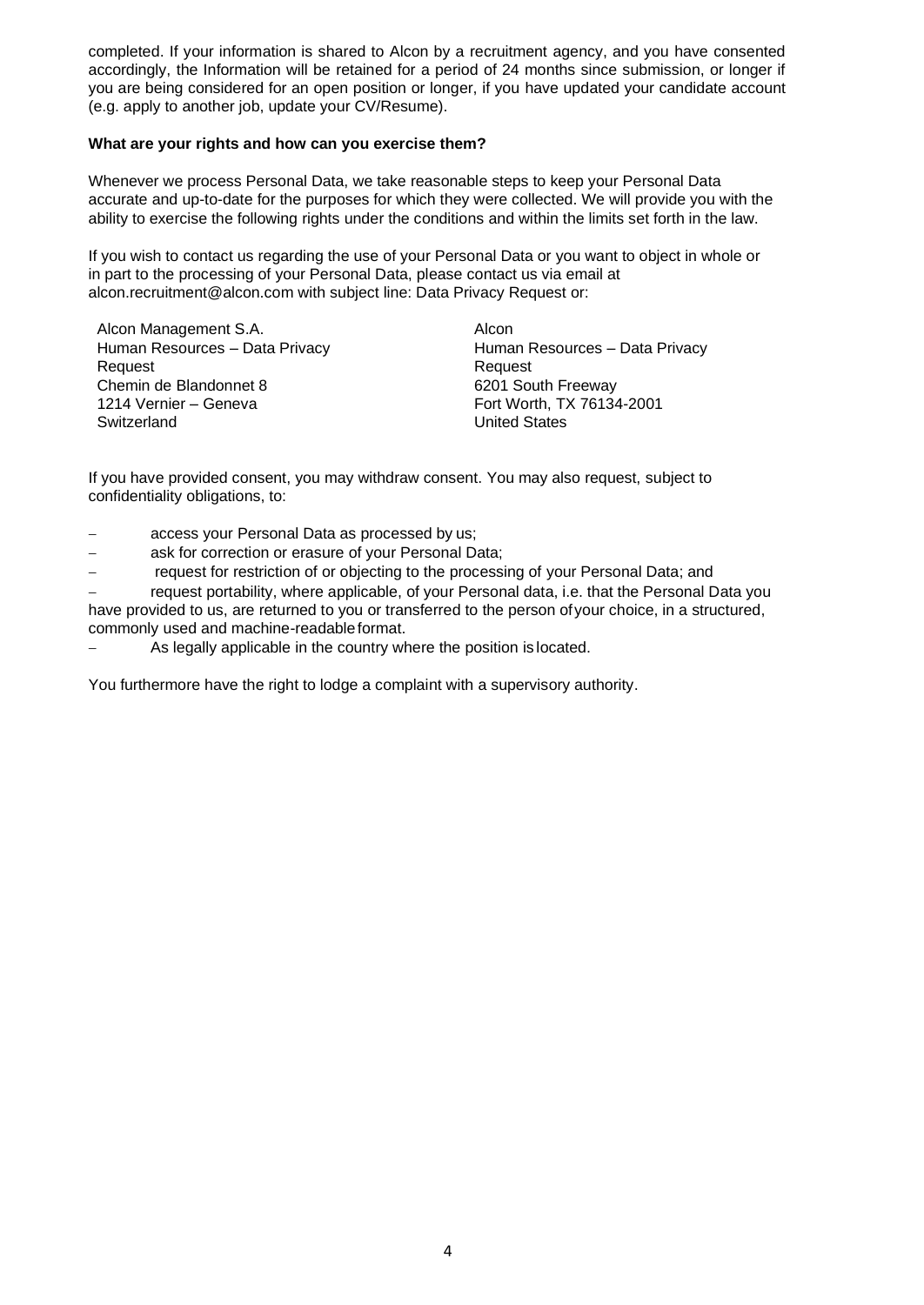### 爱尔康隐私声明

#### 岗位申请人与候选人 爱尔康,2021 年 1 月

<span id="page-4-0"></span>[作为您提交申请对象的爱尔康](https://www.novartis.com/about-us/contact/office-locations) (Alcon) 集团公司 ("爱尔康") 将处理与您有关、属于"个人数据 "的信息。

在这种情况下,我们致力于全面告知您我们在处理您的个人数据时涉及的活动,您的这些信息与人才管 理、发掘、评估和招募活动相关,一般用于向爱尔康申请工作岗位。

根据数据保护法律,在适用的情况下,爱尔康担任您的个人数据的控制人。在有些情况下,第三方承包 商将代表我们且按照我们的指示处理您的个人数据。这些第三方承包商也可以作为特定目的的控制人, 您会及时获得通知。

#### 处理个人数据

在上述情况中,我们将仅处理与您作为候选人或申请人相关的信息,在有些情况下可能需要对技能和专业 等级进行重要的战略验证。

如以下情况且仅在您所在国家法律允许的情况下:

−**联系和识别信息**(例如,姓名、名字、姓氏、性别、出生日期和出生地、

国籍、电子邮件和/或通讯地址、固定电话和/或手机号码、电子邮件);

−家庭、爱好或兴趣(非强制性和仅在您认为有必要分享的情况下);

−以往的薪酬和福利数据(例如工资水平和金额、奖金、选择权、保险和其他福利);

− **教育和专业等级**(例如工作和教育经历、专业资质、证书和经验、前雇主及其联系资料;

− 电子识别数据(例如, 图像或面部数据、社交媒体上公开的个人资料, 网上

标识符/cookie、访问和连接次数、声音或图像记录,例如远程会议平台、用于安全目的的现场闭路电视 或语音记录);

#### − 与法律地位、信用和

**背景验证相关的信息**视岗位的责任而定,完成背景、信用或破产核查的必要信息,以及司法数据和调查数 据(例如程序、结果、信息、文件和判决)。请注意,这些核查的实施将取决于一些因素,例如岗位、以 及提供该等岗位的各爱尔康法律实体的本地可提供性和稳健性。如果与您的申请相关,将向您提供进一步 的详情。

在严格必要和法律允许的情况下,您主动允许披露或分享的敏感信息(例如移民身份、可见或报告的残 疾或受保护的群体归属、宗教或教堂隶属、多元化和包容性相关的信息、工会会籍)。

一般而言,爱尔康将处理您通常在面试期间主动和愿意披露的信息,该等信息完全与您的职业身份相 关并适合相应的空缺职位。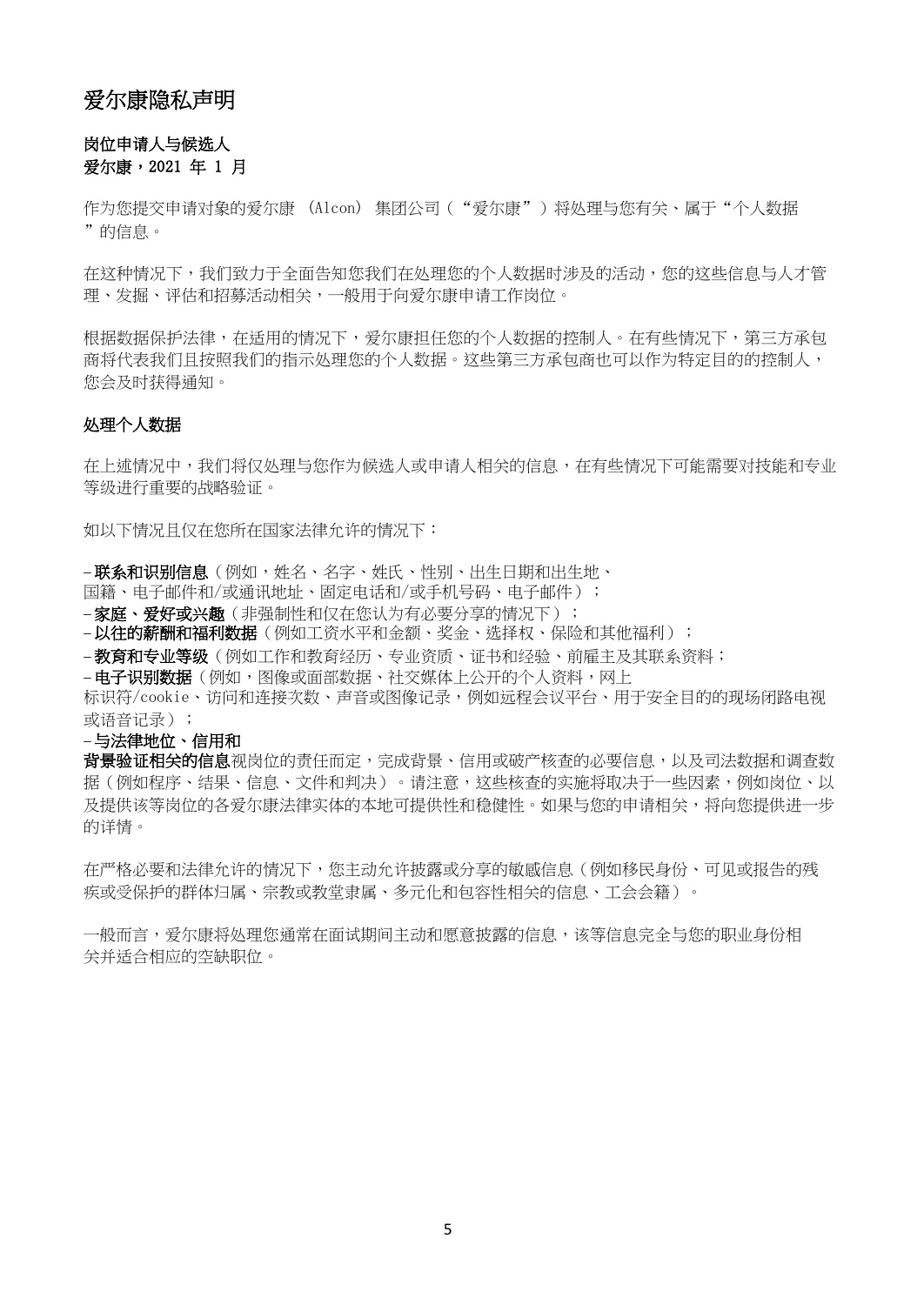#### 您可以在任何时候直接或间接限制或中止分享或披露与您相关的信息,而无需承担任何后果。爱 尔康致力于始终尊重您的隐私和秘密。将您的疑虑仅告诉您的面试官、人力资源或人才招聘代表  $\bullet$

#### 为以下目的处理个人信息将基于这些合法理由进行

在这种情况下,我们将基于以下任何合法理由处理以上个人数据,取决于适用法律:

- 您的事前同意(除非您已同意,我们不能持有与您有关的任何数据);
	- − 为履行我们对您的合同义务或应您的要求采取合同前步骤而有处理的必要性;
- 为遵守我们的法律或监管义务而有处理的必要性;
- 为保护您或另一个人的切身利益而有处理的必要性;或者

针对我们能为适用的岗位雇佣到最适当的候选人的合法利益而进行处理的必要性,不会 不当地影响您的利益或基本权利或自由。

#### 为了具体的目的处理个人数据

在这种情况下,我们将为了以下目的处理以上个人数据:

- − 电话或电子通讯,包括面对面或远程面试;
- − 开展适用于相应空缺职位的评估、测试或适当性评估;
- 实施背景或雇佣情况核查(在适用的情况下);
- 核实您的身份、学历或资格;
- 实施数据分析,以改善我们总体的候选人内部雇佣程序,并在您向爱尔康申请空缺

职位时向您提供更好的服务;

- 通过专业化或外部(不管是否在线)招募平台管理您的申请,或;
- − 在适当的情况下向招聘经理分享相关的信息;
- − 为主要岗位申请人保留临时的数据库,以供将来参考。爱尔康可在您事前明确同意的情 况下仅为类似的目的与其他公司分享您的信息;
- − 根据适用法律要求。

#### 与服务提供商和其他爱尔康集团公司分享个人信息

上述列明的个人数据将由 WorkDay (全球人力资源规划和组织系统)和为雇佣目的支持爱尔康的 全球爱尔康服务提供商处理。

爱尔康还会在全球与其他爱尔康集团公司分享该等个人数据。

爱尔康将以合同形式确保,在这些情况下适用的数据保护将至少达到爱尔康实体招募活动所在国家 的标准。

#### 自动化决策

在招募过程中,爱尔康不会仅基于自动化处理您的个人数据(如使用无需人工干预的软件代码或算法)作 出任何决策。

#### 储存期间

您提交的信息自您最后一次更新个人资料之日起在候选人资料库中最长保存 12 个月,或如果仍 考虑由您填补空缺职位或您已更新您的候选人帐户(例如,申请另一份工作、更新您的简历)将 保存更长时间。爱尔康和全世界附属公司的招募人将能够访问您的信息,并在出现合适的空缺职 位时联系您。

如果您已申请美国境内的职位,您的信息将在该岗位的招聘流程结束后被保留 36 个月 (如果法律 要求或您已更新您的候选人帐户(例如,申请另一份工作、更新您的简历),将保留更长时间) 。如果一名招募代理人向爱尔康分享了您的信息,且您已相应地同意,该信息将在提交后保留 24 个月,或者在仍考虑由您填补某个空缺职位时或如果您已更新您的候选人帐户(例如,申请另一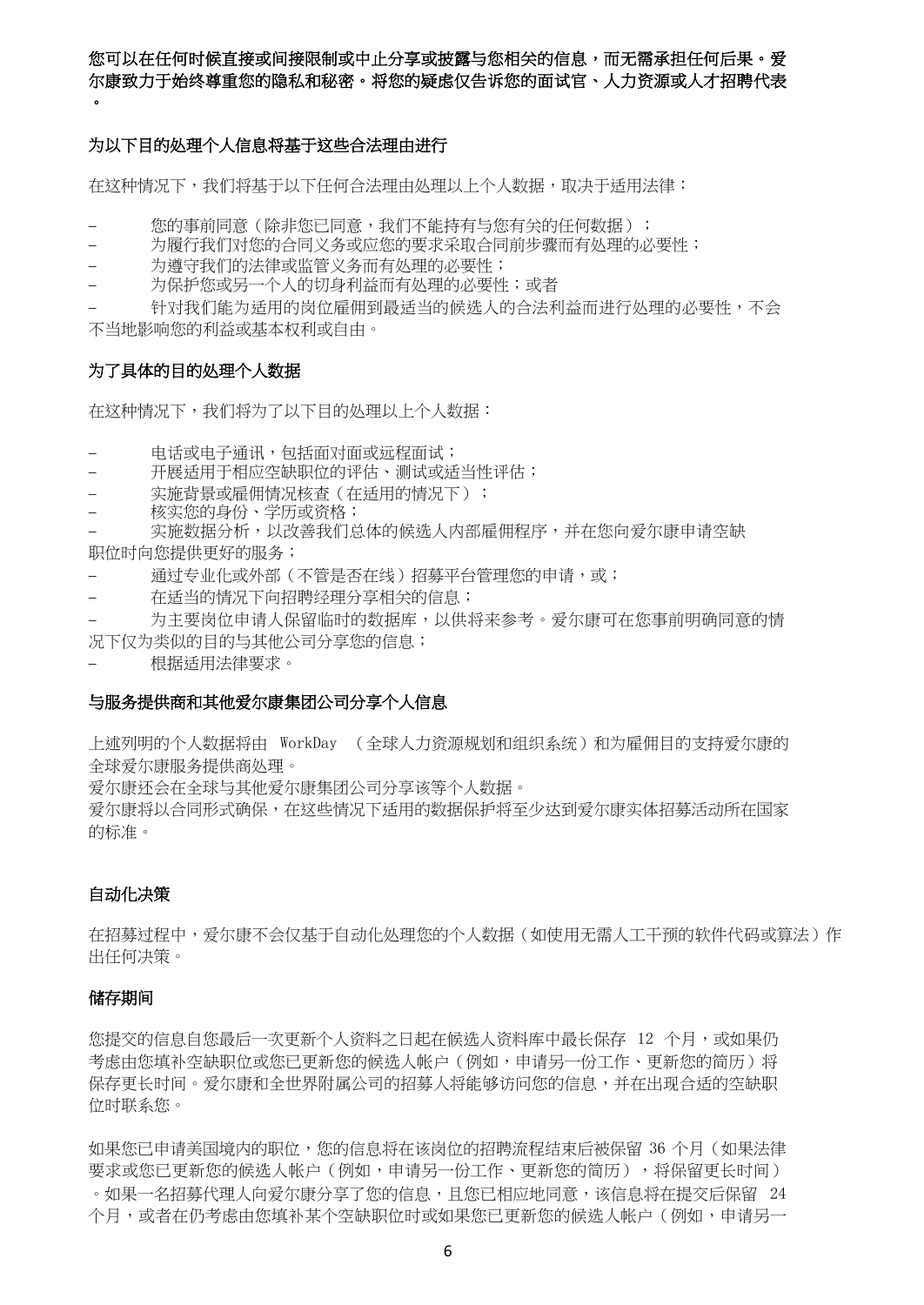份工作、更新您的简历)时保留更长的时间。

#### 您享有哪些权利以及您如何行使它们?

我们处理个人数据所个人数据的目的而言,我们采取合理的措施保持您的个人数据 准确且最新。我们将向您提供按法律规定的条件和范围行使权利的能力。

关于使用您的个人数据或者您想反对我们处理您的所有或部分个人数据,如果您想联系我们, 请通过 [alcon.recruitment@alcon.com](mailto:contact%20us%20via%20email%20at%20alcon.recruitment@alcon.com%20with%20%20subject%20line:%20%20Data%20Privacy%20Request%20or.) [联系我们,主题行为:数据保护请求或:](mailto:contact%20us%20via%20email%20at%20alcon.recruitment@alcon.com%20with%20%20subject%20line:%20%20Data%20Privacy%20Request%20or.)

Alcon Management S.A. <br>
<del>爱</del>尔康 Chemin de Blandonnet 8 6201 South Freeway おおし おおし おおし おおし おおし おおし おおし おおし 美国 おおところ かいしょう かいしょう しょうかい しょうかい しょうかい しょうかい しょうかい

人力资源——数据隐私请求 网络卡尔卡尔 医心脏 人力资源——数据隐私请求 1214 Vernier – Geneva Fort Worth, TX 76134-2001

如果您已提供同意,您可以撤消同意。以保密义务为前提,您可以要求:

− 查阅我们处理的您的个人数据;

− 要求更正或删除您的个人数据;

要求限制或反对处理您的个人数据;以及

在适用的情况下,申请您的个人数据的可携带性,即以结构化、通常使用且机器可读的 格式向您交还您已向我们提供的个人数据。

− 在工作岗位所在国法律适用的情况下。

您还有权向监管机构提出投诉。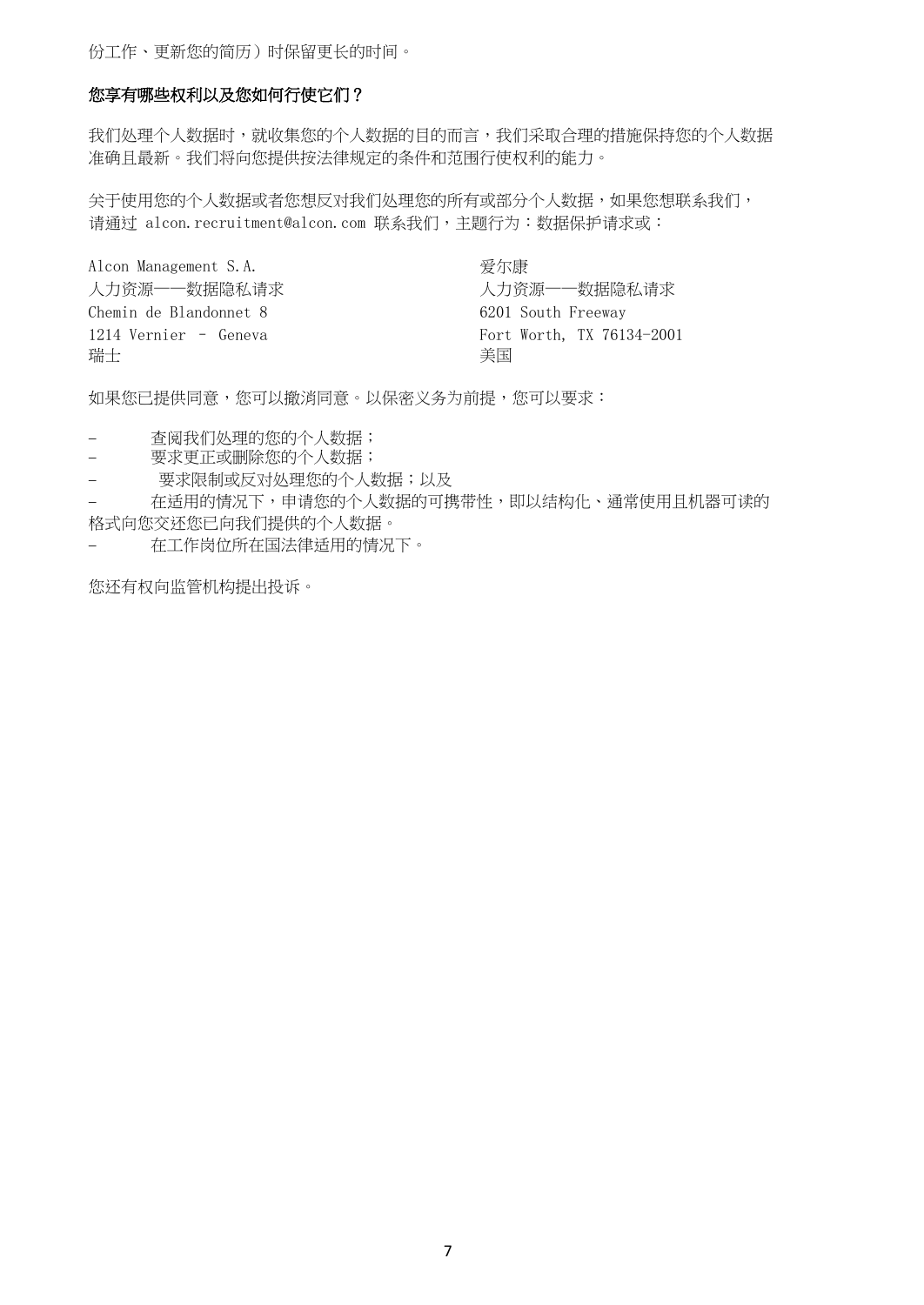# **Déclaration de confidentialité d'Alcon**

#### **Candidats à l'emploi Alcon, janvier 2021**

La société du [groupe Alcon](https://www.novartis.com/about-us/contact/office-locations) [auprès de laquelle vous postulez \(«](https://www.novartis.com/about-us/contact/office-locations) Alcon ») traite des informations à votre sujet qui constituent des « données à caractère personnel ».

Dans ce contexte, nous nous engageons à vous tenir entièrement informé(e) de nos activités concernant le traitement de vos données à caractère personnel se rapportant aux activités de gestion des talents, de repérage, d'évaluation et d'acquisition, et de candidature, en général, concernant les postes chez Alcon.

Alcon agira en tant que responsable du traitement de vos données à caractère personnel, tel que défini dans la loi sur la protection des données, le cas échéant. Sous certaines circonstances, des prestataires tiers traiteront vos données à caractère personnel en notre nom et selon nos instructions. Ces prestataires tiers peuvent également agir en tant que responsables du traitement à des fins spécifiques, et vous en serez rapidement informé(e).

#### <span id="page-7-0"></span>**Traitement des données à caractère personnel**

Dans le contexte de ce qui précède, nous ne traiterons que les informations qui vous concernent en tant que candidat. Dans certains cas, cela nécessitera peut-être des validations stratégiques clés pour les compétences et le statut professionnel.

À savoir ce qui suit, et uniquement lorsque la loi l'autorise dans votre pays :

− **coordonnées de contact et d'identification** (p. ex, prénom, nom de famille, genre, date et lieu de naissance, nationalité, adresse e-mail et/ou postale, numéro de téléphone fixe et/ou portable, adresse électronique) ;

− **famille, passe-temps ou centres d'intérêt** (pas obligatoire et uniquement si vous jugez qu'il est nécessaire de le communiquer) ;

− **données sur les rémunérations et avantages précédents** (comme le niveau et le montant du salaire, les primes, les actions, les assurances et autres avantages) ;

− **l'éducation et le statut professionnel** (comme les antécédents professionnels et scolaires, les qualifications professionnels, les certifications et l'expérience professionnelles, les anciens employeurs et leurs coordonnées de contact ;

− **les données d'identification électronique** (p. ex., photo ou image du visage, profils accessibles au public sur les réseaux sociaux, identifiants/cookies en ligne, accès et temps de connexion, enregistrements du son ou des images, comme des plateformes de conférence à distance, un système de vidéosurveillance sur site ou des enregistrements vocaux à des fins de sécurité) ;

#### − **informations relatives à la capacité juridique, et validations**

**des antécédents et de crédit** en fonction des responsabilités du poste, informations nécessaires pour effectuer une vérification des antécédents ou de crédit ou de solvabilité, ainsi que des données judiciaires et des données d'enquête (p. ex., poursuites, résultats, informations, documentation et condamnations). Notez que l'exécution de ces vérifications dépendra de plusieurs facteurs, comme le poste, ainsi que la disponibilité locale et la viabilité de chaque entité juridique d'Alcon offrant ledit poste. Vous recevrez davantage de détails à ce sujet, si cela s'avère pertinent pour votre candidature.

Dans la mesure strictement nécessaire et légalement autorisée, vos informations sensibles uniquement si vous permettez volontairement leur divulgation ou leur communication (comme le statut d'immigration, les handicaps visibles ou signalés ou l'appartenance à un groupe protégé, la religion ou l'affiliation à une église, les informations relatives à la diversité et à l'inclusion, l'appartenance à un syndicat).

Plus généralement, Alcon traitera les informations que vous divulguerez volontairement, principalement lors des entretiens, et qui doivent être strictement liées à votre capacité professionnelle et adaptées au poste vacant correspondant.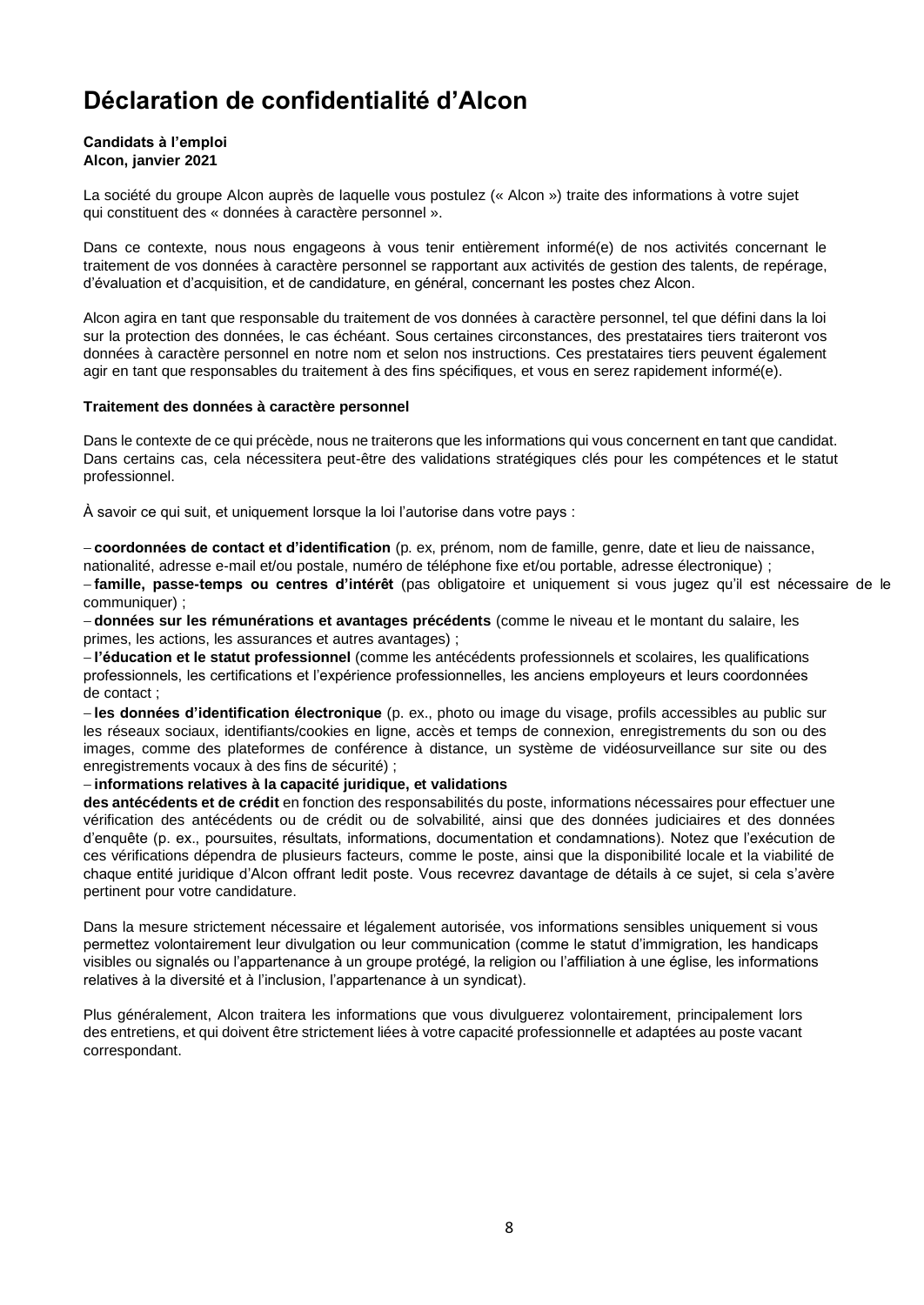**Vous pouvez, à tout moment et sans que cela ait aucune répercussion, limiter ou suspendre le partage ou la divulgation d'informations vous concernant directement ou indirectement. Alcon s'engage à respecter votre vie privée et votre intimité à tout moment. Il vous suffit de faire part de vos préoccupations à la personne qui vous fait passer l'entretien, au représentant des RH ou de l'Acquisition des talents.**

**Le traitement des données à caractère personnel aux fins ci-dessous se fait sur la base de ces fondements juridiques**

Dans ce contexte, nous traiterons les données à caractère personnel ci-dessus sur l'un des fondements juridiques suivants, en fonction de la loi applicable :

votre consentement préalable (à moins que vous y consentiez, nous ne pouvons conserver aucune donnée vous concernant) ;

la nécessité du traitement afin de remplir nos obligations contractuelles envers vous ou de prendre des mesures précontractuelles à votre demande ;

la nécessité du traitement afin de nous conformer à nos obligations légales ou réglementaires ;

la nécessité du traitement afin de protéger vos intérêts vitaux ou ceux d'une autre personne ;

ou

la nécessité du traitement pour nos intérêts légitimes d'embaucher le candidat correspondant le mieux au poste concerné, qui n'affectent pas indûment vos intérêts ou vos droits et libertés fondamentaux.

#### **Traitement des données à caractère personnel à des fins spécifiques**

Dans ce contexte, nous traiterons les données à caractère personnel ci-dessus à la ou aux fins suivantes :

− communications téléphoniques ou électroniques, y compris les entretiens en personne ou à distance ;

− appliquer des évaluations, des tests ou des évaluations d'aptitude, adaptés au poste vacant correspondant ;

effectuer des vérifications d'antécédents ou d'emploi (le cas échéant) ;

− vérifier votre identité, vos diplômes ou vos qualifications ;

− réaliser des analyses de données pour améliorer nos processus généraux d'embauche interne de candidats, ainsi que pour vous apporter un meilleur service lorsque vous postulez à un poste vacant chez Alcon ;

− administrer votre candidature via des plateformes de recrutement externes et spécialisées, que ce soit en ligne ou ;

− partager des informations pertinentes avec le responsable de l'embauche ou les comités de sélection, le cas échéant ;

− conserver une base de données temporelle des candidats aux postes clés pour référence future. Alcon peut, avec votre consentement explicite préalable, partager vos informations avec d'autres sociétés à des fins similaires uniquement ;

− tel qu'exigé par la loi applicable.

#### **Partage des données à caractère personnel avec des prestataires de service et d'autres sociétés du groupe Alcon**

Les données à caractère personnel énumérées ci-dessus seront traitées par WorkDay (un système mondial d'organisation et de planification des ressources humaines) et par les prestataires de service d'Alcon dans le monde entier qui soutiennent Alcon dans le cadre de services de recrutement.

Alcon partagera également les données à caractère personnel dans le monde entier avec d'autres sociétés du groupe Alcon.

Dans ces cas, Alcon s'assurera de manière contractuelle que les normes de protection des données qui ont été appliquées répondront au moins aux normes du pays dans lequel se situe l'entité Alcon qui recrute.

#### **Prise de décision automatisée**

Alcon ne prendra pas de décision pendant le processus de recrutement en se basant uniquement sur un traitement automatisé de vos données à caractère personnel qui utilise un code logiciel ou un algorithme ne nécessitant pas d'intervention humaine.

#### **Durée du stockage**

Les informations que vous soumettez seront conservées dans la base de données des candidats pendant une période allant jusqu'à 12 mois depuis la dernière mise à jour de votre profil, ou plus longtemps si votre candidature est envisagée pour un poste vacant, ou si vous avez mis à jour votre compte de candidat (p.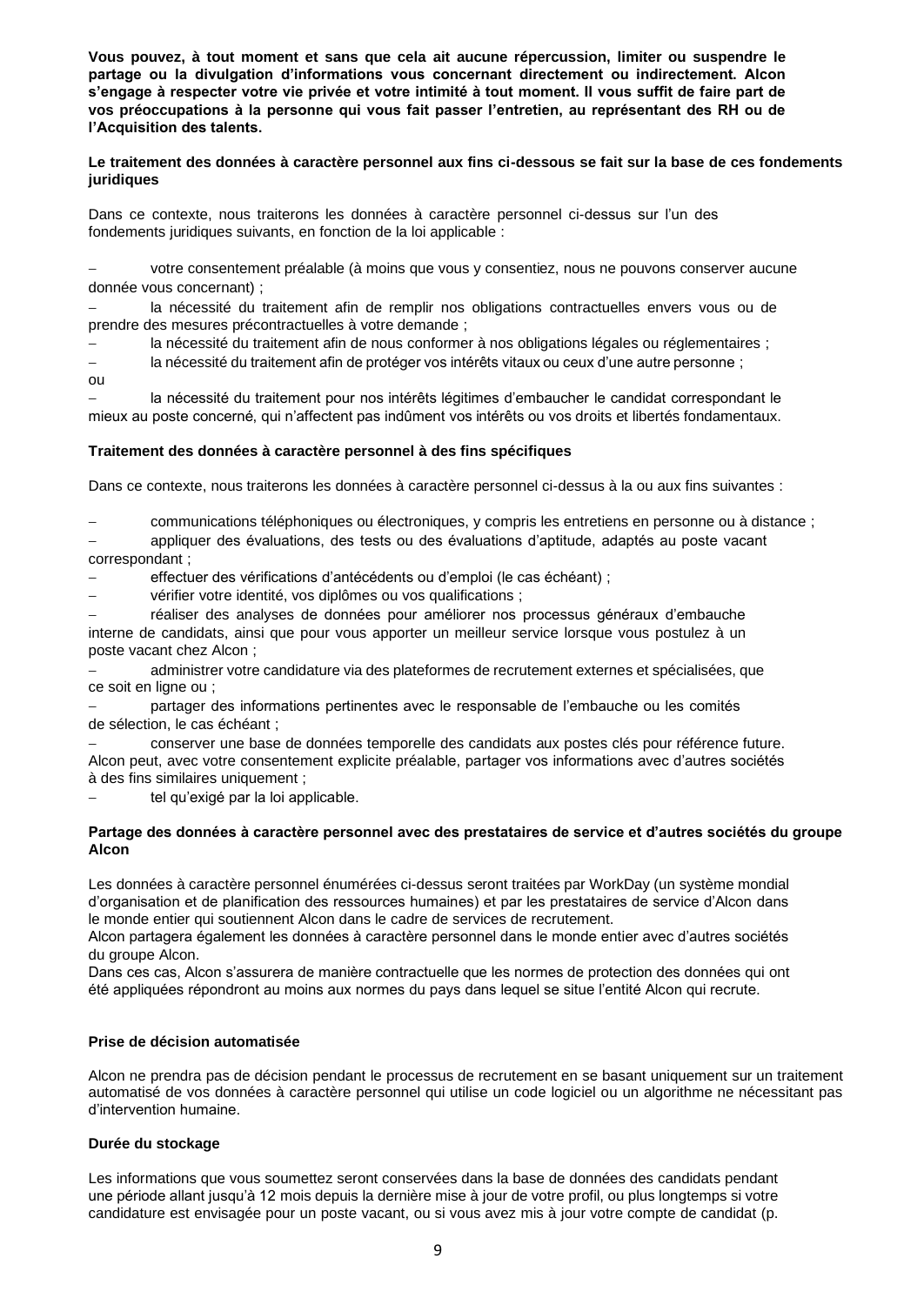ex, candidature à un autre emploi, mise à jour de votre CV). Les recruteurs chez Alcon et les sociétés affiliées du monde entier pourront accéder à vos informations et pourraient vous contacter si une offre appropriée se présentait.

Si vous avez posé votre candidature pour un poste basé aux États-Unis, vos informations seront conservées pendant une période de 36 mois (ou plus longtemps si la loi l'exige ou si vous avez mis à jour votre compte de candidat (p. ex, candidature à un autre emploi, mise à jour de votre CV)) après que le processus de recrutement pour ce poste soit terminé. Si vos informations sont communiquées à Alcon par une agence de recrutement, et que vous y avez consenti, les informations seront conservées pendant une période de 24 mois à compter de la soumission, ou plus longtemps si votre candidature est envisagée pour un poste vacant ou si vous avez mis à jour votre compte de candidat (p. ex. candidature à un autre emploi, mise à jour de votre CV).

#### **Quels sont vos droits et comment pouvez-vous les exercer ?**

Lorsque nous traitons des données à caractère personnel, nous prenons des mesures raisonnables pour garder vos données à caractère personnel exactes et à jour aux fins pour lesquelles elles ont été collectées. Nous vous donnerons la capacité d'exercer les droits suivants selon les conditions et dans les limites prévues par la loi.

Si vous souhaitez nous contacter concernant l'utilisation de vos données à caractère personnel ou si vous voulez vous opposer en totalité ou en partie au traitement de vos données à caractère personnel, veuillez [nous contacter par e-mail à l'adresse alcon.recruitment@alcon.com avec dans la ligne d'objet](mailto:contact%20us%20via%20email%20at%20alcon.recruitment@alcon.com%20with%20%20subject%20line:%20%20Data%20Privacy%20Request%20or.) : [Demande relative à la confidentialité des données ou](mailto:contact%20us%20via%20email%20at%20alcon.recruitment@alcon.com%20with%20%20subject%20line:%20%20Data%20Privacy%20Request%20or.) :

> Alcon Management S.A. Alcon Ressources humaines – Demande relative à la confidentialité des données Chemin de Blandonnet 8 6201 South Freeway Suisse États-Unis

Ressources humaines – Demande relative à la confidentialité des données 1214 Vernier – Genève Fort Worth, TX 76134-2001

Si vous avez donné votre consentement, vous pouvez le retirer. Vous pouvez aussi demander, sous réserve des obligations en matière de confidentialité, de :

avoir accès à vos données à caractère personnel telles que nous les avons traitées ;

− demander une correction ou un effacement de vos données à caractère personnel ;

− demander une restriction du traitement de vos données à caractère personnel ou vous y opposer ; et

− demander la portabilité, le cas échéant, de vos données à caractère personnel, c'est-à-dire que les données à caractère personnel que vous nous avez fournies vous soient renvoyées ou transférées à la personne de votre choix, dans un format structuré, couramment utilisé et lisible par machine.

Dans toute la mesure permise par la loi dans le pays où se situe le poste.

Vous avez par ailleurs le droit de déposer une réclamation auprès d'une autorité de contrôle.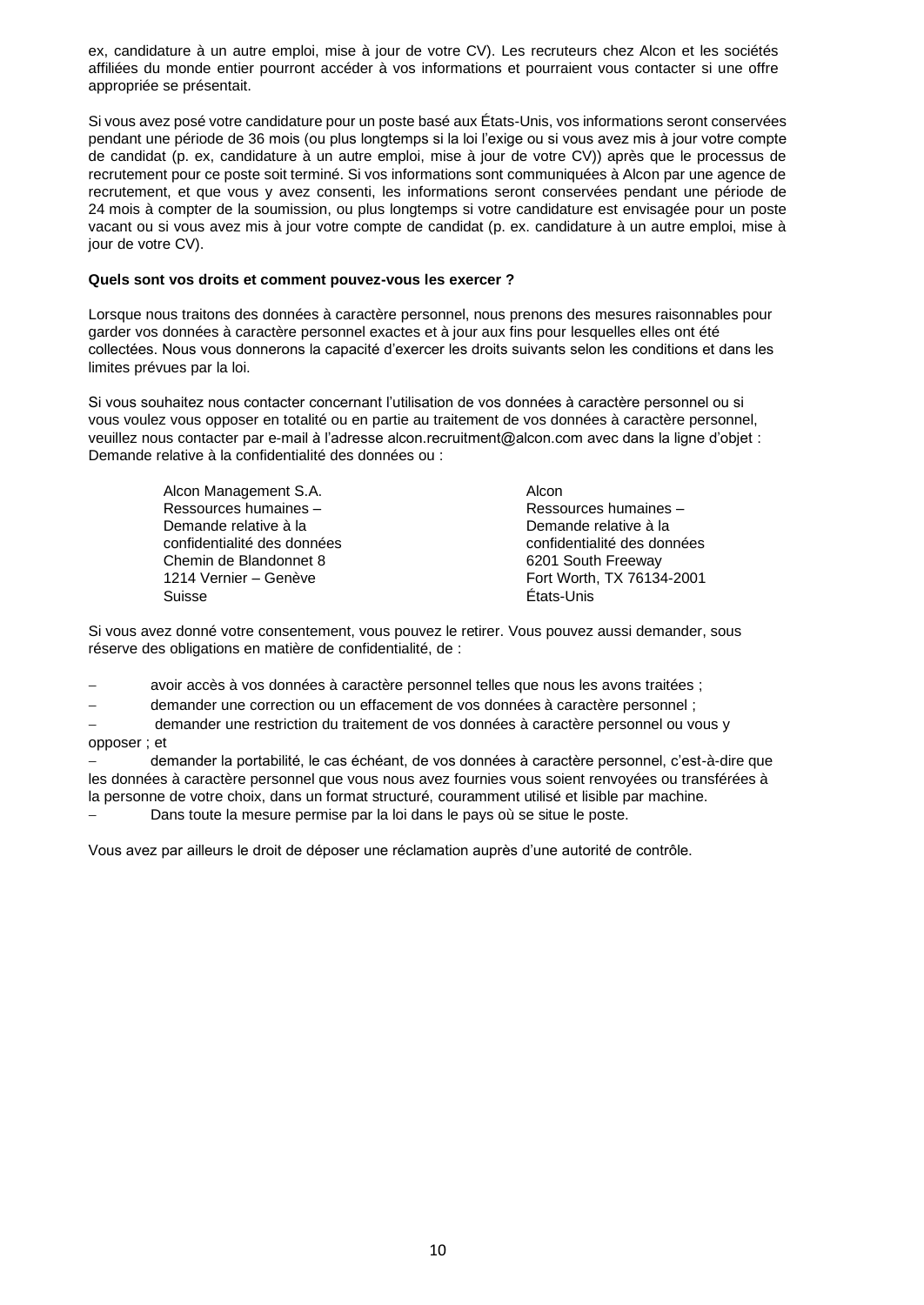# <span id="page-10-0"></span>**Datenschutzbestimmungen von Alcon**

## **Bewerber und Kandidaten**

#### **Alcon, Januar 2021**

[Die Alcon Group,](https://www.novartis.com/about-us/contact/office-locations) [das Unternehmen, bei dem Sie sich bewerben \("Alcon"\), v](https://www.novartis.com/about-us/contact/office-locations)erarbeitet Informationen über Sie, die "personenbezogene Daten" genannt werden.

In diesem Zusammenhang sind wir bestrebt, Sie umfassend über unsere Aktivitäten zu informieren, welche die Verarbeitung Ihrer personenbezogenen Daten im Zusammenhang mit Talentmanagement-, Scouting-, Bewertungsund Akquisitionsaktivitäten sowie die Stellenbewerbungen bei Alcon allgemein umfassen.

Alcon fungiert als Verantwortlicher für Ihre persönlichen Daten, wie in den Datenschutzbestimmungen definiert und gegebenenfalls anwendbar. Unter bestimmten Umständen verarbeiten Drittanbieter Ihre personenbezogenen Daten in unserem Namen und handeln gemäß unseren Anweisungen. Diese Drittanbieter können für bestimmte Zwecke auch als Controller fungieren, und Sie werden umgehend darüber informiert.

#### **Verarbeitung von personenbezogenen Daten**

Im Zusammenhang mit dem oben Beschriebenen verarbeiten wir nur Informationen, die für Sie als Kandidat oder Bewerber relevant sind. In einigen Fällen sind möglicherweise wichtige strategische Validierungen der Fähigkeiten und beruflichen Stellung erforderlich.

Dies geschieht wie folgt und nur, wenn dies in Ihrem Land gesetzlich zulässig ist:

− **Kontakt- und Identifikationsinformationen** (z. B. Name, Vorname, Nachname, Geschlecht, Geburtsdatum und -ort, Staatsangehörigkeit, E-Mail-Adresse und/oder Postanschrift, Festnetz- und/oder Mobiltelefonnummer, elektronische E-Mail)

− **Familie, Hobbys oder Interessen** (nicht obligatorisch und nur in dem Ausmaß, in dem Sie sie teilen möchten) − **Daten zum früheren Gehalt und zu Sozialleistungen** (wie Gehaltsniveau und -höhe, Bonus, Aktien, Optionen, Versicherung und andere Leistungen)

− **Bildung und berufliche Stellung** (wie beruflicher und Bildungswerdegang, berufliche Qualifikationen, Zertifizierungen und Erfahrungen, frühere Arbeitgeber und deren Kontaktdaten)

− **elektronische Identifikationsdaten** (z. B. Bild oder Gesichtsbild, öffentlich verfügbare Profile in sozialen Medien, Online- Kennungen/Cookies, Zugriffs- und Verbindungszeiten, Ton- oder Bildaufzeichnung (z. B. Remote-Konferenzplattformen, Videoüberwachung vor Ort oder Sprachaufzeichnungen aus Sicherheitsgründen))

#### − **Informationen in Bezug auf rechtliche Stellung, Kreditwürdigkeit und**

**Hintergrundvalidierungen** in Abhängigkeit von den Verantwortlichkeiten der Stelle, Informationen, die für die Durchführung einer Hintergrund- oder Kredit- oder Solvabilitätsprüfung erforderlich sind, sowie gerichtliche Daten und Untersuchungsdaten (z. B. Verfahren, Ergebnisse, Informationen, Unterlagen und Verurteilungen). Bitte beachten Sie, dass die Durchführung dieser Prüfungen von mehreren Faktoren abhängt, wie z. B. der Position sowie der lokalen Verfügbarkeit und Realisierbarkeit durch die rechtlichen Instanzen von Alcon, die eine solche Stelle anbieten. Weitere Informationen hierzu erhalten Sie, falls dies für Ihre Bewerbung relevant sein sollte.

Soweit dies unbedingt erforderlich und gesetzlich zulässig ist, dürfen Ihre sensiblen Daten nur dann offengelegt werden, wenn Sie freiwillig die Weitergabe genehmigen (z. B. Einwanderungsstatus, sichtbare oder angegebene Behinderungen oder Zugehörigkeit zu geschützten Gruppen, Zugehörigkeit zu Religion oder Kirche, Informationen zu Vielfalt und Inklusion, Gewerkschaftsmitgliedschaft).

Im Allgemeinen verarbeitet Alcon Informationen, die Sie freiwillig und bereitwillig meistens während eines Interviews offenlegen und die in engem Zusammenhang mit Ihrer beruflichen Leistungsfähigkeit stehen und auf die entsprechende offene Stelle ausgerichtet sind.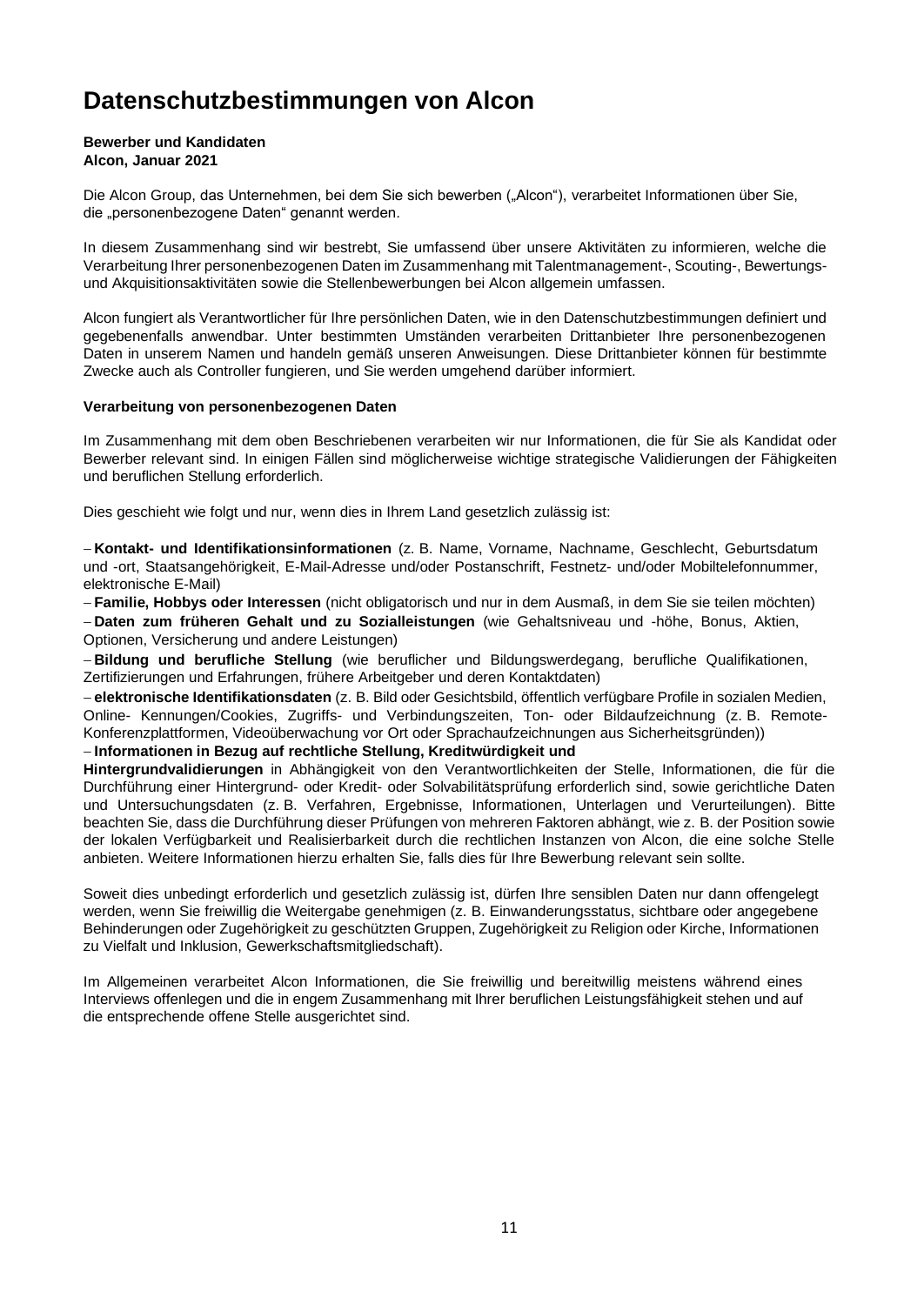**Sie können zu jedem Zeitpunkt und ohne Auswirkungen die Weitergabe oder Offenlegung von Informationen, die Sie direkt oder indirekt betreffen, einschränken oder aussetzen. Alcon verpflichtet sich, Ihre Privatsphäre und Intimität jederzeit zu respektieren. Informieren Sie einfach Ihren Interviewer, HR- oder Talent Acquisition-Vertreter über Ihre Bedenken.**

#### **Die Verarbeitung personenbezogener Daten zu den nachstehenden Zwecken erfolgt auf der folgenden rechtlichen Grundlage**

In diesem Zusammenhang verarbeiten wir die oben genannten personenbezogenen Daten je nach geltendem Recht auf einer der folgenden rechtlichen Grundlagen:

− Ihre vorherige Zustimmung (sofern Sie nicht zugestimmt haben, können wir keine Daten über Sie speichern)

− die Notwendigkeit der Verarbeitung, um unsere vertraglichen Verpflichtungen Ihnen gegenüber zu erfüllen oder auf Ihre Anfrage vorvertragliche Schritte zu unternehmen

− die Notwendigkeit der Verarbeitung, um unseren gesetzlichen oder behördlichen Verpflichtungen nachzukommen

− die Notwendigkeit der Verarbeitung, um Ihre vitalen Interessen oder die einer anderen Person zu schützen oder

− die Notwendigkeit der Verarbeitung unserer berechtigten Interessen, um den am besten geeigneten Kandidaten für die jeweilige Rolle einzustellen, die Ihre Interessen oder Grundrechte und freiheiten nicht übermäßig beeinträchtigt.

#### **Verarbeitung personenbezogener Daten für bestimmte Zwecke**

In diesem Zusammenhang werden wir die oben genannten personenbezogenen Daten für folgende Zwecke verarbeiten:

− telefonische oder elektronische Kommunikation, einschließlich persönlicher oder Remote-Interviews

− Durchführung von Bewertungen, Tests oder Eignungsprüfungen, die an die entsprechende offene Stelle angepasst sind

− Durchführung von Hintergrund- oder Beschäftigungsprüfungen (falls zutreffend)

− Überprüfung Ihrer Identität, Akademiker oder Qualifikationen

− Durchführung von Datenanalysen, um unsere allgemeinen internen Einstellungsprozesse für Kandidaten zu verbessern und Ihnen einen besseren Service bei der Bewerbung um eine offene Stelle bei Alcon zu bieten

− Verwaltung Ihrer Bewerbung über spezialisierte und externe Rekrutierungsplattformen, sei es online oder

− Weitergabe relevanter Informationen an den Personalverantwortlichen oder die Auswahlausschüsse

− Pflege einer temporären Datenbank mit Bewerbern für Schlüsselpositionen, um später darauf zurückgreifen zu können; Alcon darf mit Ihrer vorherigen ausdrücklichen Zustimmung Ihre Daten zu ähnlichen Zwecken nur dann an andere Unternehmen weitergeben,

wenn dies nach geltendem Recht erforderlich ist.

#### **Weitergabe personenbezogener Daten an Dienstleister und andere Unternehmen der Alcon-Group**

Die oben aufgeführten personenbezogenen Daten werden von WorkDay (einem globalen Personalplanungsund Organisationssystem) und Alcon-Dienstleistern weltweit verarbeitet, die Alcon bei Rekrutierungsdiensten unterstützen.

Alcon teilt die personenbezogenen Daten auch weltweit mit anderen Unternehmen der Alcon Group. Alcon stellt in diesen Fällen vertraglich sicher, dass die angewandten Datenschutzstandards mindestens den Standards des Landes entsprechen, in dem sich das Alcon-Unternehmen befindet.

#### **Automatisierte Entscheidungsfindung**

Alcon trifft während des Rekrutierungsprozesses keine Entscheidung allein auf der Grundlage einer automatisierten Verarbeitung Ihrer persönlichen Daten, beispielsweise unter Verwendung eines Softwarecodes oder eines Algorithmus, der kein menschliches Eingreifen erfordert.

#### **Aufbewahrungsdauer**

Die von Ihnen eingereichten Informationen werden in der Kandidatendatenbank bis zu 12 Monate lang ab dem Datum der letzten Aktualisierung Ihres Profils oder länger aufbewahrt, wenn Sie noch für eine offene Position in Betracht gezogen werden oder wenn Sie Ihr Kandidatenkonto aktualisiert haben (z. B. Bewerbung für eine andere Stelle, Aktualisierung Ihres Lebenslaufs). Recruiter bei Alcon und verbundenen Unternehmen weltweit können auf Ihre Informationen zugreifen und Sie kontaktieren, wenn eine geeignete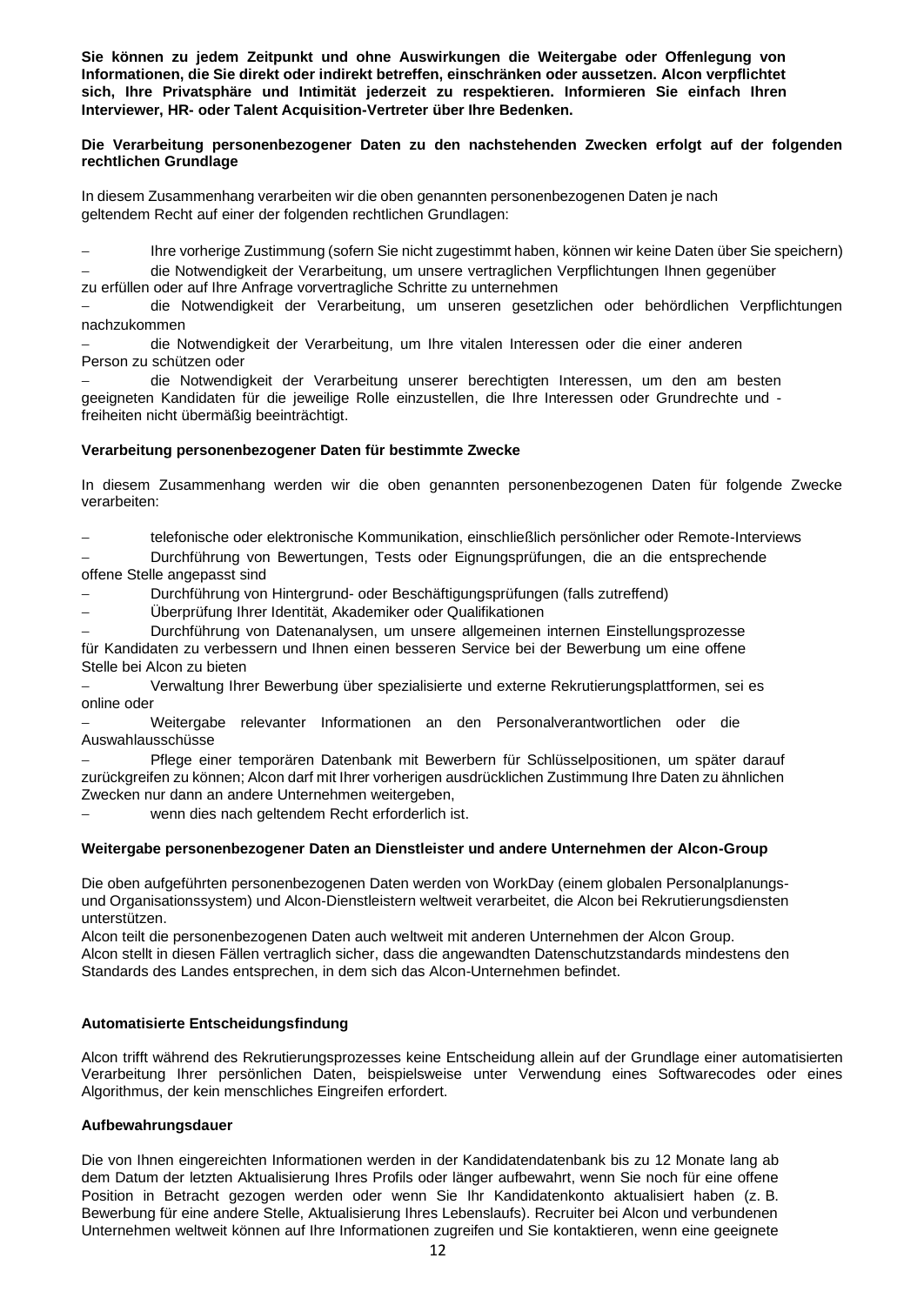Stelle ausgeschrieben wird.

Wenn Sie sich für eine Stelle innerhalb der USA beworben haben, werden Ihre Daten 36 Monate lang (oder länger, falls dies gesetzlich vorgeschrieben ist oder Sie Ihr Kandidatenkonto aktualisiert haben, z. B. Bewerbung für eine andere Stelle, Aktualisierung Ihres Lebenslaufs) nach Beendigung des Einstellungsverfahrens für diese Stelle aufbewahrt. Wenn Ihre Informationen von einer Personalagentur an Alcon weitergegeben werden und Sie dementsprechend zugestimmt haben, werden die Informationen 24 Monate lang ab dem Datum der Übermittlung oder länger aufbewahrt, wenn Sie für eine offene Position in Betracht gezogen werden oder auch wenn Sie Ihr Kandidatenkonto (z. B. Bewerbung für eine andere Stelle, Aktualisierung Ihres Lebenslaufs) aktualisieren.

#### **Welche Rechte haben Sie und wie können Sie sie ausüben?**

Wann immer wir personenbezogene Daten verarbeiten, ergreifen wir angemessene Maßnahmen, um Ihre personenbezogenen Daten für die Zwecke, für die sie erhoben wurden, korrekt und aktuell zu halten. Wir bieten Ihnen die Möglichkeit, die folgenden Rechte unter den Bedingungen und innerhalb der gesetzlich festgelegten Grenzen auszuüben.

Wenn Sie uns bezüglich der Verwendung Ihrer personenbezogenen Daten kontaktieren oder der Verarbeitung Ihrer personenbezogenen Daten ganz oder teilweise widersprechen möchten, [kontaktieren](mailto:contact%20us%20via%20email%20at%20alcon.recruitment@alcon.com%20with%20%20subject%20line:%20%20Data%20Privacy%20Request%20or.)  [Sie uns bitte per E-Mail unter alcon.recruitment@alcon.com mit folgendem Betreff: Datenschutzanfrage](mailto:contact%20us%20via%20email%20at%20alcon.recruitment@alcon.com%20with%20%20subject%20line:%20%20Data%20Privacy%20Request%20or.)  [oder:](mailto:contact%20us%20via%20email%20at%20alcon.recruitment@alcon.com%20with%20%20subject%20line:%20%20Data%20Privacy%20Request%20or.)

| Alcon Management S.A.                | Alcon                                |
|--------------------------------------|--------------------------------------|
| Human Resources - Datenschutzanfrage | Human Resources - Datenschutzanfrage |
| Chemin de Blandonnet 8               | 6201 South Freeway                   |
| 1214 Vernier – Genf                  | Fort Worth, TX 76134-2001            |
| Schweiz                              | Vereinigte Staaten                   |

Wenn Sie Ihre Einwilligung erteilt haben, können Sie diese Einwilligung widerrufen. Sie können vorbehaltlich der Vertraulichkeitsverpflichtungen auch Folgendes beantragen:

Zugriff auf Ihre von uns verarbeiteten personenbezogenen Daten

− Korrektur oder Löschung Ihrer persönlichen Daten

− Einschränkung der oder Widerspruch gegen die Verarbeitung Ihrer personenbezogenen Daten und

− gegebenenfalls Anforderung der Portabilität Ihrer personenbezogenen Daten, d. h. die Rückgabe der personenbezogenen Daten, die Sie uns zur Verfügung gestellt haben, in einem strukturierten, allgemein verwendeten und maschinenlesbaren Format oder Übertragung an eine Person Ihrer Wahl.

− Je nach den gesetzlichen Bestimmungen des Landes, in dem die Stelle ausgeschrieben ist.

Sie haben außerdem das Recht, eine Beschwerde bei einer Aufsichtsbehörde einzureichen.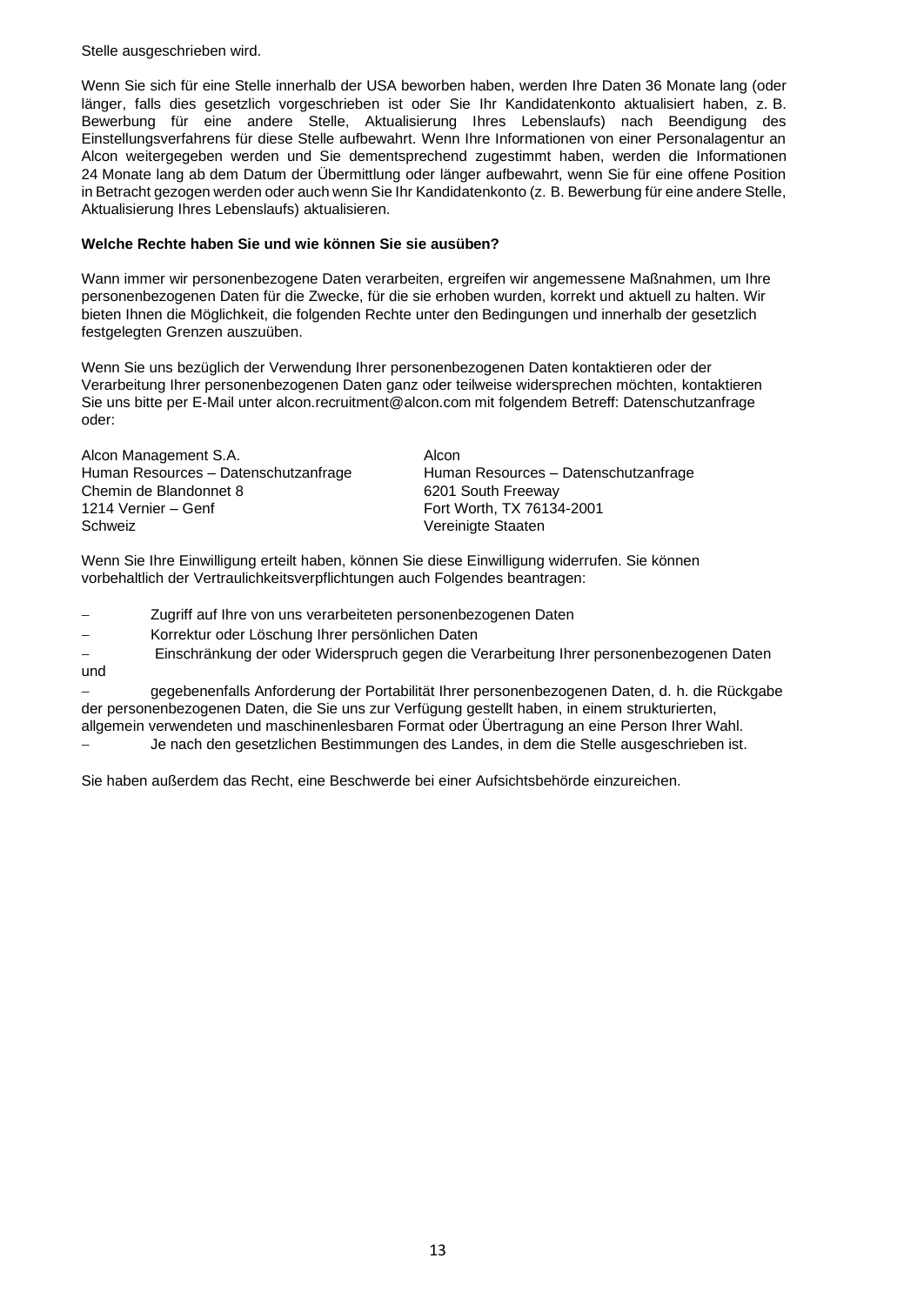# <span id="page-13-0"></span>**Informativa sulla privacy di Alcon**

#### **Aspiranti e candidati al lavoro Alcon, gennaio 2021**

[L'azienda](https://www.novartis.com/about-us/contact/office-locations) [del Gruppo Alcon con la quale si sta candidando \("Alcon"\) s](https://www.novartis.com/about-us/contact/office-locations)ta trattando informazioni che La riguardano che costituiscono "dati personali".

In tale contesto, ci impegniamo a tenerLa sempre informato/a sulle nostre attività che comportano il trattamento dei Suoi dati personali relativi alla gestione dei talenti, alle attività di scouting, di valutazione e acquisizione e alla candidatura, in generale, per posizioni di lavoro in Alcon.

Alcon agirà in qualità di Titolare del trattamento dei Suoi dati personali, come definito dalla legge e ove applicabile in base alla legge sulla protezione dei dati. In determinate circostanze, appaltatori di terza parte tratteranno i Suoi dati personali per nostro conto e seguendo le nostre istruzioni. Questi appaltatori di terza parte potrebbero inoltre agire in qualità di Titolari del trattamento dei dati per determinati scopi e di questo Lei sarà prontamente informato/a.

#### **Trattamento dei dati personali**

Nel contesto sopra descritto, tratteremo solo le informazioni che La riguardano come candidato o aspirante, che in alcuni casi potrebbero richiedere convalide strategiche fondamentali per le competenze e la posizione professionale.

Le indichiamo di seguito, solo laddove permesse dalla giurisdizione del Suo Paese:

− **informazioni di contatto e di identificazione** (per es., nome, cognome, genere, data e luogo di nascita, nazionalità, indirizzo e-mail e/o postale, numero di telefono fisso e/o mobile, e-mail elettronica);

− **famiglia, hobby o interessi** (non obbligatorie e solo se Lei ritiene necessario condividerle);

− **retribuzione passata e dati sui benefit** (per es., livello e importo dello stipendio, bonus, azioni, opzioni, assicurazione e altri benefit);

− **formazione e livello professionale** (per es., come la cronologia degli impieghi e dell'istruzione, qualifiche professionali, certificazioni ed esperienza, datori di lavoro passati e loro informazioni di contatto;

− **dati di identificazione elettronica** (per es., foto o immagine del volto, profili pubblici sui social media, identificativi online/cookie, tempi di accesso e connessione, registrazioni sonore o immagini come piattaforme di videoconferenza, registrazioni di telecamere a circuito chiuso in loco o registrazioni vocali per scopi di sicurezza);

#### − **informazioni riguardanti la posizione giuridica, creditizia e**

**accertamenti sui precedenti** a seconda delle responsabilità richieste per la posizione, informazioni necessarie per completare una verifica dei precedenti, del credito e della solvibilità finanziaria, oltre ai dati giuridici e di indagine (per es., atti, esiti, informazioni, documentazione e verdetti). Da notare che l'esecuzione di tali accertamenti dipenderà da diversi fattori quali la posizione, oltre che la disponibilità e fattibilità a livello locale di ciascuna entità legale di Alcon che offre tale posizione. Le saranno forniti ulteriori dettagli a riguardo, nel caso fossero rilevanti per la Sua candidatura.

Nella misura in cui sia strettamente necessario e legalmente consentito, le Sue informazioni riservate, solamente se Lei ne consente la divulgazione o la condivisione (per es., stato di immigrazione, disabilità evidenti o riportate o appartenenza a categorie protette, affiliazione religiosa, informazioni relative a diversità e inclusione, associazione a sindacati).

Più in genere, Alcon tratterà le informazioni che Lei divulgherà volontariamente principalmente durante i colloqui e quelle che siano strettamente correlate alla Sua abilità e adeguatezza professionale relativamente alla posizione aperta.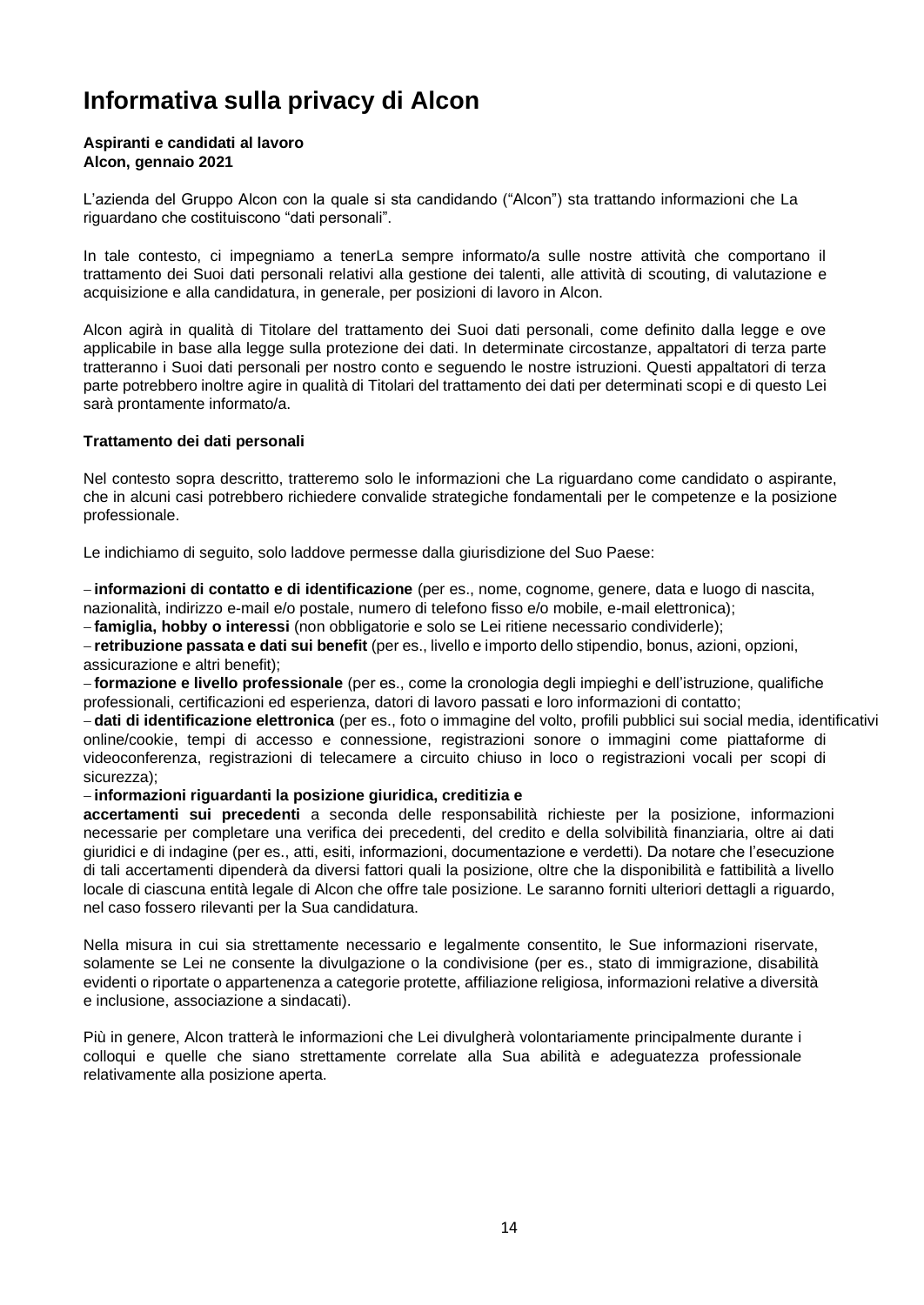**Le è consentito, in qualsiasi momento e senza conseguenze, limitare o sospendere la condivisione o la divulgazione delle informazioni che La riguardano in modo diretto o indiretto. Alcon si impegna costantemente a rispettare la Sua privacy e riservatezza. Le è sufficiente informare delle Sue preoccupazioni il Suo selezionatore, il rappresentante delle Risorse Umane o dell'Acquisizione talenti.**

#### **Il trattamento dei dati personali agli scopi indicati di seguito è effettuato su tali basi giuridiche**

In tale contesto, tratteremo i dati personali di cui sopra sulla base di una qualsiasi delle seguenti basi giuridiche, a seconda della legge vigente:

− il Suo previo consenso (senza di esso, non siamo in grado di conservare nessun dato che La riguarda);

− la necessità del trattamento per eseguire i nostri obblighi contrattuali nei Suoi confronti o per intraprendere azioni pre-contrattuali dietro Sua richiesta;

la necessità del trattamento per rispettare i nostri obblighi legali o normativi;

− la necessità del trattamento per proteggere i Suoi interessi fondamentali o quelli di un'altra persona; oppure

− la necessità del trattamento per i nostri legittimo interessi di assumere il candidato più idoneo al ruolo applicabile, che non pregiudichi indebitamente i Suoi interessi o i Suoi diritti e libertà fondamentali.

#### **Trattamento dei dati personali per determinati scopi**

In tale contesto, tratteremo i dati personali di cui sopra per i seguenti scopi:

− comunicazioni telefoniche o elettroniche, inclusi colloqui di persona o da remoto;

− applicare valutazioni, test o valutazioni dell'idoneità, a seconda della posizione aperta corrispondente;

− eseguire verifiche dei precedenti e dell'impiego (laddove applicabile);

− verificare la Sua identità, titoli accademici e qualifiche;

− eseguire analisi dei dati per migliorare i nostri processi generali di assunzione interna dei candidati, oltre a fornirLe un migliore servizio quando si candida per una posizione aperta in

Alcon;

− gestire la Sua candidatura tramite piattaforme di reclutamento specializzate ed esterne, anche online oppure;

− condividere le principali informazioni con il responsabile delle assunzioni o i comitati di selezione, laddove applicabile;

− tenere un database temporale dei candidati per le posizioni chiave come riferimento futuro. RichiedendoLe il previo consenso, Alcon potrebbe condividere le Sue informazioni con altre aziende solo per scopi simili;

− come previsto dalla legislazione vigente.

#### **Condivisione dei dati personali con fornitori di servizi e altre aziende del gruppo Alcon**

I dati personali elencati sopra saranno trattati da WorkDay (un sistema globale di pianificazione e organizzazione delle Risorse Umane) e dai Fornitori di servizi di Alcon a livello globale che supportano Alcon erogando servizi di reclutamento.

Alcon condividerà altresì i dati personali a livello globale con altre aziende del gruppo Alcon.

In tal caso, Alcon garantirà a livello contrattuale che gli standard di protezione dei dati applicati soddisferanno come minimo gli standard del Paese in cui si trova l'entità Alcon che effettua il reclutamento.

#### **Processo decisionale automatizzato**

Durante il processo di reclutamento Alcon non prenderà alcuna decisione sulla base di un processo decisionale automatizzato dei Suoi dati personali, per es. usando un codice di software o un algoritmo che non richieda l'intervento umano.

#### **Durata della conservazione**

Le informazioni da Lei inviate saranno conservate nel database dei candidati per un periodo massimo di 12 mesi da quando ha aggiornato il Suo profilo, o più a lungo se Lei viene preso in considerazione per una posizione aperta o se ha aggiornato il Suo account da candidato (per es., candidandosi per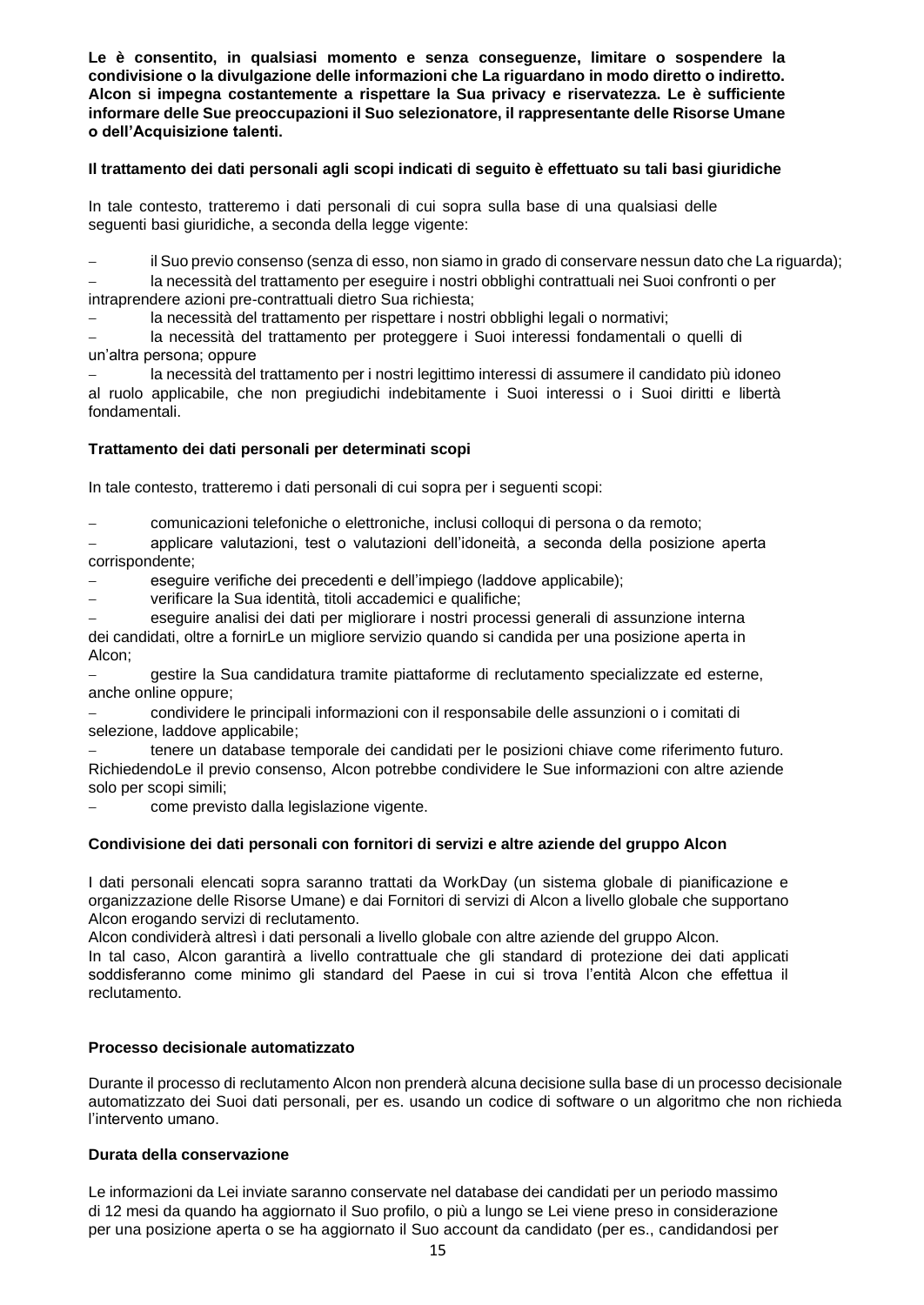un altro lavoro, aggiornando il Suo CV/profilo). I reclutatori presso Alcon e le società affiliate in tutto il mondo potranno accedere alle Sue informazioni e potranno contattarLa qualora dovessero presentarsi posizioni idonee al Suo profilo.

Se si è candidato per una posizione con sede negli Stati Uniti, le Sue Informazioni saranno conservate per un periodo di 36 mesi (o più a lungo se richiesto dalla legge o se ha aggiornato il Suo account da candidato (per es., candidandosi per un altro lavoro, aggiornando il Suo CV/profilo)) dopo il completamento del processo di reclutamento per tale posizione. Se le Sue informazioni sono fornite ad Alcon da un'agenzia di reclutamento e Lei ha espresso di conseguenza il Suo consenso, tali informazioni saranno conservate per un periodo di 24 mesi dal loro invio, o più a lungo se Lei viene preso in considerazione per una posizione aperta o se ha aggiornato il Suo account da candidato (per es., candidandosi per un altro lavoro, aggiornando il Suo CV/profilo).

#### **Quali sono i Suoi diritti e come può esercitarli?**

Ogni volta che trattiamo Dati personali, adottiamo misure ragionevoli per mantenere i Suoi dati personali accurati e aggiornati secondo gli scopi per i quali sono stati raccolti. Le forniremo la possibilità di esercitare i seguenti diritti alle condizioni e secondo i limiti definiti dalla legge.

Se desidera contattarci riguardo all'utilizzo dei Suoi Dati personali o se desidera opporsi interamente o in parte al trattamento dei Suoi Dati personali, [ci può contattare tramite e-mail](mailto:contact%20us%20via%20email%20at%20alcon.recruitment@alcon.com%20with%20%20subject%20line:%20%20Data%20Privacy%20Request%20or.)  [all'indirizzo alcon.recruitment@alcon.com con il seguente oggetto: Richiesta sulla privacy dei dati](mailto:contact%20us%20via%20email%20at%20alcon.recruitment@alcon.com%20with%20%20subject%20line:%20%20Data%20Privacy%20Request%20or.)  [oppure:](mailto:contact%20us%20via%20email%20at%20alcon.recruitment@alcon.com%20with%20%20subject%20line:%20%20Data%20Privacy%20Request%20or.)

Alcon Management S.A. Alcon Human Resources – Data Privacy Request Chemin de Blandonnet 8 6201 South Freeway 1214 Vernier – Geneva Fort Worth, TX 76134-2001 Svizzera **Stati Uniti** 

Human Resources – Data Privacy Request

Se ha fornito consenso, può revocarlo. Può anche richiedere, a seconda degli obblighi di riservatezza, di:

- − accedere ai Suoi Dati personali da noi trattati;
- − chiedere di correggere o cancellare i Suoi Dati personali;
- − chiedere una limitazione od opporsi al trattamento dei Suoi Dati personali; e

− chiedere la portabilità, laddove applicabile, dei Suoi Dati personali, per es., chiedere che i Dati personali che ci ha fornito Le siano restituiti o trasferiti a una persona di Sua scelta, in un formato strutturato, utilizzato comunemente e leggibile a livello elettronico.

Secondo la legge applicabile nel Paese in cui si trova la posizione.

Ha inoltre il diritto di presentare un reclamo presso un'autorità di vigilanza.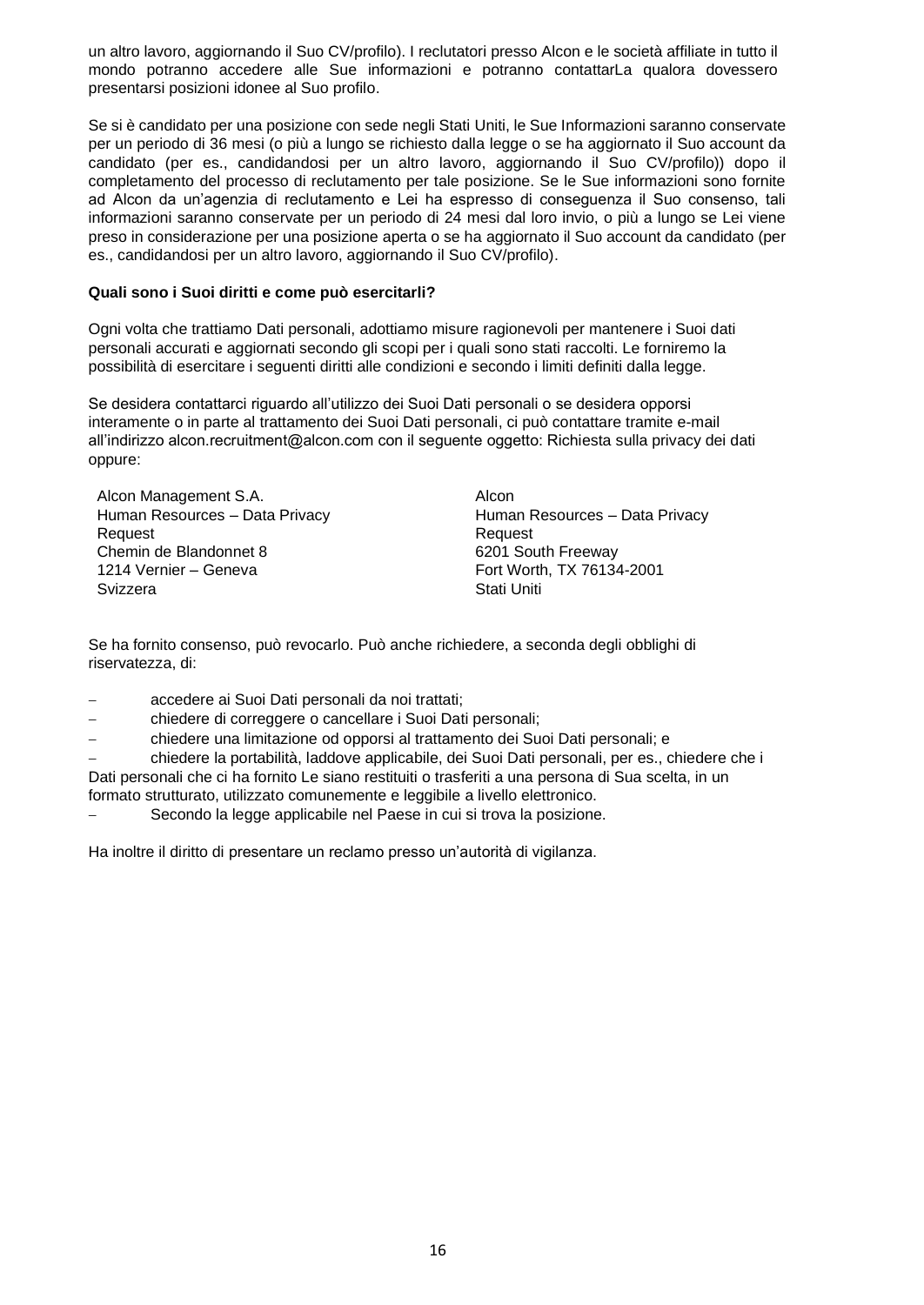## <span id="page-16-0"></span>アルコンのプライバシーに関する通知

#### 求人の応募者と候補者 アルコン、2021年1月

[皆さんが求人に応募するアルコングループ](https://www.novartis.com/about-us/contact/office-locations) [カンパニー\(「アルコン」\)は](https://www.novartis.com/about-us/contact/office-locations)、皆さんの「個人データ」で構成される皆さんに関す る情報を処理します。

これに関連して、当社は、人材管理、人材発掘、人材評価および人材獲得業務、ならびに一般にはアルコンでの職種への 応募に関連する個人データの処理に関わる当社の業務について、皆さんに十分な情報を提供するよう努めています。

アルコンは、データ保護法で定義されているように、適用される場合に、皆さんの個人データの管理者を務めます。特定の状 況下では、第三者の請負業者が、当社に代わって、当社の指示を受けて、皆さんの個人データを処理します。このような第 三者の請負業者は、特定の目的のために管理者を務める場合もあり、その場合には、皆さんに直ちにお知らせいたします。

#### 個人データの処理

上記と関連して、当社は候補者または応募者として皆さんに関連のある情報だけを処理します。場合によっては、スキルや専 門的地位に関する重要な戦略的検証が必要になることがあります。

それらの情報は以下の通りで、当社は皆さんの国で法的に認められている場合に限りこれらの情報を処理します。

− 連絡先とID情報(氏名、姓、名、性別、生年月日、出生地、

国籍、電子メールアドレスおよび/または住所、固定電話および/または携帯電話番号、電子メールなど)

− **家族、趣味または関心事**(これらは必須ではなく、皆さんが共有する必要があると判断した場合に限られます)

− 過去の報酬および福利厚生データ(給与水準と給与額、ボーナス、株式、オプション、保険、その他の福利厚生など) **- 教育と専門的地位**(職歴、学歴、専門的な資格、

証明書および実務経験、以前の雇用主とその連絡先のデータなど)

−**電子IDデータ**(写真または顔画像、ソーシャルメディアに公開されているプロフィール、オンライン識別子/Cookie、アクセス および接続時間、リモート会議プラットフォームなどの録音または録画、セキュリティを目的とした現場の監視カメラまたは音声 記録など)

#### − 法的地位、信用および

身元確認に関する情報(職種の責任による)、身元調査または信用調査あるいは支払能力調査を行うために必要な情報、 および裁判と調査に関するデータ(訴訟、結果、情報、文書および有罪判決など)。これらの調査の遂行は、職種などのいくつ かの要素、およびかかる職種の募集を行う各アルコン法人の現地での調査の利用可能性と実行可能性に依存することに注 意してください。ご自分の応募と関係がある場合には、これについてのさらなる詳細が提供されます。

厳密に必要かつ法的に許可されている場合で、皆さんが自発的に開示または共有を許可する場合に限り、皆さんの機密 情報(在留資格、目に見えるまたは報告された障害あるいは保護の対象となるグループへの所属、宗教または教会への所 属、ダイバーシティおよびインクルージョン関連の情報、労働組合への加入状況など) 。

アルコンは、より一般的には、主に面接中に皆さんが自発的かつ積極的に開示し、皆さんの専門的能力に厳密に関連 し、対象となる募集職種に適合する情報を処理します。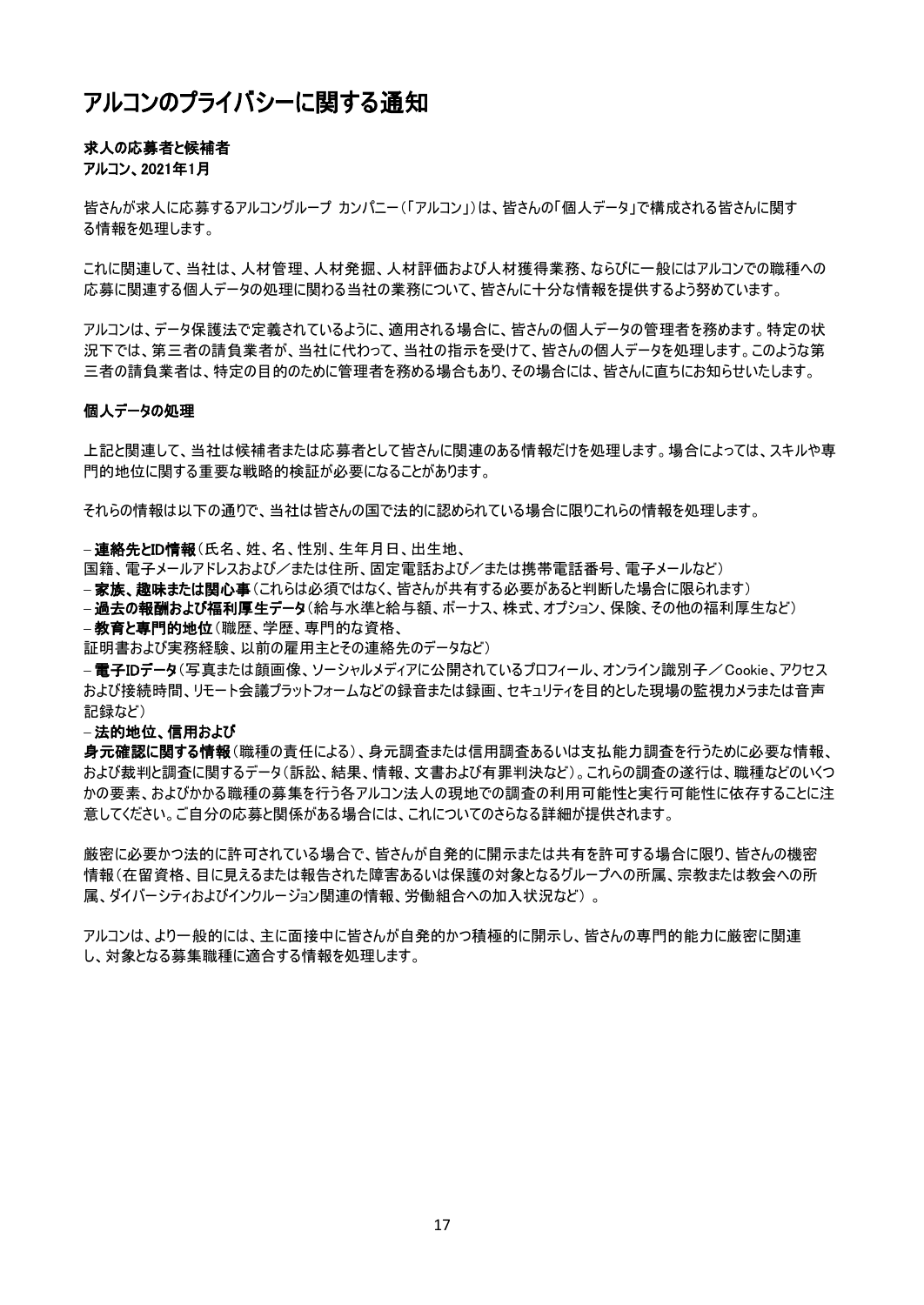皆さんは、いつでも、いかなる影響を与えることもなく、皆さんに直接的または間接的に関係する情報の共有または 開示を制限または途中で停止することができます。アルコンは皆さんのプライバシーと親密な関係を常に尊重するよう 努めています。何か懸念がある場合には、面接官、HRまたは人材獲得部門の担当者までお問い合わせください。

#### 下記の目的での個人データの処理は、これらの法的根拠に基づいて行われます。

これに関連して、当社は適用法に従って、以下の法的根拠のいずれかにより上記の個人データを処理し ます。

− 皆さんからの事前の同意(皆さんが同意しない限り、当社が皆さんに関するデータを保持することはありません)を得 る。

− 皆さんに対する当社の契約上の義務を履行するため、または皆さんの要求に応じて契約前の措置を講 じるために処理が必要である。

- − 当社の法律上または規制上の義務を果たすために処理が必要である。
- − 皆さんまたは他の人の重大な利益を保護するために処理が必要である。

− 当社の正当な利益のために、皆さんの利益または基本的な権利と自由に過度の影響を与えることなく、 対象となる職種に最もふさわしい候補者を採用するために処理が必要である。

#### 特定の目的での個人データの処理

これに関連して、当社は上記の個人データを以下の目的で処理します。

雷話または電子コミュニケーション(対面面接とリモート面接を含む)

- − 対象となる募集職種に合った評価、試験または適性検査を適用する。
- − 身元調査または在籍確認を実施する(該当する場合)。
- − 皆さんの身元、学歴または資格を確認する。

当社の一般的な社内の候補者採用プロセスを改善し、また皆さんがアルコンの募集職種に応募す

- る際によりよいサービスを提供するためにデータ分析を実行する。
- − 専門または外部の採用プラットフォーム(オンラインであるかを問わず)を通じて皆さんの応募を管理する
- 。
- − 採用マネージャーまたは選考委員会と関連情報を共有する(該当する場合)。

将来の参考用に重要な職種への応募者の時制データベースを保持する。アルコンは、皆さんから事前に 明示的な同意を得たうえで、皆さんの情報を他の企業と同様の目的に限り共有する場合があります。

適用法で義務付けられている場合

#### サービスプロバイダーと他のアルコングループ会社との個人データの共有

上記の個人データは、WorkDay(グローバル人事計画および組織システム)、および採用サービスを目的としてアルコン をサポートしているアルコンの世界中のサービスプロバイダーによって処理されます。 アルコンはまた、他のアルコングループ会社と世界中で個人データを共有します。 そのような場合に、アルコンは、適用されるデータ保護基準が、少なくとも募集を行うアルコン法人が所在する国の基 準を満たすことを契約によって保証します。

#### 自動意思決定

アルコンは、採用プロセス中に、人間による介入を必要としないソフトウェアコードやアルゴリズムの使用といった、皆さんの個人デ ータの自動処理だけに基づいて何らかの決定を下すことはありません。

#### 情報の保管期間

皆さんが提出する情報は、皆さんが最後に自身のプロフィールを更新した日から最大12か月間、または皆さんが募 集職種に対する候補者としてまだ検討されている場合、あるいは皆さんが候補者アカウントを更新した場合(別の 職種に応募した場合や履歴書を更新した場合など)はそれより長い期間候補者データベースに保管されます。アル コンと世界中の関連会社の採用担当者は、皆さんの情報にアクセスでき、皆さんにふさわしい職種の募集が開始し た際に皆さんに連絡することができます。

米国を拠点とする職種に応募した場合、皆さんの情報はその職種の採用プロセスが完了した後36か月間(または法 律で義務付けられている場合や候補者アカウントを更新した場合(別の職種に応募した場合や履歴書を更新した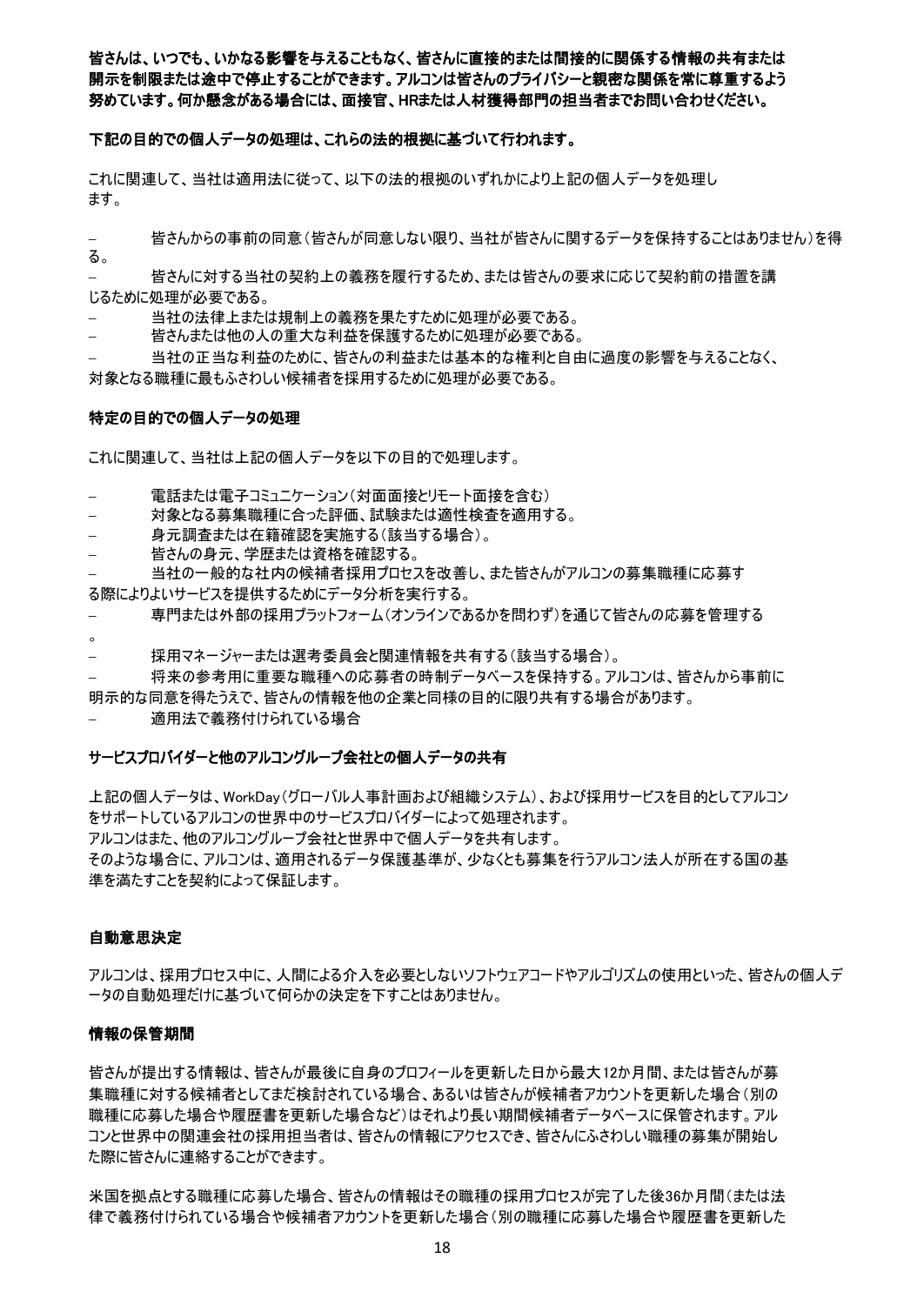場合など)にはそれよりも長い期間)保管されます。皆さんの情報が人材紹介会社によってアルコンと共有される場合 で、皆さんがそれに同意した場合、皆さんの情報は提出日から24か月間、または皆さんが募集職種に対する候補者 としてまだ検討されている場合、あるいは皆さんが候補者アカウントを更新した場合(別の職種に応募した場合や履 歴書を更新した場合など)はそれより長い期間保管されます。

#### 皆さんの権利とその権利の行使方法

当社が個人データを処理するときはいつでも、収集された目的のために皆さんの個人データを正確かつ最新の状態 に保つために合理的な措置を講じます。当社は、法律に定められた条件および制限内で、以下の権利を行使する 能力を皆さんに提供します。

皆さんの個人データの使用に関して当社に連絡をしたい場合、または皆さんの個人データの処理に全般的または 部分的に異議を唱えたい場合には、alcon.recruitment@alcon.com[まで電子メールでお問い合わせください。その](mailto:contact%20us%20via%20email%20at%20alcon.recruitment@alcon.com%20with%20%20subject%20line:%20%20Data%20Privacy%20Request%20or.) 際は件名に次のように記載してください:Data Privacy Request[、または下記の宛先まで書面をお送りください](mailto:contact%20us%20via%20email%20at%20alcon.recruitment@alcon.com%20with%20%20subject%20line:%20%20Data%20Privacy%20Request%20or.):

Alcon Management S.A. Alcon Human Resources – Data Privacy Request **Human Resources – Data Privacy Request** Chemin de Blandonnet 8 6201 South Freeway 1214 Vernier – Geneva Fort Worth, TX 76134-2001 Switzerland United States

皆さんは自身が行った同意をいつでも撤回することができます。また、守秘義務を条件として、次のことを要求する ことができます。

− 当社が処理する皆さんの個人データにアクセスする。

- − 皆さんの個人データの修正または削除を要求する。
- − 皆さんの個人データの処理の制限を要求する、あるいは皆さんの個人データの処理に異議を申し立てる。

皆さんの個人データのポータビリティを要求する(該当する場合)。すなわち、皆さんが当社に提供した個人

データが、構造化され、一般的に使用され、機械で読み取り可能な形式で、皆さんに返却されるか、皆さんが指示 した人に移転される。

職種が所在する国で法的に適用される場合

皆さんにはさらに、監督機関に苦情を申し立てる権利があります。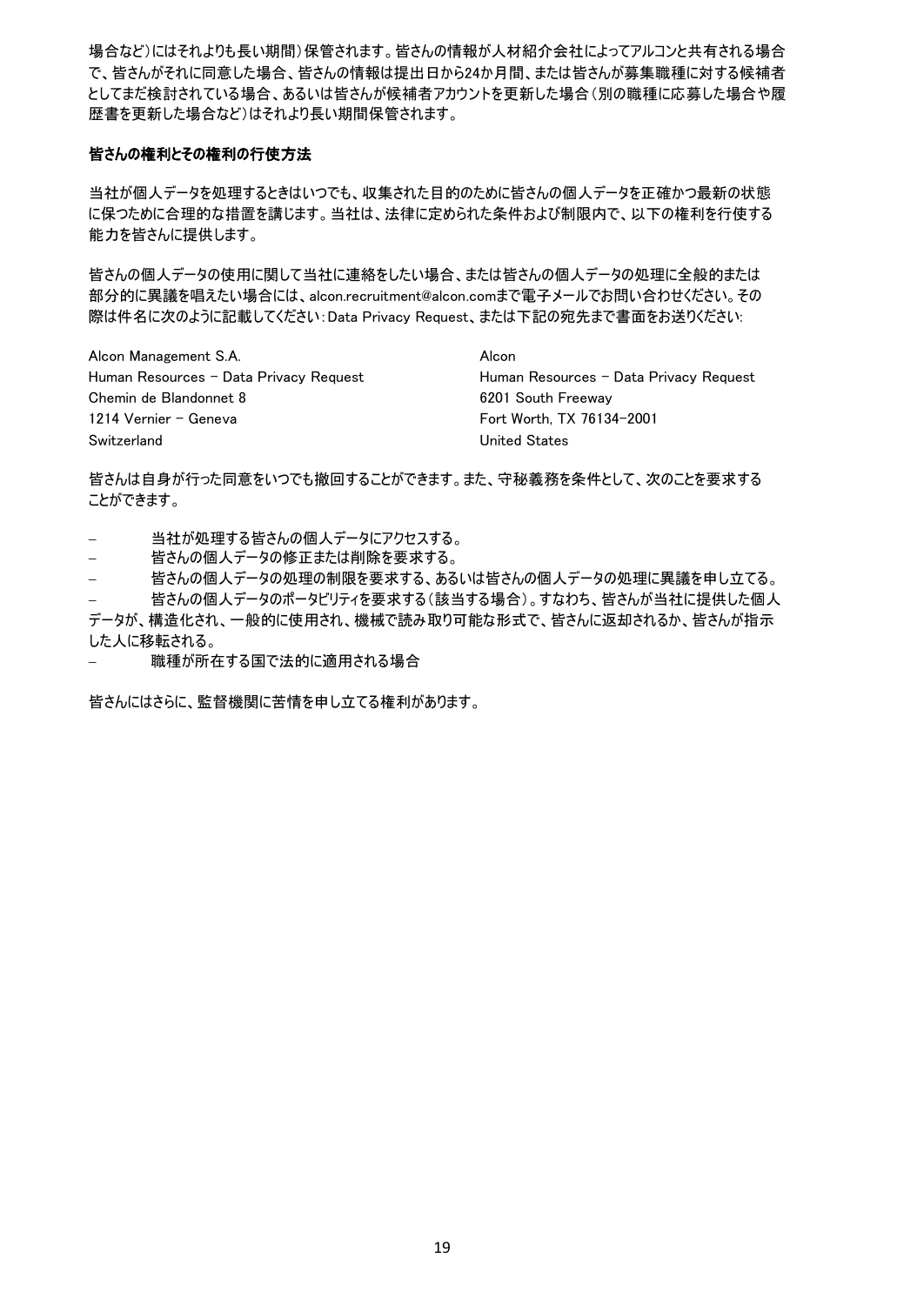## <span id="page-19-0"></span>Alcon 개인정보보호 고지

#### 직무 지원자 및 후보자 Alcon, 2021년 1월

귀하가 지원하고 있는 [Alcon Group](https://www.novartis.com/about-us/contact/office-locations) [Company\("Alcon"\) 는](https://www.novartis.com/about-us/contact/office-locations)"개인 데이터"로 구성되는 귀하의 정보를 처리합니다.

당사는 이 고지 조항에서 Alcon의 직위에 대한 일반적인 인재 관리, 스카우팅, 평가 및 확보 활동 및 지원과 관련된 귀하의 개인 데이터의 처리와 연관된 당사의 활동을 알려드리기 위해 노력합니다.

Alcon은 데이터 보호 법률 하에 정의되는 대로 데이터 보호 법률이 적용되는 때에 개인 데이터의 통제자 역할을 수행합니다. 일정한 상황에서, 제3자 계약업체가 당사를 대신해서 그리고 당사의 지시 하에 귀하의 개인 데이터를 처리하게 됩니다. 이 제3자 계약업체는 구체적인 목적을 위해 통제자의 역할도 할 수 있으며 그럴 경우 신속하게 알려드릴 것입니다.

#### 개인 데이터의 처리

당사는 위에 설명한 고지 조항에서 후보자 또는 지원자로서 귀하에 관련된 정보만을 처리할 것이며 일부 경우에 스킬 및 전문적 입지에 대한 주요 전략적 검증이 필요할 수 있습니다.

검증이 필요한 항목은 다음과 같으며 귀하의 국가에서 법적으로 허용될 경우에만 해당합니다.

− 연락처 및 신원 정보(예: 이름, 성, 성별, 생년월일 및 출생지,

국적, 이메일 및/또는 우편 주소, 유선전화 및/또는 휴대폰 번호 및 이메일)

− 가족, 취미 또는 관심사(필수는 아니며 공유할 의사가 있는 경우)

− 과거 보수 및 복지후생 데이터(예를 들어, 급여 수준 및 금액, 보너스, 주식, 옵션, 보험 및 기타 복지후생) − **교육 및 전문적 입지**(예를 들어, 근무 및 교육 경력, 전문자격, 인증서 및 경험, 과거 고용주 및 연락처 정보

− 전자 신원 데이터(예: 사진 또는 얼굴 영상, 소셜 미디어에서 공개적으로 열람 가능한 프로필, 온라인 식별자/쿠키, 액세스 및 연결 시간, 원격 회의 플랫폼과 같은 녹음 또는 영상 기록, 보안 목적의 현장 CCTV 또는 음성 녹음)

#### − 직위 책무에 따라 법적 신분, 신용과 관련된 정보 및

신원조회, 신원, 신용 또는 재무 건전성 조회를 완료하기 위해 필요한 정보 및 사법 데이터 및 조사 데이터(예: 소송, 결과, 정보, 문서 및 유죄판결). 이 조사의 수행은 직위, 및 현지 가용성 그리고 해당 직위를 제공하는 Alcon 법인의 실행 가능성과 같은 몇 가지 요인에 달려 있다는 점에 유의하십시오. 귀하의 지원과 관련이 있을 경우 이에 대해서 추가로 상세정보를 제공할 것입니다.

절대적으로 필요하고 법적으로 허용되는 한에 있어서, 귀하가 자진해서 공개 또는 공유를 허용하는 경우에만 귀하의 개인적인 정보(예를 들어 이민 지위, 가시적 또는 보고되는 장애 또는 보호되는 그룹 소속, 가입한 종교 또는 교회, 다양성 및 포용성 관련 정보, 노동조합 가입).

일반적인 측면에서 Alcon은 대체로 면접 동안 자진해서 그리고 기꺼이 공개하고 귀하의 전문적 역량 및 해당 공석에 대한 적합성에 엄격하게 관련된 정보를 처리할 것입니다.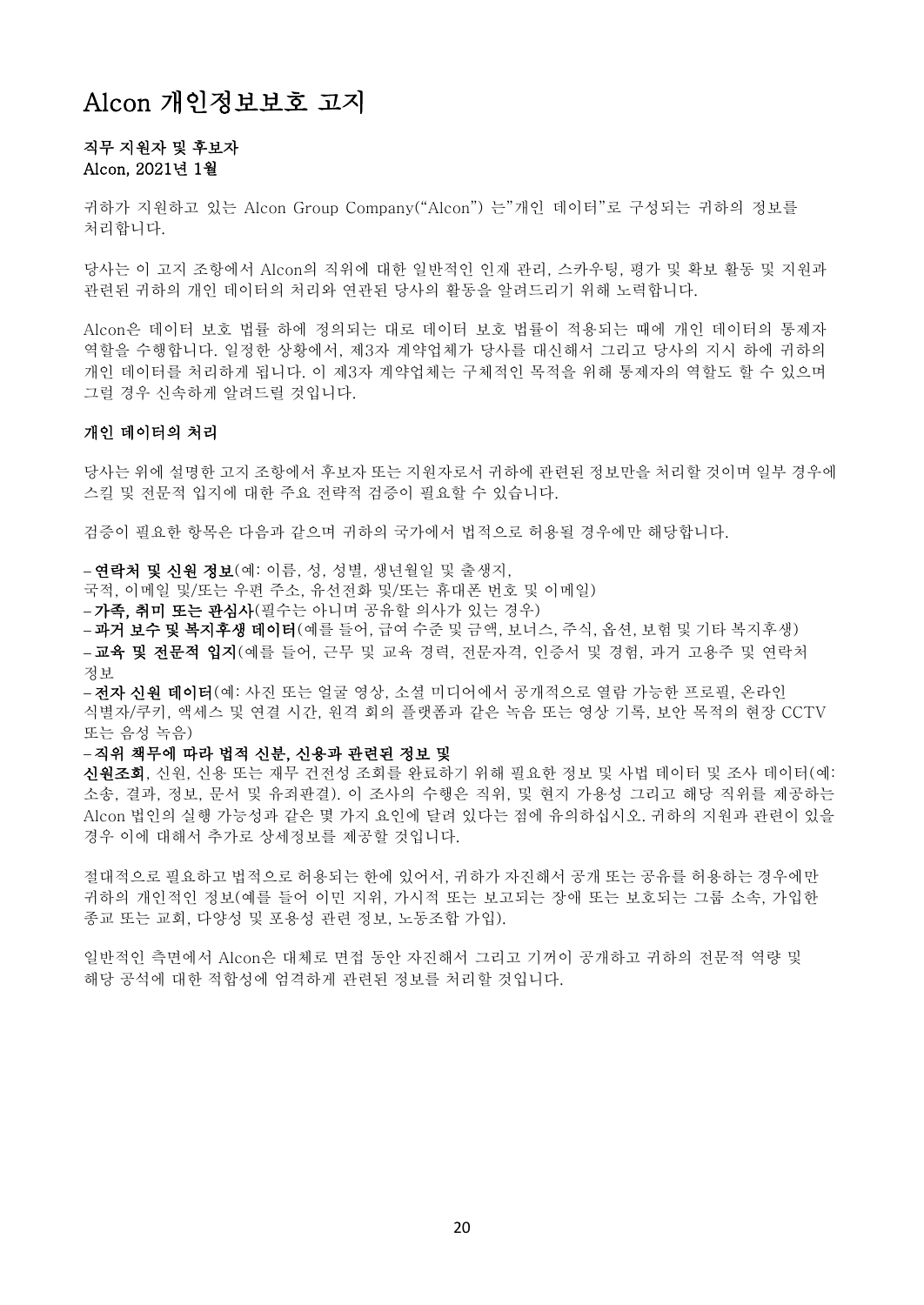#### 귀하는 언제든지 그리고 부정적 영향 없이 귀하와 직접 또는 간접적으로 관련된 정보의 공유 또는 공개를 제한 또는 정지시킬 수 있습니다. Alcon은 항상 귀하의 개인정보보호 및 사생활을 보호하는 데 전념하고 있습니다. 우려 사항은 면접관, HR 또는 인재 채용 담당자에게 알려 주십시오.

#### 이러한 법적 근거에 따라 아래의 목적으로 개인 데이터의 처리가 이루어 집니다

이 고지 조항에서 해당 법률에 준하여 다음 일체의 법적 근거에 따라 위에 설명한 개인 데이터를 처리합니다.

− 귀하의 이전 동의(동의하지 않을 경우 당사는 귀하에 대한 일체의 데이터를 보유할 수 없습니다)

− 귀하에 대한 당사의 계약 의무를 수행하거나 귀하의 요청에 따라 계약 전 단계를 취하기 위해서 처리해야 할 필요성

− 법적 또는 규제적 의무를 준수하기 위해서 처리해야 할 필요성

− 귀하 또는 다른 사람의 필수적인 이해를 보호하기 위해서 처리해야 할 필요성, 또는

− 부당하게 귀하의 이해 또는 근본적인 권리 및 자유에 영향을 미치지 않는 한에 있어서 지원 가능한 역할에 대해서 가장 적절한 후보자를 고용하려는 당사의 합법적 이해를 위해서 처리해야 할 필요성.

#### 특정 목적을 위한 개인 데이터 처리

이 고지 조항에서는 다음의 목적으로 상기 개인 데이터를 처리합니다.

− 대면 또는 원격으로 하는 면접을 포함한 전화 또는 온라인 커뮤니케이션

- − 해당 공석에 대해 적합한 평가, 시험 또는 적격성 평가 적용
- − 신원 또는 고용 조회 수행(해당 시)
- − 신원, 교육 또는 자격 확인
- 일반적 후보자 사내 고용 프로세스를 개선하고 Alcon의 공석에 지원할 때 귀하에게 더 나은 서비스를 제공하기 위한 데이터 분석 수행
- − 온라인에서 전문화된 외부 모집 플랫폼을 통해 귀하의 지원 관리
- − 해당 시 고용 관리자 또는 선정 위원회와 관련 정보 공유

□래 참조용으로 주요 직위 지원자들의 일시적 데이터베이스 보유. Alcon은 귀하로부터 명시적 사전 동의를 받은 후 해당 법률의 요구에 따라서만 유사한 목적으로 다른 회사들과 귀하의 정보를

− 공유할 수 있습니다.

#### 서비스 제공자 및 다른 Alcon 그룹 회사와 개인 데이터 공유하기

상기 열거한 개인 데이터는 모집 서비스 목적으로 WorkDay(글로벌 인사 기획 및 조직 시스템) 및 Alcon을 지원하는 전 세계 Alcon 서비스 제공자에 의해 처리합니다. 또한 Alcon은 다른 Alcon 그룹 회사와 전 세계적으로 개인 데이터를 공유합니다. Alcon은 이러한 경우에 적용되는 데이터 보호 표준이 적어도 모집하는 Alcon 법인이 위치하는 국가의 표준을 충족하도록 계약을 통해 보장합니다.

#### 자동화된 의사결정

Alcon은 모집 과정 동안 인간의 개입이 필요없는 소프트웨어 코드 또는 알고리즘을 사용하는 것과 같이 단지 개인 데이터에 대한 자동화된 처리를 기반으로 해서 일체의 결정을 내리지 않을 것입니다.

#### 저장 기간

제출하는 정보는 귀하가 마지막으로 프로필을 업데이트한 후 최고 12개월 기간 동안 또는 공석에 대해 여전히 귀하가 고려되고 있거나 귀하가 후보자 계정을 업데이트한 경우에는(예: 다른 직무에 지원, CV/이력서 업데이트) 후보자 데이터베이스에 더 오래 보유됩니다. Alcon 및 전 세계 계열사의 모집 담당자는 귀하의 정보를 열람하고 적합한 공석이 생길 경우 귀하에게 연락할 수 있습니다.

미국에 위치한 직위에 지원할 경우 귀하의 정보는 36개월 기간 동안(또는 법률이 요구할 경우나 그 직위에 대한 모집 프로세스가 완료된 후 귀하가 후보자 계정을 업데이트한 경우에는(예: 다른 직무에 지원, CV/이력서 업데이트) 더 오래) 보유됩니다. 귀하의 정보를 취업 정보사가 Alcon과 공유할 경우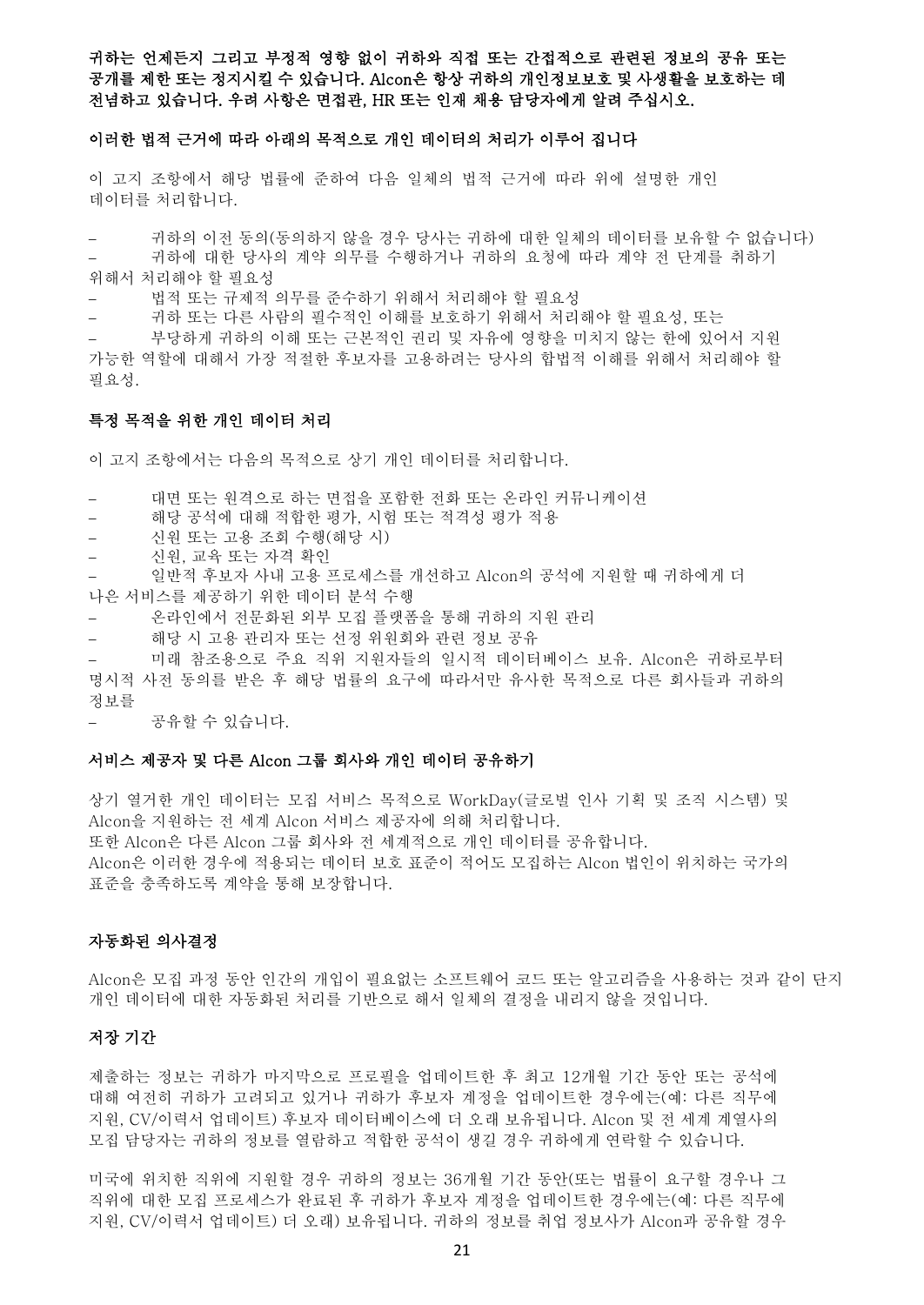그리고 귀하가 그에 맞춰 동의할 경우 정보는 제출 이후 24개월 기간 동안 또는 공석에 대해 귀하가 고려되고 있거나 귀하가 후보자 계정을 업데이트한 경우에는(예: 다른 직무에 지원, CV/이력서 업데이트) 더 오래 보유됩니다.

#### 귀하의 권리에는 어떤 것들이 있으며 어떻게 행사합니까?

개인 정보를 처리할 때마다 당사는 수집된 목적에 맞춰서 개인 데이터를 정확하고 최신으로 유지하기 위한 합당한 조치를 취합니다. 당사는 법률이 정한 조건 및 한계 내에서 다음의 권리를 행사할 수 있는 능력을 귀하에게 제공합니다.

귀하의 개인 데이터 사용에 관해서 당사에 연락하거나 개인 데이터 전부 또는 일부의 처리에 이의를 제기하고자 하는 경우, 이메일 [alcon.recruitment@alcon.com](mailto:contact%20us%20via%20email%20at%20alcon.recruitment@alcon.com%20with%20%20subject%20line:%20%20Data%20Privacy%20Request%20or.)으로 문의해 주십시오. 제목란에는 다음을 입력하십시오[: Data Privacy Request](mailto:contact%20us%20via%20email%20at%20alcon.recruitment@alcon.com%20with%20%20subject%20line:%20%20Data%20Privacy%20Request%20or.) 또는,

Alcon Management S.A. Alcon Human Resources – Data Privacy Request Human Resources – Data Privacy Request Chemin de Blandonnet 8 6201 South Freeway 1214 Vernier – Geneva Fort Worth, TX 76134-2001 Switzerland United States

고지에 동의한 후, 원하는 경우 철회할 수 있습니다. 비밀유지 의무가 적용되지만 귀하는 다음을 요청할 수 있습니다.

- − 당사가 처리하는 개인 데이터 열람
- − 개인 데이터 정정 또는 삭제 요청
- − 개인 데이터 처리 제한 또는 반대 요청, 그리고

− 해당하는 경우, 개인 데이터 이동권 요청 즉, 당사에게 제공한 개인 데이터를 구조화된, 흔히 사용되는, 컴퓨터로 해독할 수 있는 형식으로 귀하에게 반환하거나 귀하가 선택하는 사람에게 이전하는 것.

− 직위가 위치한 국가에서 법적으로 해당될 경우.

귀하는 더욱이 감독 기관에 불만을 제출할 권리가 있습니다.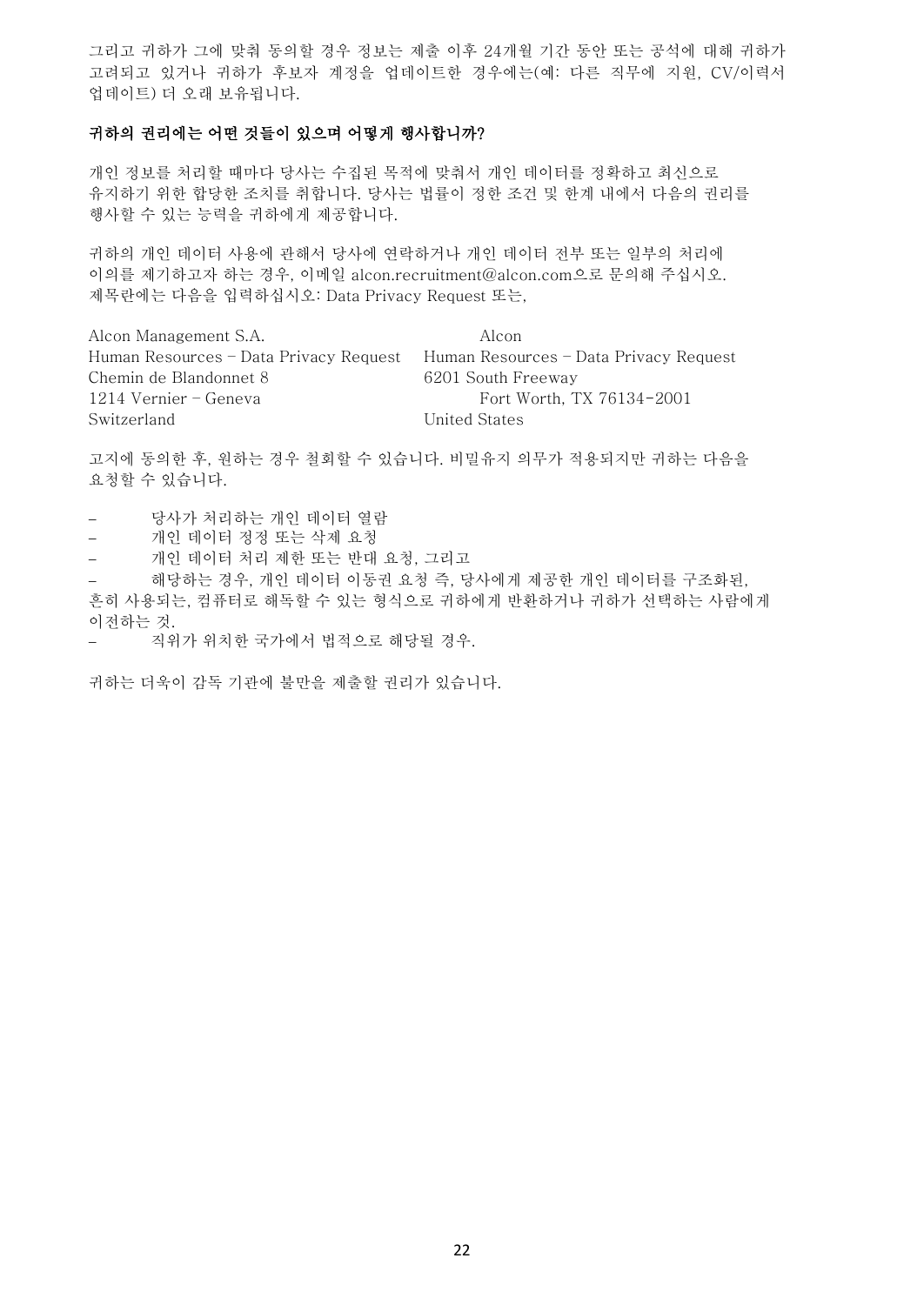# <span id="page-22-0"></span>**Alcon — informacje o ochronie prywatności**

#### **Osoby ubiegające się o pracę i kandydaci Alcon, styczeń 2021 r.**

Spółk[a Grupy Alcon](https://www.novartis.com/about-us/contact/office-locations) [,w której kandydat chciałby podjąć zatrudnienie \("Alcon"\), p](https://www.novartis.com/about-us/contact/office-locations)rzetwarza informacje dotyczące kandydatów, które stanowia "dane osobowe".

W tym kontekście zależy nam na przekazywaniu kandydatom pełnych informacji na temat prowadzonych przez nas działań związanych z przetwarzaniem danych osobowych odnośnie do zarządzania talentami, czynności rozpoznawczych, oceny, pozyskiwania zasobów kadrowych i rozpatrywania aplikacji na stanowiska w Alcon.

Alcon pełni funkcję administratora danych osobowych kandydatów zgodnie z przepisami dotyczącymi ochrony danych. W niektórych sytuacjach przetwarzaniem danych osobowych kandydatów w naszym imieniu i zgodnie z naszymi poleceniami zajmują się usługodawcy zewnętrzni. Podmioty te również mogą działać jako administratorzy danych w określonych celach, o czym niezwłocznie powiadamiamy kandydatów.

#### **Przetwarzanie danych osobowych**

W kontekście powyższego przetwarzamy jedynie informacje odnoszące się do kandydata lub osoby ubiegającej się o pracę. W niektórych przypadkach wymaga to uważnego sprawdzenia umiejętności i doświadczenia zawodowego danej osoby.

Mowa tu o gromadzeniu następujących informacji, pod warunkiem że jest to dozwolone w kraju kandydata:

− **informacje kontaktowe i identyfikacyjne** (np. imię i nazwisko, płeć, data i miejsce urodzenia,

narodowość, adres e-mail i/lub pocztowy, numer telefonu stacjonarnego i/lub komórkowego, poczta elektroniczna);

− **rodzina, hobby lub zainteresowania** (informacje nieobowiązkowe — podaje je kandydat, jeśli chce);

− **dane dotyczące poprzedniego wynagrodzenia i świadczeń otrzymywanych w przeszłości** (np. poziom i wysokość pensji, premie, akcje, opcje, ubezpieczenie i inne świadczenia);

− **wykształcenie i doświadczenie zawodowe** (np. historia zatrudnienia i wykształcenie, kwalifikacje

zawodowe, certyfikaty i doświadczenie, poprzedni pracodawcy i ich dane kontaktowe);

− **elektroniczne dane identyfikacyjne** (np. zdjęcie lub wizerunek twarzy, publicznie dostępne profile w mediach społecznościowych, identyfikatory online / pliki cookie, godziny uzyskiwania połączeń i dostępu, nagrania dźwiękowe lub wizualne np. ze zdalnych platform konferencyjnych, nagrania z kamer CCTV na miejscu, nagrania głosowe w celach ochrony);

#### − **informacje dotyczące statusu prawnego i**

**weryfikacja informacji podanych przez kandydata** — zależnie od zakresu odpowiedzialności na danym stanowisku — informacje potrzebne do weryfikacji doświadczenia zawodowego, zadłużenia lub wypłacalności, jak również dane dot. rozpraw sądowych i dochodzeń (odnoszące się np. do postępowań sądowych, ich wyników, powiązanych informacji, dokumentów i wyroków). Uwaga: weryfikacja, o której mowa powyżej, zależy od wielu czynników takich jak konkretne stanowisko, lokalna dostępność i istotność podmiotu prawnego Alcon, który je oferuje. Jeśli przedmiotowe informacje będą miały znaczenie dla aplikacji, kandydat otrzyma odpowiednie szczegółowe wyjaśnienia.

W niezbędnym i prawnie dopuszczalnym zakresie: wrażliwe dane kandydata, które kandydat dobrowolnie zgodził się ujawnić lub przekazać, np. status imigracyjny, widoczna lub zgłoszona niepełnosprawność, przynależność do grupy chronionej, wyznawana religia lub przynależność do określonego kościoła, informacje dotyczące różnorodności i włączenia społecznego, członkostwo w związkach zawodowych.

W ujęciu ogólnym Alcon przetwarza informacje dobrowolnie przekazane przez kandydata najczęściej w trakcie rozmów kwalifikacyjnych. Są to dane, które powinny być ściśle związane z doświadczeniem zawodowym kandydata i odpowiednim wolnym stanowiskiem.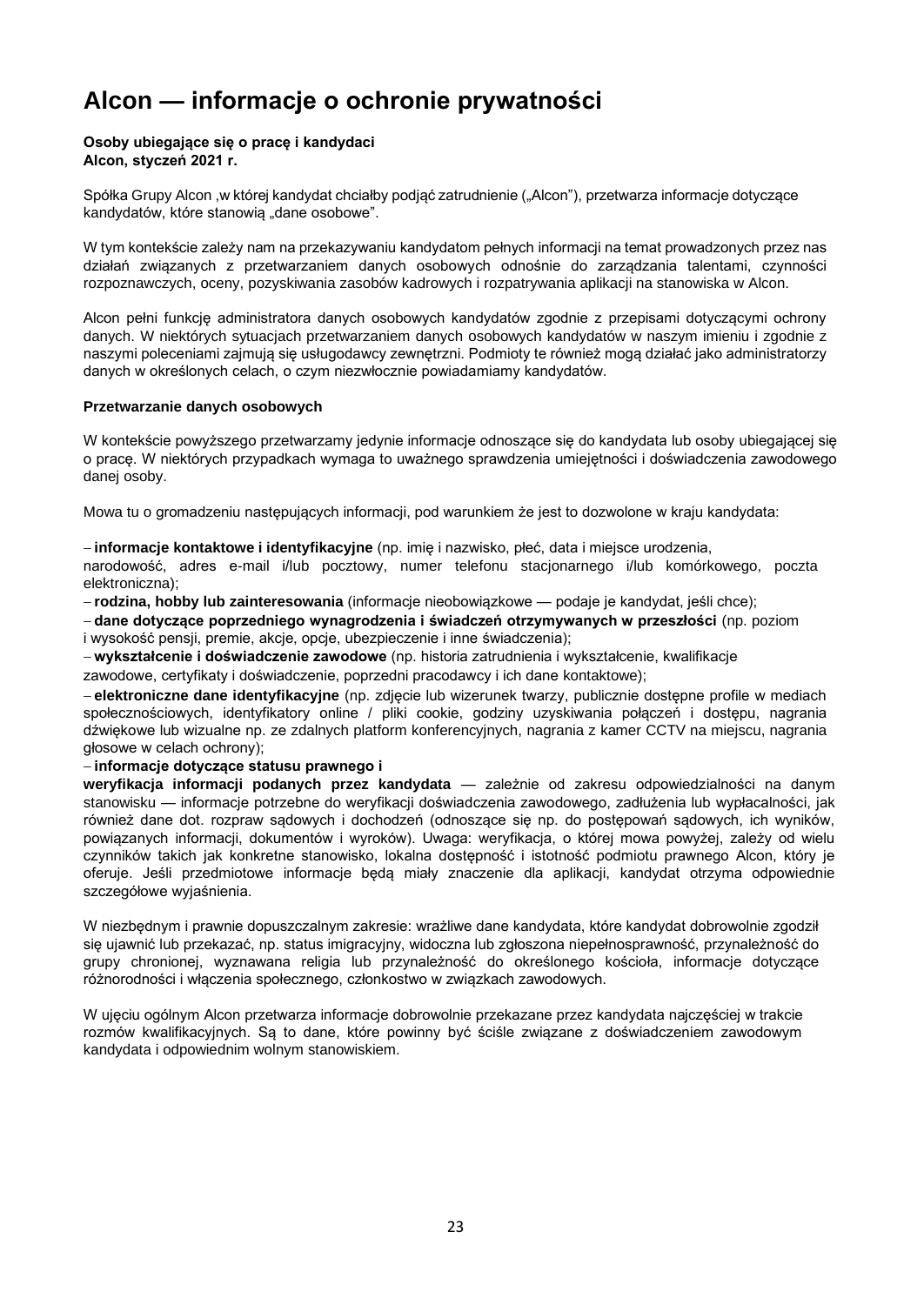**Kandydat może w każdej chwili i bez obaw ograniczyć lub zawiesić ujawnianie bądź przekazywanie informacji, które go dotyczą bezpośrednio lub pośrednio. Firma Alcon dokłada wszelkich starań, aby stale chronić prywatność kandydatów. Wystarczy poinformować osobę prowadzącą rozmowę, pracownika działu kadr lub pracownika działu ds. pozyskiwania talentów o swoich zastrzeżeniach.**

#### **Przetwarzanie danych osobowych w celach przedstawionych poniżej odbywa się zgodnie z odpowiednimi podstawami prawnymi**

W tym kontekście przetwarzamy dane osobowe, o których mowa powyżej, zgodnie z następującymi podstawami prawnymi, zależnie od obowiązujących przepisów:

− wcześniejsza zgoda (jeśli kandydat nie wyraził zgody, nie możemy przechowywać żadnych danych na jego temat);

− konieczność przetwarzania ze względu na wykonywanie zobowiązań kontraktowych wobec kandydata lub podejmowanie czynności przedkontraktowych na żądanie kandydata;

− konieczność przetwarzania celem zapewnienia zgodności z wymogami prawnymi i regulacyjnymi;

− konieczność przetwarzania celem ochrony podstawowych interesów kandydata lub innych osób; lub

− konieczność przetwarzania ze względu na nasz uzasadniony interes (zatrudnianie najbardziej odpowiednich kandydatów na dane stanowisko), przy czym nie może to negatywnie wpływać na interes, podstawowe prawa i swobody kandydata.

#### **Przetwarzanie danych osobowych w konkretnych celach**

W tym kontekście przetwarzamy dane osobowe, o których mowa powyżej, w następujących celach:

− komunikacja telefoniczna lub elektroniczna, w tym rozmowy kwalifikacyjne prowadzone bezpośrednio lub zdalnie;

− prowadzenie ewaluacji, testów i weryfikacji przydatności w odniesieniu do odpowiedniego wolnego stanowiska;

− weryfikacja danych podanych przez kandydata i historii zatrudnienia (jeśli dotyczy);

− potwierdzenie tożsamości, wykształcenia i kwalifikacji kandydata;

− analityka danych ukierunkowana na poprawę naszych ogólnych procesów rekrutacyjnych

oraz lepszą obsługę kandydatów aplikujących na wolne stanowiska w Alcon;

zarządzanie aplikacją kandydata na specjalistycznych i zewnętrznych platformach rekrutacyjnych (online) lub

− przekazywanie odpowiednich informacji dot. kandydata kierownikowi odpowiedzialnemu za zatrudnienie lub komitetowi selekcyjnemu, jeśli dotyczy;

− prowadzenie tymczasowej bazy danych kandydatów na kluczowe stanowiska do wykorzystania w przyszłości. Alcon może — za uprzednią wyraźną zgodą kandydata — przekazywać informacje dot. kandydata innym firmom w analogicznych celach;

zgodnie z obowiązującymi przepisami.

#### **Przekazywanie danych osobowych usługodawcom i innym spółkom Grupy Alcon**

Wskazane wyżej dane osobowe są przetwarzane w systemie WorkDay (globalne narzędzie planowania zasobów kadrowych i organizacji), a także przez usługodawców Alcon na całym świecie, którzy pomagają prowadzić rekrutację.

Poza tym Alcon przekazuje dane osobowe spółkom Grupy Alcon na całym świecie.

W takich przypadkach Alcon ma obowiązek zadbania o to, aby stosowane normy ochrony danych były zgodne co najmniej z normami obowiązującymi w kraju, w którym znajduje się rekrutujący podmiot Alcon.

#### **Automatyczne podejmowanie decyzji**

Alcon nie podejmuje żadnych decyzji w procesie rekrutacyjnym jedynie na podstawie automatycznego przetwarzania danych osobowych kandydata (np. z wykorzystaniem kodu czy algorytmu programowego), które nie wymaga interwencji człowieka.

#### **Okres przechowywania danych**

Informacje przekazane przez kandydata przechowuje się w bazie danych kandydatów maksymalnie przez 12 miesięcy od ostatniej aktualizacji profilu, ewentualnie dłużej, jeśli kandydat jest wciąż brany pod uwagę w rekrutacji na wolne stanowisko lub zaktualizował swój profil (np. złożył aplikację na inne stanowisko albo przysłał nowe CV). Rekruterzy Alcon i powiązane firmy na całym świecie mają dostęp do informacji o kandydacie i mogą się z nim skontaktować, jeśli pojawi się odpowiednia oferta pracy.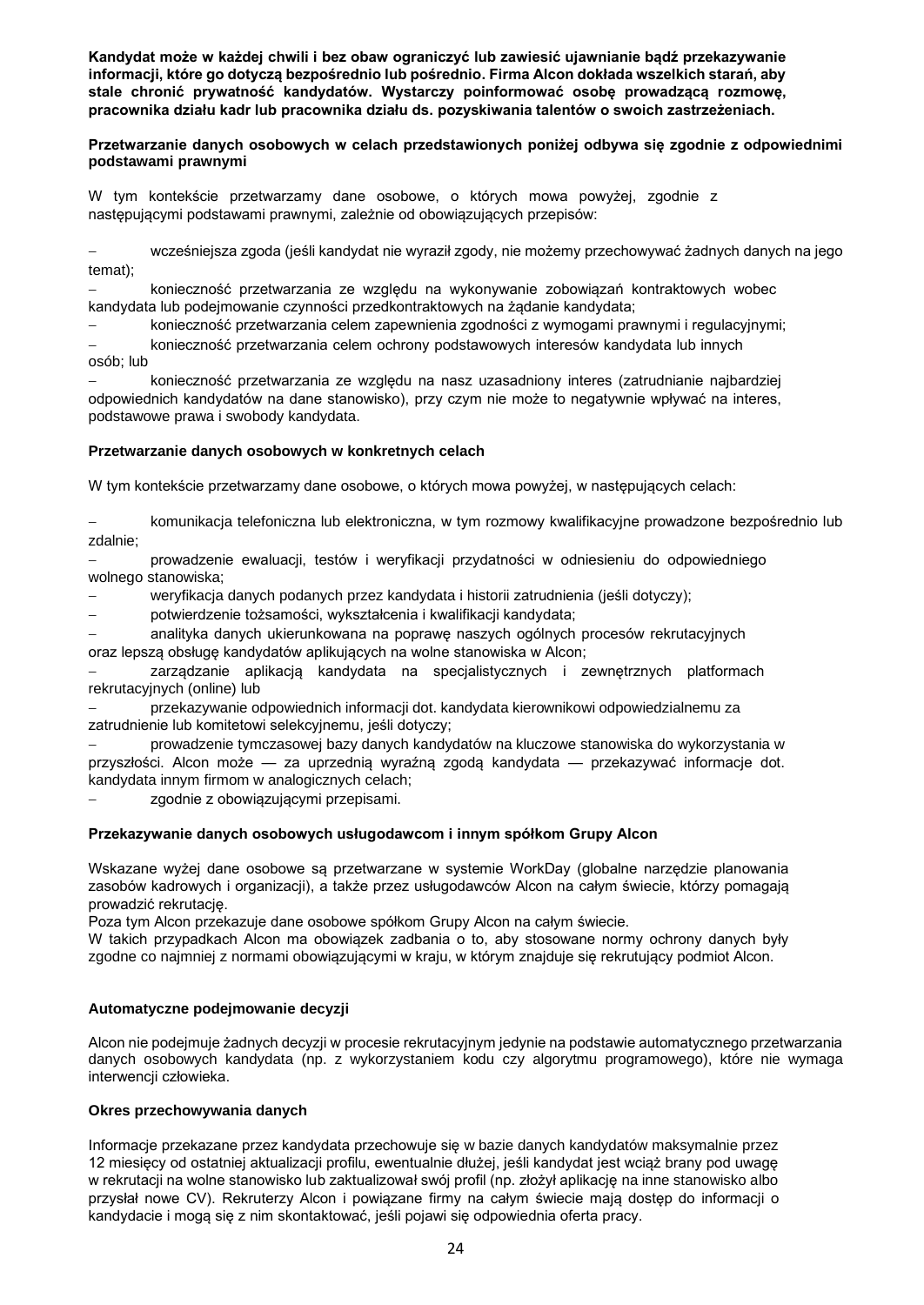W przypadku gdy kandydat aplikował na stanowisko w USA, przekazane informacje przechowuje się przez 36 miesięcy (ewentualnie dłużej, jeśli tak stanowi prawo lub kandydat zaktualizował swój profil (np. złożył aplikację na inne stanowisko albo przysłał nowe CV)) od zakończenia procesu rekrutacji na dane stanowisko. W przypadku gdy informacje dot. kandydata wpłynęły do Alcon z agencji pośrednictwa pracy, a kandydat wyraził odpowiednią zgodę, informacje te są przechowywane przez 24 miesiące od dnia ich otrzymania, ewentualnie dłużej, jeżeli kandydat jest wciąż brany pod uwagę w rekrutacji na wolne stanowisko albo zaktualizował swój profil (np. złożył aplikację na inne stanowisko albo przysłał nowe CV).

#### **Prawa kandydata i możliwość ich dochodzenia**

Każdorazowo podczas przetwarzania danych osobowych firma Alcon podejmuje odpowiednie kroki, aby zapewnić, że dane osobowe kandydatów są prawidłowe i aktualne oraz wykorzystywane zgodnie z celem, dla którego zostały pozyskane. Zapewniamy kandydatom możliwość korzystania z następujących uprawnień zgodnie z warunkami i ograniczeniami określonymi na mocy obowiązującego prawa.

Osoby pragnące skontaktować się z nami w sprawie wykorzystywania danych osobowych, które ich dotyczą, lub zainteresowane wyrażeniem sprzeciwu wobec przetwarzania — w części lub w całości tychże danych, prosimy o kontakt pod adresem [email: alcon.recruitment@alcon.com. W linii tematu](mailto:contact%20us%20via%20email%20at%20alcon.recruitment@alcon.com%20with%20%20subject%20line:%20%20Data%20Privacy%20Request%20or.)  [należy wpisać: Data Privacy Request. Lub można wysłać pocztą tradycyjną, kierując korespondencję na](mailto:contact%20us%20via%20email%20at%20alcon.recruitment@alcon.com%20with%20%20subject%20line:%20%20Data%20Privacy%20Request%20or.)  [adres:](mailto:contact%20us%20via%20email%20at%20alcon.recruitment@alcon.com%20with%20%20subject%20line:%20%20Data%20Privacy%20Request%20or.)

Alcon Management S.A. Alcon Chemin de Blandonnet 8 6201 South Freeway 1214 Vernier – Geneva Fort Worth, TX 76134-2001 Szwajcaria USA

Human Resources – Data Privacy Request Human Resources – Data Privacy Request

Jeśli kandydat przekazał zgodę, może ją wycofać. Poza tym kandydat może złożyć wniosek, z zastrzeżeniem zobowiązań dotyczących poufności, o:

− uzyskanie dostępu do dotyczących go danych osobowych, które przetwarzamy;

− korektę lub usunięcie dotyczących go danych osobowych;

− ograniczenie przetwarzania dotyczących go danych osobowych lub wyrażenie sprzeciwu wobec tego procesu; oraz

− umożliwienie przeniesienia dotyczących go danych osobowych (w stosownych przypadkach). W takiej sytuacji dane osobowe przekazane nam przez kandydata zostają mu zwrócone lub przesłane osobie wskazanej przez kandydata w formacie powszechnie używanym, ustrukturyzowanym i umożliwiającym odczyt maszynowy.

− Zgodnie z przepisami kraju, w którym znajduje się stanowisko.

Poza tym kandydatowi przysługuje prawo wniesienia skargi do stosownego organu regulacyjnego.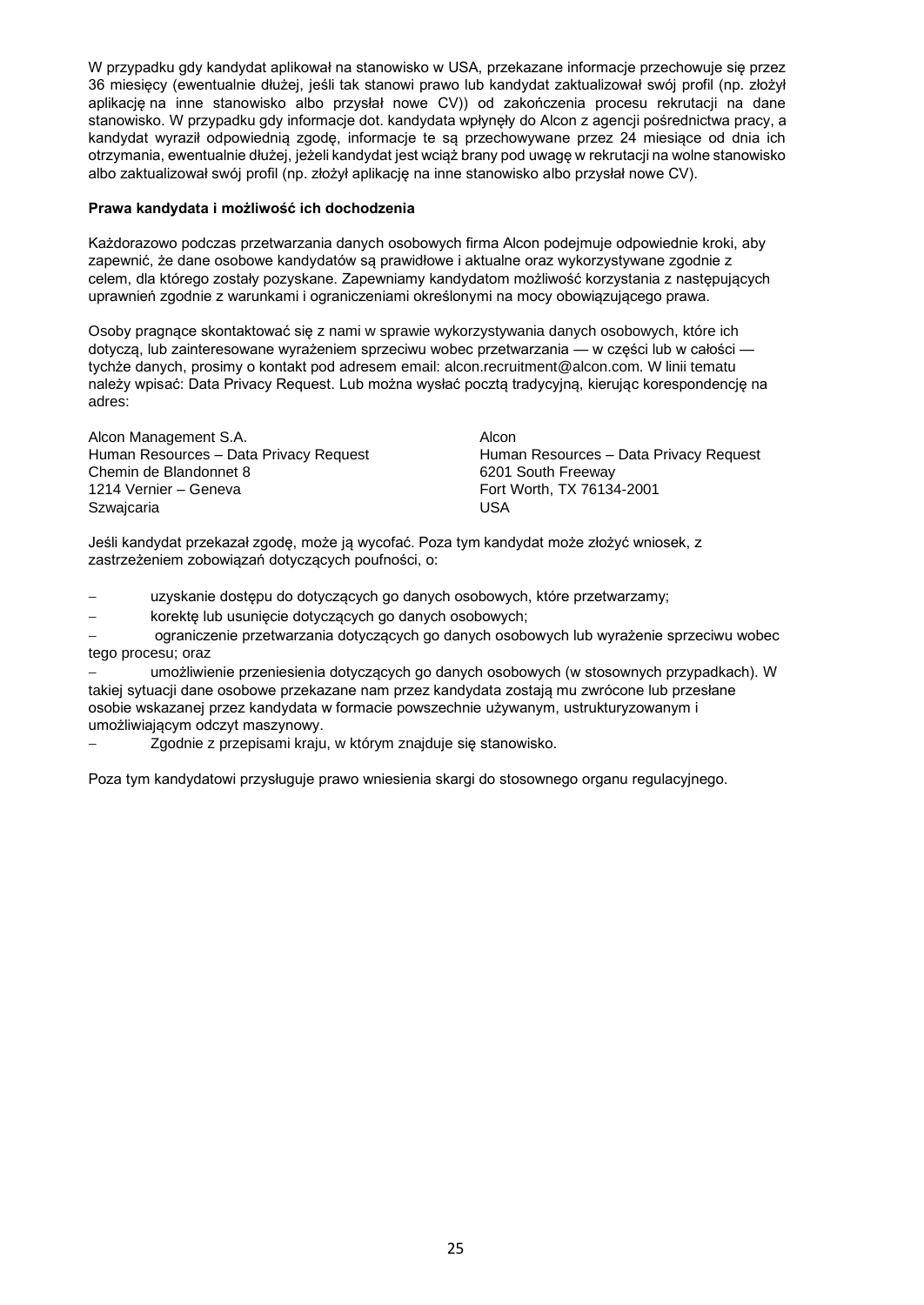## <span id="page-25-0"></span>**Aviso de privacidade da Alcon**

#### **Candidatos a vagas de trabalho Alcon, janeiro de 2021**

[A empresa do grupo Alcon](https://www.novartis.com/about-us/contact/office-locations) [à qual se candidatou \("Alcon"\) p](https://www.novartis.com/about-us/contact/office-locations)rocessa informações sobre você, denominadas "dados pessoais".

Neste contexto, comprometemo-nos a manter você totalmente ciente quanto ao tratamento dos seus dados pessoais relacionados às atividades de gestão de talentos, prospecção, avaliação e aquisição, bem como candidaturas a vagas na Alcon.

A Alcon atuará como controladora de seus dados pessoais, quando aplicável e conforme definido de acordo com a legislação de proteção de dados. Em determinadas circunstâncias, seus dados pessoais serão processados por prestadores de serviços terceirizados autorizados que atuarão de acordo com nossas instruções. Para fins específicos, tais prestadores de serviços terceirizados também podem atuar como controladores; nesses casos, você será prontamente informado(a).

#### **Processamento de dados pessoais**

No contexto do descrito acima, processaremos apenas as suas informações relevantes para a candidatura que, em alguns casos, podem precisar de validações estratégicas importantes sobre reputação e capacitação profissional.

Desde que legalmente permitido em seu país, processaremos os dados a seguir:

− **informações de contato e identificação** (por exemplo, nome, sobrenome, gênero, data e local de nascimento, nacionalidade, e-mail e/ou endereço postal, número de telefone fixo e/ou celular);

− **família, hobbies ou interesses** (não obrigatórios e apenas se você considerar importante compartilhar);

− **remuneração e benefícios anteriores** (como nível e valor salarial, bônus, ações, opções, seguros e outros benefícios);

− **educação e reputação profissional** (como histórico e formação profissional, experiência, certificações e qualificações profissionais, empregadores anteriores com os respectivos dados de contato);

− **dados de identificação eletrônica** (por exemplo, foto ou imagem do rosto, perfis publicamente disponíveis nas redes sociais,

identificadores/cookies on-line, tempos de acesso e conexão, gravações de som ou imagem, como plataformas de videoconferência, circuitos fechados de TV no local ou gravações de voz para fins de segurança);

#### − **informações relativas à situação jurídica, crédito e**

**validações de antecedentes** de acordo com as responsabilidades do cargo, informações necessárias para completar uma verificação de histórico, crédito ou solvência, bem como dados judiciais e de investigação (por exemplo, processos, desfechos, informações, documentações e condenações). Observe que a realização dessas verificações dependerá de diversos fatores referentes ao cargo a ser preenchido, bem como a disponibilidade local e viabilidade da pessoa jurídica da Alcon que oferece a vaga de trabalho. Você receberá informações adicionais sobre o assunto, caso seja relevante para a sua candidatura.

Na medida em que for estritamente necessário e legalmente permitido, suas informações confidenciais somente serão divulgadas ou compartilhadas se expressamente autorizadas por você (como status de imigração, deficiências visíveis ou relatadas ou participação em um grupo protegido, religião ou afiliação religiosa, informações relacionadas à inclusão e diversidade e filiação a sindicatos).

De modo mais geral, a Alcon processará informações divulgadas por você de livre e boa vontade principalmente durante as entrevistas, e que estejam estritamente relacionadas à sua capacidade profissional e adequação à respectiva vaga em aberto.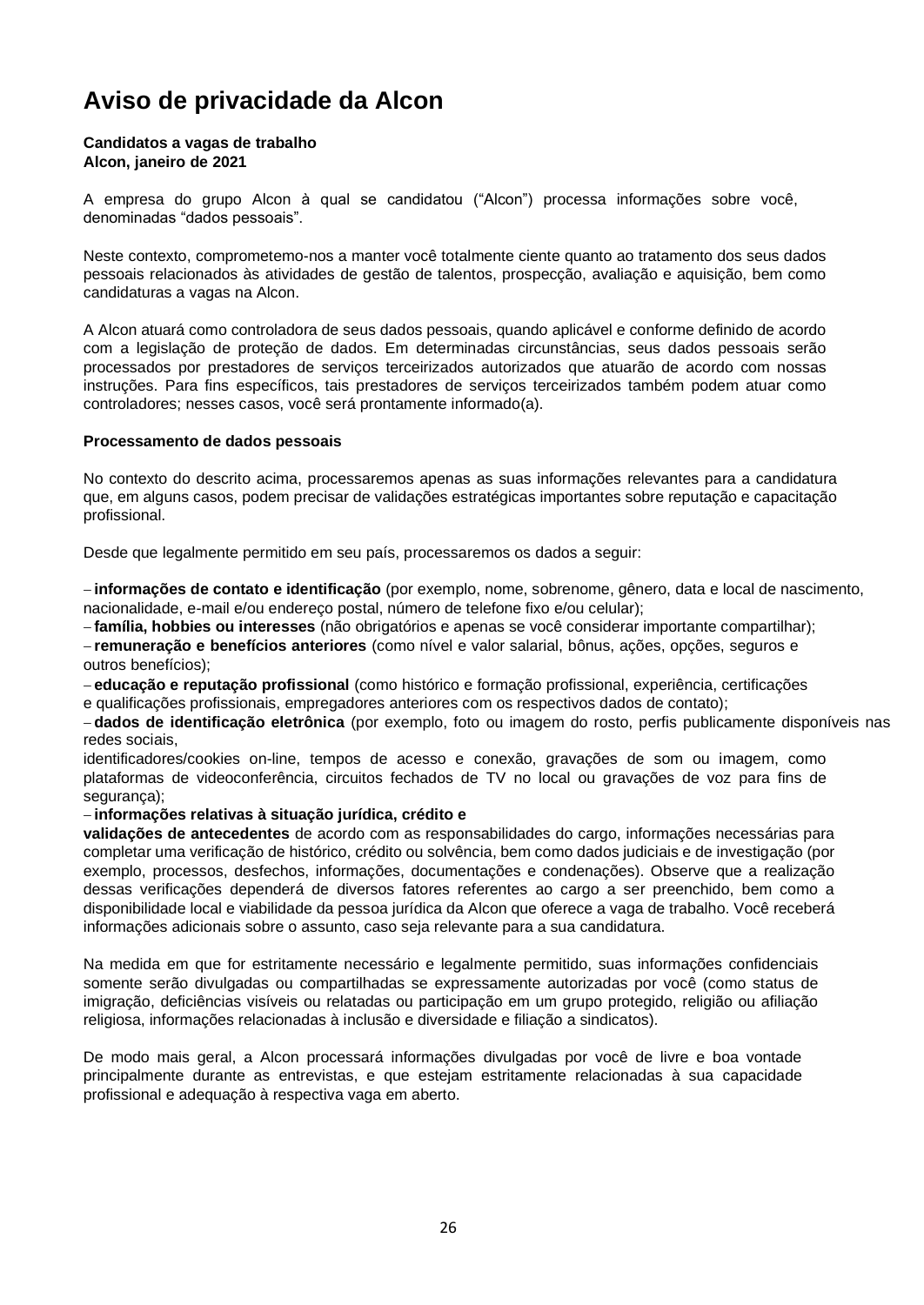**A qualquer momento e sem quaisquer repercussões, você pode limitar ou suspender o compartilhamento ou a divulgação de informações relacionadas direta ou indiretamente a você. A Alcon tem o compromisso de sempre respeitar sua privacidade e intimidade. Basta notificar seu entrevistador, o departamento de RH ou o representante de aquisição de talentos sobre suas preocupações.**

**O processamento de dados pessoais para os fins abaixo é realizado com base nestes fundamentos legais.**

Neste contexto, processaremos os dados pessoais acima em qualquer um dos seguintes fundamentos legais, dependendo da lei aplicável:

seu consentimento prévio (a menos que você tenha concordado, não podemos reter nenhum dos seus dados);

− a necessidade de processamento para cumprir nossas obrigações contratuais para com você ou para tomar medidas pré-contratuais a seu pedido;

− a necessidade de processamento para cumprir nossas obrigações legais ou regulatórias;

a necessidade de processamento para proteger seus interesses vitais ou de outra pessoa; ou

− a necessidade de processamento de nossos interesses legítimos para contratação do candidato mais adequado para a função aplicável, desde que não afete indevidamente seus próprios interesses ou direitos e liberdades fundamentais.

#### **Processamento de dados pessoais para fins específicos**

Neste contexto, processaremos os dados pessoais acima para os seguintes fins:

− realizar comunicações telefônicas ou eletrônicas, incluindo entrevistas pessoais ou remotas;

− aplicar avaliações, testes ou análises de adequação, de acordo com a respectiva vaga em aberto;

− realizar verificações de antecedentes ou histórico profissional (quando aplicável);

verificar sua identidade, formação acadêmica ou qualificações;

realizar análises de dados para melhorar nossos processos gerais de contratação interna de candidatos, bem como oferecer um melhor serviço quando você se candidatar a uma vaga na Alcon;

− administrar sua candidatura por meio de plataformas de recrutamento especializadas e externas on-line ou;

− compartilhar informações relevantes com o gerente de contratação ou com os comitês de seleção, quando aplicável;

manter um banco de dados temporário de candidatos a posições-chave, para referência futura. Desde que prévia e expressamente autorizado por você, a Alcon pode compartilhar suas informações com outras empresas para fins semelhantes;

− conforme exigido pela legislação aplicável.

#### **Compartilhamento de dados pessoais com prestadores de serviços e outras empresas do grupo Alcon**

Os dados pessoais acima listados serão processados pelo WorkDay (um sistema global de planejamento e organização de Recursos Humanos) e pelos provedores de serviços que apoiam o recrutamento da Alcon no mundo inteiro.

A Alcon também compartilhará os dados pessoais internacionalmente com outras empresas do grupo. Em tais casos, a Alcon garantirá contratualmente que as regras aplicadas na proteção de dados atenderão, no mínimo, aos padrões do país no qual o recrutamento da entidade Alcon está localizado.

#### **Tomada de decisão automatizada**

Durante o processo de recrutamento, a Alcon não tomará nenhuma decisão baseada, exclusivamente, no processamento automatizado de seus dados pessoais, como o uso de um código de software ou algoritmo que não exija intervenção humana.

#### **Prazo de armazenamento**

As informações coletadas serão mantidas no banco de dados de candidatos por um período de até 12 meses contados a partir da última atualização do seu perfil, ou por mais tempo, caso ainda esteja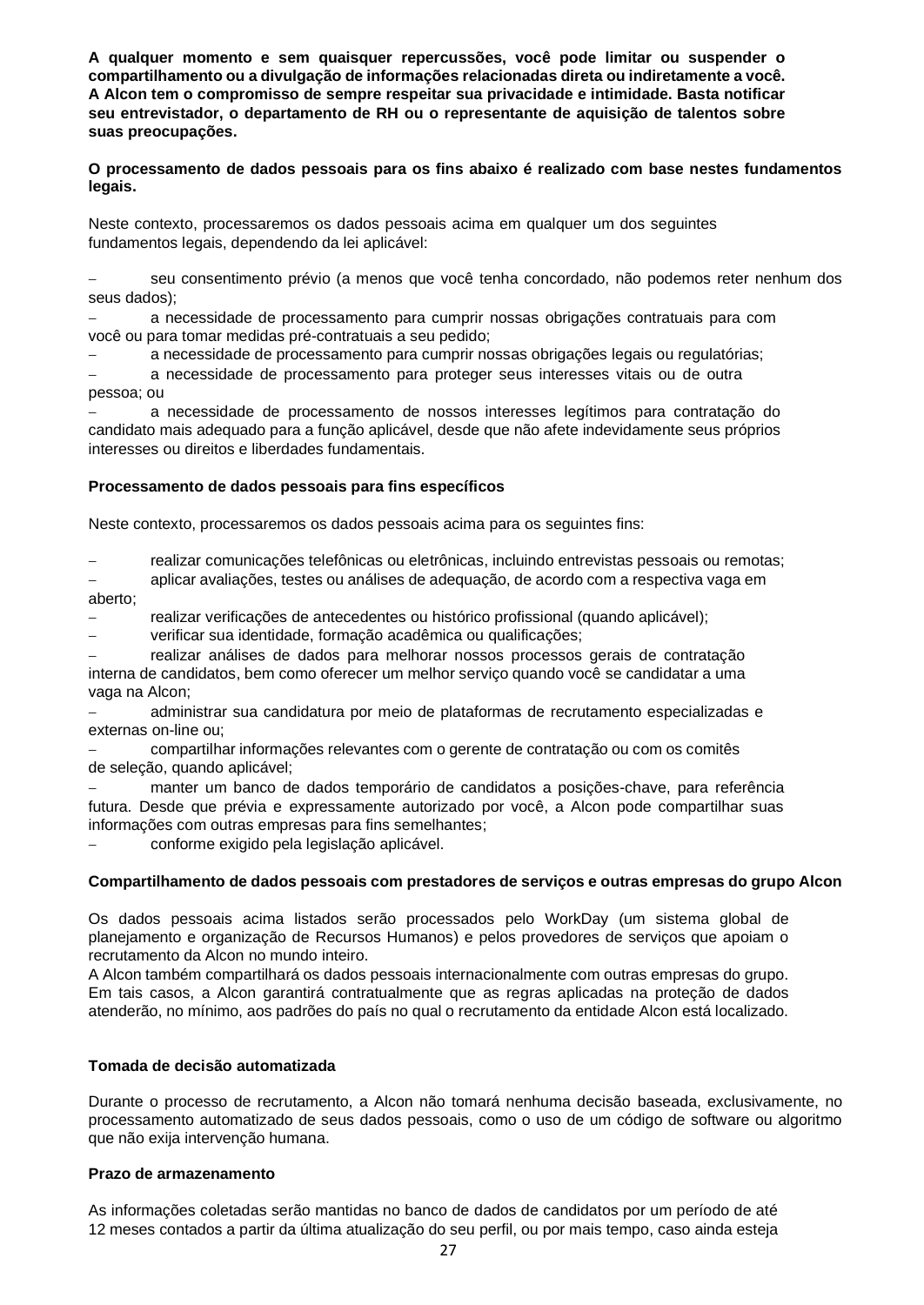sendo considerado(a) para uma vaga em aberto, ou caso tenha atualizado sua conta de candidato (por exemplo, candidatar-se a outra posição, atualizar seu CV/currículo). Os recrutadores na Alcon e empresas afiliadas no mundo inteiro poderão acessar suas informações e entrar em contato com você caso uma vaga adequada ao seu perfil torne-se disponível.

Caso tenha candidatado-se a uma vaga nos Estados Unidos, suas informações serão retidas por um período de 36 meses (ou mais, se exigido por lei ou se você atualizar sua conta de candidato [por exemplo, candidatar-se a outra posição, atualizar seu CV/currículo]) após a conclusão do processo de recrutamento da referida vaga. Se suas informações forem compartilhadas com a Alcon por uma agência de recrutamento por você autorizada, elas serão retidas por um período de 24 meses contados a partir da data em que foram recebidas, ou por mais tempo, caso esteja sendo considerado(a) para uma vaga em aberto, ou caso tenha atualizado sua conta de candidato (por exemplo, candidatar-se a outra posição, atualizar seu CV/currículo).

#### **Quais são os seus direitos e como você pode exercê-los?**

Quando processamos dados pessoais, sempre tomamos medidas razoáveis para mantê-los exatos e atualizados com base nos fins para os quais foram coletados. Oferecemos a você a capacidade de exercer os direitos a seguir nas condições e dentro dos limites estabelecidos por lei.

Caso deseje falar conosco a respeito do uso dos seus dados pessoais ou caso queira se opor total ou parcialmente ao processamento dos mesmos, [entre em contato pelo e-mail](mailto:contact%20us%20via%20email%20at%20alcon.recruitment@alcon.com%20with%20%20subject%20line:%20%20Data%20Privacy%20Request%20or.)  [alcon.recruitment@alcon.com e escreva no campo de assunto: Data Privacy Request \(Solicitação](mailto:contact%20us%20via%20email%20at%20alcon.recruitment@alcon.com%20with%20%20subject%20line:%20%20Data%20Privacy%20Request%20or.)  [de privacidade de dados\) ou escreva para:](mailto:contact%20us%20via%20email%20at%20alcon.recruitment@alcon.com%20with%20%20subject%20line:%20%20Data%20Privacy%20Request%20or.)

| Alcon Management S.A.                  | Alcon                                  |
|----------------------------------------|----------------------------------------|
| Human Resources - Data Privacy Request | Human Resources - Data Privacy Request |
| Chemin de Blandonnet 8                 | 6201 South Freeway                     |
| 1214 Vernier – Geneva                  | Fort Worth, TX 76134-2001              |
| Suíca                                  | <b>Estados Unidos</b>                  |

Da mesma forma que você nos forneceu consentimento, é possível retirá-lo. Sujeito às obrigações de confidencialidade, você também pode solicitar:

- − o acesso aos seus dados pessoais, conforme processados por nós;
- − que seus dados pessoais sejam corrigidos ou excluídos;
- a restrição ou objeção ao processamento de seus dados pessoais; e

− a portabilidade, quando aplicável, dos seus dados pessoais, ou seja, que os dados pessoais fornecidos sejam devolvidos a você ou transferidos para uma pessoa da sua escolha, em um formato estruturado comumente utilizado e legível por máquina.

− Conforme legalmente aplicável no país em que a vaga está localizada.

Além disso, você tem o direito de apresentar uma reclamação a uma autoridade de controle.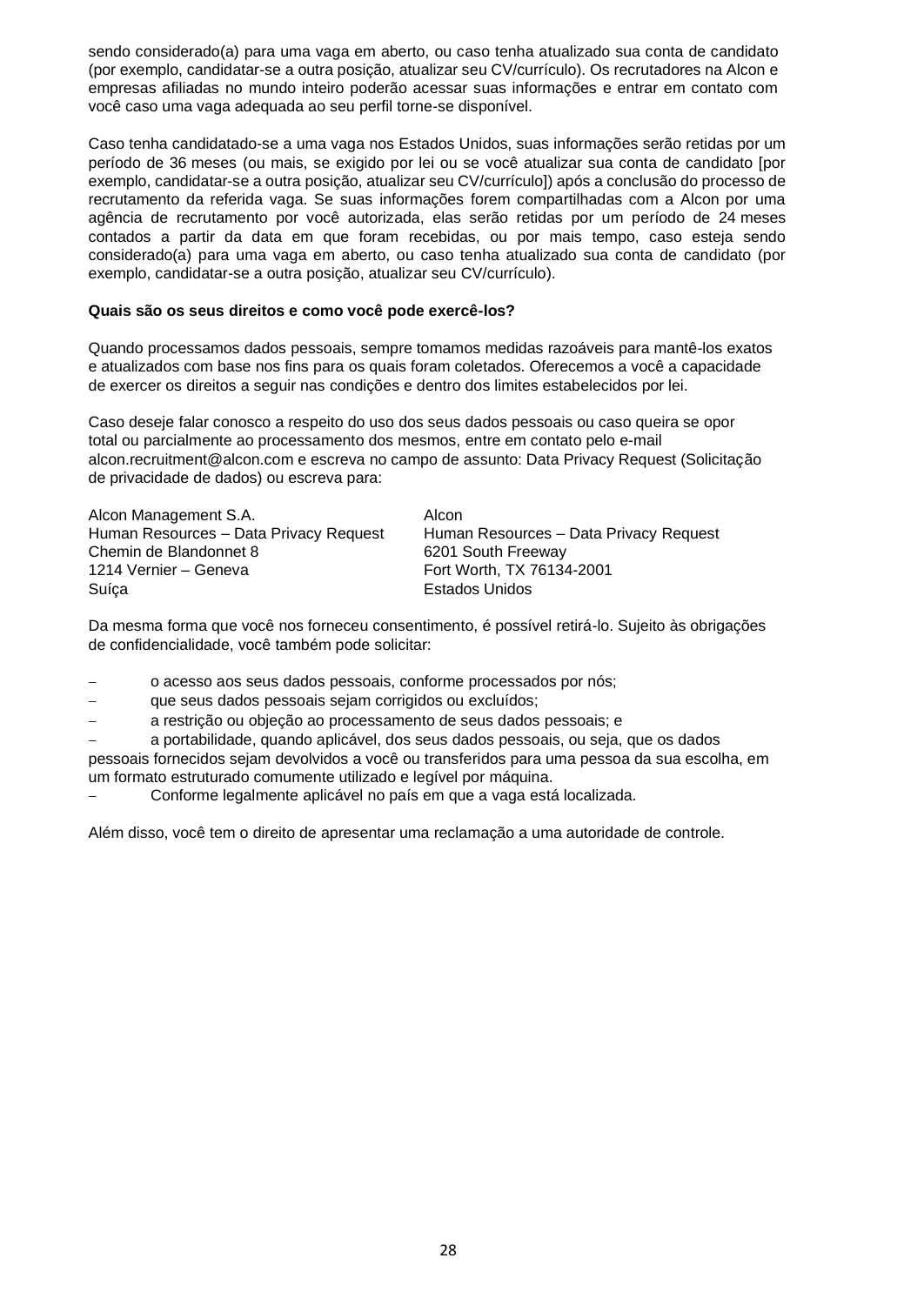## <span id="page-28-0"></span>**Уведомление компании Alcon о защите личной информации**

## **Претенденты и кандидаты на замещение вакансий**

**Alcon, январь 2021 г.**

[Группа компаний Alcon,в которую вы подаете заявление на замещение вакансии \(«Alcon»\), о](https://www.novartis.com/about-us/contact/office-locations)брабатывает информацию о вас, которая называется «персональные данные».

В этом контексте мы будем информировать вас о всех наших действиях по обработке ваших персональных данных. К ним относятся выявление, оценка, возможности применения ваших личных способностей в целом и в определенных сферах на открытых позициях в компании Alcon.

Компания Alcon будет выступать в качестве Контролера ваших персональных данных в соответствии с положениями действующего законодательства по защите данных. В некоторых ситуациях сторонние подрядчики будут обрабатывать ваши персональные данные от нашего имени и в соответствии с нашими инструкциями. Эти сторонние подрядчики также могут выступать в качестве Контролеров при выполнении определенных задач, о чем вы будете своевременно проинформированы.

#### **Обработка персональных данных**

В контексте, описанном выше, мы будем обрабатывать только информацию, относящуюся к вам как к кандидату или претенденту на вакансию. В некоторых случаях может потребоваться проверка информации о ваших ключевых навыках и профессиональном опыте.

Такая проверка может проводиться исключительно в рамках, разрешенных законодательством в вашей стране, например:

− **контактная и идентификационная информация** (например, имя, фамилия, отчество, пол, дата и место рождения, гражданство, адрес эл. почты и почтовый адрес, номер стационарного и/или мобильного телефона);

− **семейное положение, хобби или увлечения** (не обязательно и только при условии, что вы сами желаете это указать);

− **размер компенсации на последнем месте работы и данные о льготах** (например, размер заработной платы, премиальные, акции, опционы, страховка и т.д.);

− **образование и опыт работы** (например, послужной список, учебные заведения, профессиональная квалификация, сертификаты и навыки, последние места работы и контактные данные работодателей);

− **электронные идентификационные данные** (например, изображение или фотография лица, открытые профили в социальных сетях, доступные в режиме онлайн файлы идентификаторы/cookies, время доступа и сеансы связи, приложения для записи звука и изображений, например, платформы для удаленной конференцсвязи, записи со стационарных камер видеонаблюдения и аудиозаписей систем безопасности);

#### − **информация, относящаяся к подтверждению правового положения, кредитных и**

**биографических данных,** в зависимости от должностных обязанностей, информация, необходимая для проверки анкетных данных, кредитной истории или платежеспособности, а также данные о наличии судимости и розыска (например, судебное преследование, результаты, информация, документация и обвинения). Следует иметь в виду, что проведение этих проверок зависит от нескольких факторов, например, должности, наличия местных ресурсов, целесообразности, для каждого юридического лица компании Alcon, предлагающего такую должность. Вам будет предоставлена дополнительная подробная информация, если возникнет такая необходимость применительно к вашей кандидатуре.

Также в случае крайней необходимости, в пределах, разрешенных законодательством и добровольно с вашей стороны вы можете предоставить конфиденциальную для вас информацию (например: иммиграционный статус, видимую или заявленную инвалидность, принадлежность к защищенной от дискриминации группе, этнокультурные отличия и инклюзивность, членство в профсоюзах).

В более общем смысле компания Alcon будет обрабатывать информацию, которую вы добровольно предоставите в основном в процессе собеседований, и которая будет относиться исключительно к вашим профессиональным аспектам и к соответствующей открытой вакансии.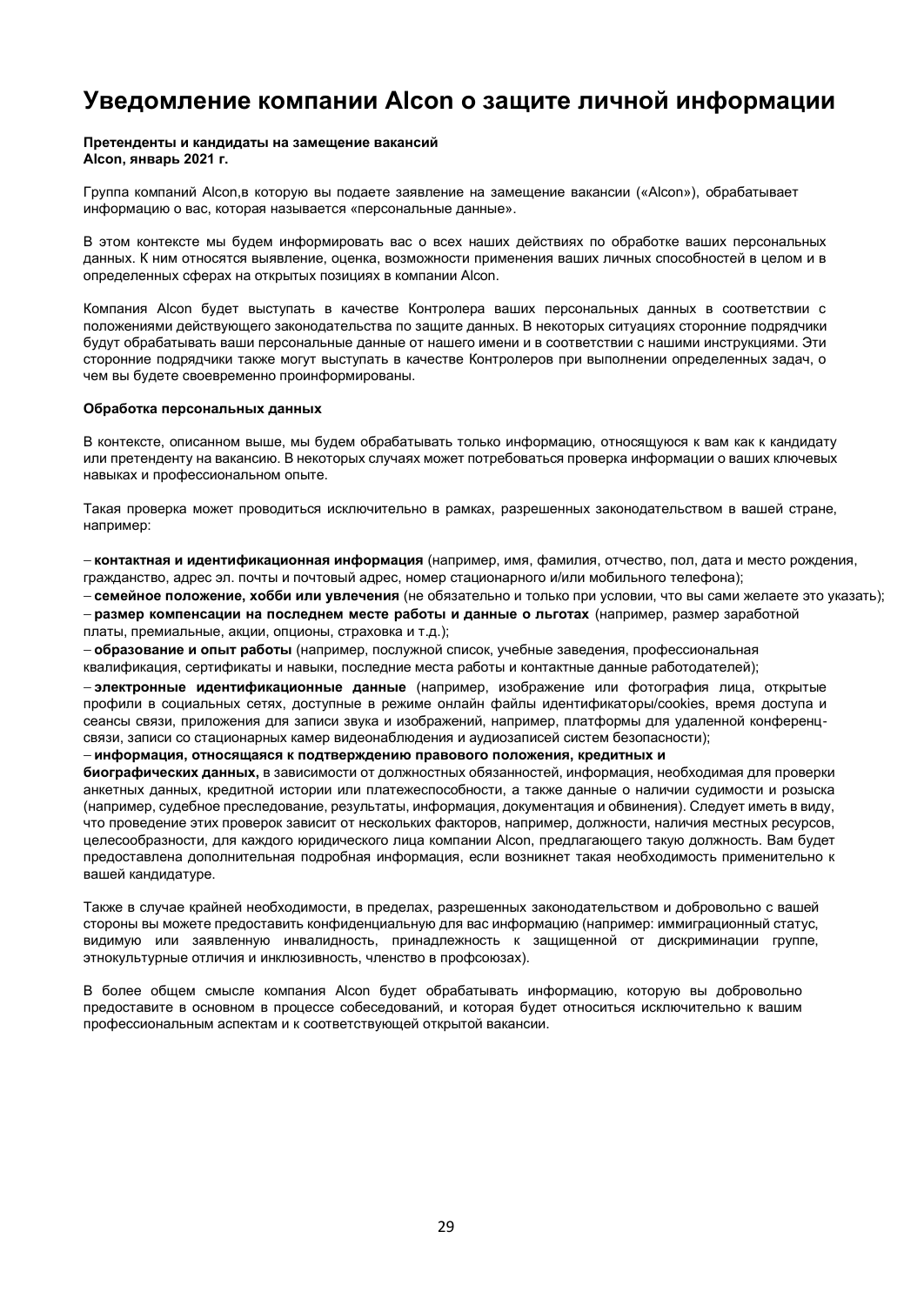**Вы можете в любой момент и без всяких последствий ограничить или отказаться предоставлять информацию, непосредственно или косвенно относящуюся к вам. Компания Alcon всегда и везде придерживается принципа уважительного отношения к частной жизни. Просто скажите об этом специалисту, проводящему собеседование, представителю отдела кадров или подбора персонала.**

#### **Обработка персональных данных для указанных ниже целей выполнена в соответствии со следующими юридическими основаниями**

В данном контексте мы обработаем указанные выше персональные данные в соответствии с любым из следующих юридических оснований в зависимости от применимого законодательства:

− Ваше предварительное согласие (если вы не дали согласие, то мы не вправе сохранять относящиеся к вам данные);

− необходимость обработки данных для выполнения наших договорных обязательств в отношении вас или выполнения действий до подписания контракта по вашему запросу;

− необходимость обработки данных в соответствии с требованиями действующего законодательства и нормативных документов;

− необходимость обработки данных для защиты ваших жизненных интересов или жизненных интересов других лиц; либо

− необходимость обработки данных для выбора наиболее подходящего кандидата на должность (что соответствует нашим законным интересам), не ущемляя ваших интересов и фундаментальных прав и свобод.

#### **Обработка персональных данных для специальных целей**

В этом контексте мы будем обрабатывать персональные данные для следующих целей:

− связь по телефону или электронным способом, включая собеседования лично или удаленно;

− проведение оценок, тестирований или применимых аттестаций для соответствующих открытых вакансий;

проведение проверок анкетных или профессиональных данных (если применимо);

− проверка идентификационных данных, теоретических знаний или квалификационных навыков;

− анализ данных в целях улучшения нашего внутреннего процесса найма кандидатов, а также для повышения качества услуг претендентам на замещение открытых вакансий в компании Alcon;

− подача заявлений через специальные внешние платформы набора персонала, как в режиме онлайн, так и

− предоставление соответствующей информации специалисту по подбору персонала или отборочному комитету, если применимо;

− сохранять временную базу данных претендентов на ключевые должности для дальнейшего использования. Компания Alcon при наличии предварительного явного согласия с вашей стороны предоставлять вашу информацию другим компаниям для тех же целей, но только;

− в соответствии с требованиями применимого законодательства.

#### **Предоставление персональных данных поставщикам услуг и другим компаниям группы компаний Alcon**

Указанные выше персональные данные будут обработаны системой WorkDay (глобальной системой организационного планирования и кадровых ресурсов), а также поставщиками услуг Alcon по всему миру, оказывающими поддержку Alcon в области комплектования кадрами.

Alcon также будет предоставлять персональные данные другим компаниям группы компаний Alcon по всему миру.

В таких случаях Alcon обязуется по контрактным обязательствам обеспечить как минимум соответствие применяемых стандартов защиты персональных данных стандартам страны, в которой находится юридическое лицо Alcon, занимающееся подбором персонала.

#### **Принятие автоматизированных решений**

Alcon не принимает решения о найме на работу исключительно на основании автоматизированного процесса обработки персональных данных, такого как использование программного обеспечения или алгоритма, не предусматривающего участие человека.

#### **Продолжительность хранения**

Предоставленная вами информация будет храниться в базе данных кандидатов в течение не более 12 месяцев с момента последнего обновления вашего профиля. Однако данная информация может храниться более продолжительное время, если если вы продолжаете оставаться кандидатом на открытую вакансию или если вы обновили свою учетную запись кандидата (например, подали заявление на другую должность, обновили свое резюме). Специалисты по подбору кадров Alcon и аффилированных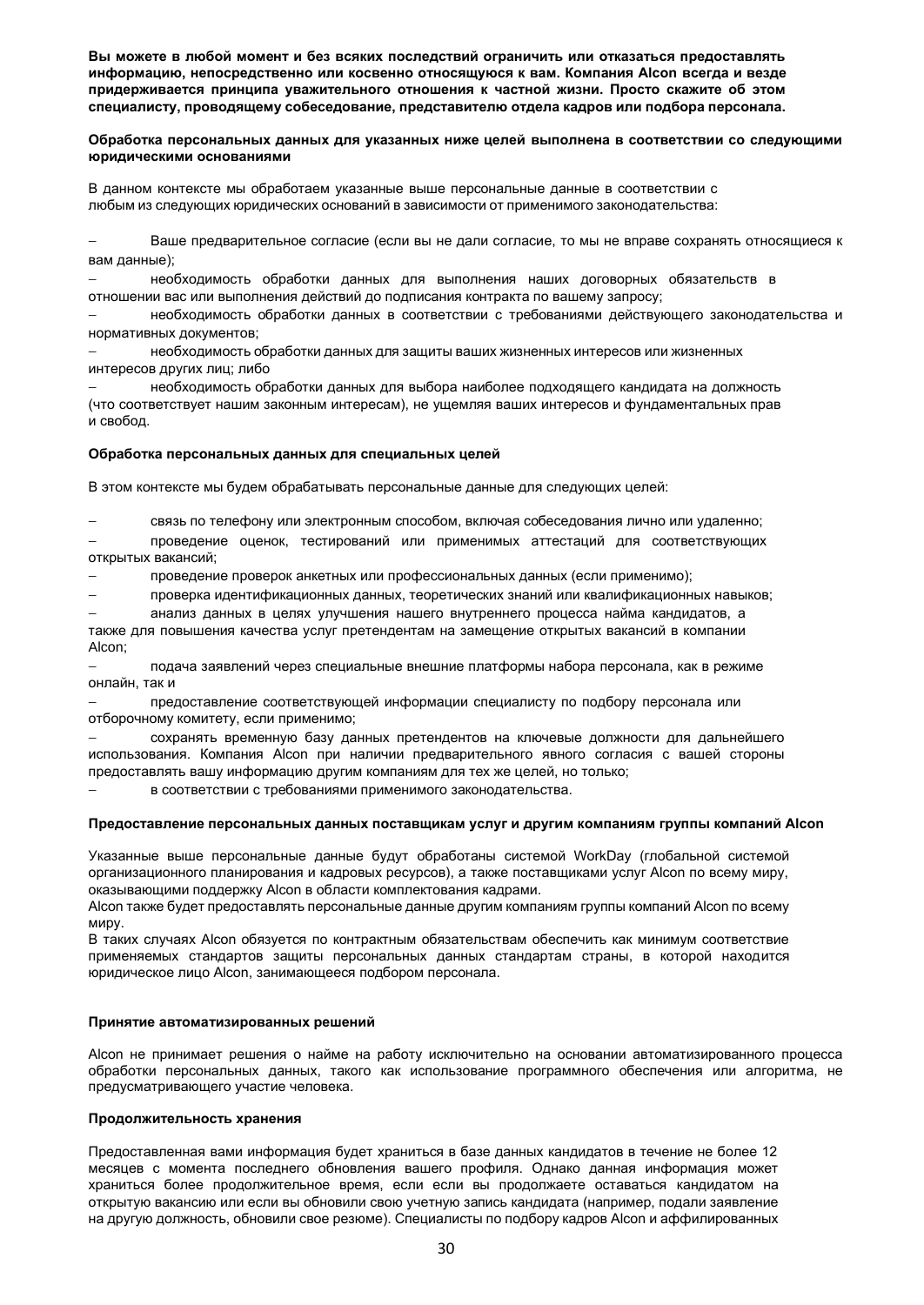компаний по всему миру будут иметь доступ к вашей информации и возможность связаться с вами в случае при появлении соответствующей открытой вакансии.

Если вы подали заявление на замещение вакансии в США, то ваша информация будет храниться в течение 36 месяцев (или дольше, если требуется законодательством или если вы обновили свою учетную запись кандидата (например, подали заявление на другую должность, обновили свое резюме)) после закрытия вакансии на эту должность. Если данная информация предоставлена компании Alcon агентством по подбору персонала при наличии соответствующего разрешения с вашей стороны, то данная информация будет храниться в течение 24 месяцев с момента представления. Однако данная информация может храниться более продолжительное время, если вы продолжаете оставаться кандидатом на открытую вакансию или если вы обновили свою учетную запись кандидата (например, подали заявление на другую должность, обновили свое резюме).

#### **Каковы ваши права и как вы можете ими пользоваться?**

Всякий раз при обработке персональных данных мы предпринимаем разумные меры, чтобы ваши данные были точными и актуальными для целей, для которых они собирались. Мы предоставляем вам возможность пользоваться следующими своими правами в условиях и в пределах, предусмотренных действующим законодательством.

При необходимости связаться с нами по вопросам использования своих персональных данных или ограничения обработки, частично или полностью, своих персональных данных, пожалуйста, [обращайтесь по адресу эл. почты alcon.recruitment@alcon.com, указав в теме сообщения: Запрос о](mailto:contact%20us%20via%20email%20at%20alcon.recruitment@alcon.com%20with%20%20subject%20line:%20%20Data%20Privacy%20Request%20or.)  [конфиденциальности данных или:](mailto:contact%20us%20via%20email%20at%20alcon.recruitment@alcon.com%20with%20%20subject%20line:%20%20Data%20Privacy%20Request%20or.)

Alcon Management S.A. Alcon Human Resources — Запрос о конфиденциальности данных Chemin de Blandonnet 8 6201 6201 6201 South Freeway<br>1214 Vernier – Geneva<br>1214 Vernier – Geneva 1214 Vernier – Geneva Fort Worth, TX 76134-2001<br>Switzerland Fort Worth, TX 76134-2001

Human Resources — Запрос о конфиденциальности данных **United States** 

Если вы предоставили свое согласие, то вы можете его отозвать. Вы также можете подать запрос, относящийся к обязательствам по сохранению конфиденциальности данных, на:

доступ к своим персональным данным, как обработанными нами;

- исправление или удаление своих персональных данных;
- − ограничение или запрет на обработку своих персональных данных и

перенос, если применимо, своих персональных данных. Например, предоставленные вами нам персональные данные требуется передать вам или третьему лицу по вашему выбору, в

структурированном, наиболее распространенном, пригодном для машинного считывания формате.

− В соответствии с требованиями действующего законодательства страны, в которой находится вакантная должность.

Кроме того, вы имеете право подать жалобу в надзорную инстанцию.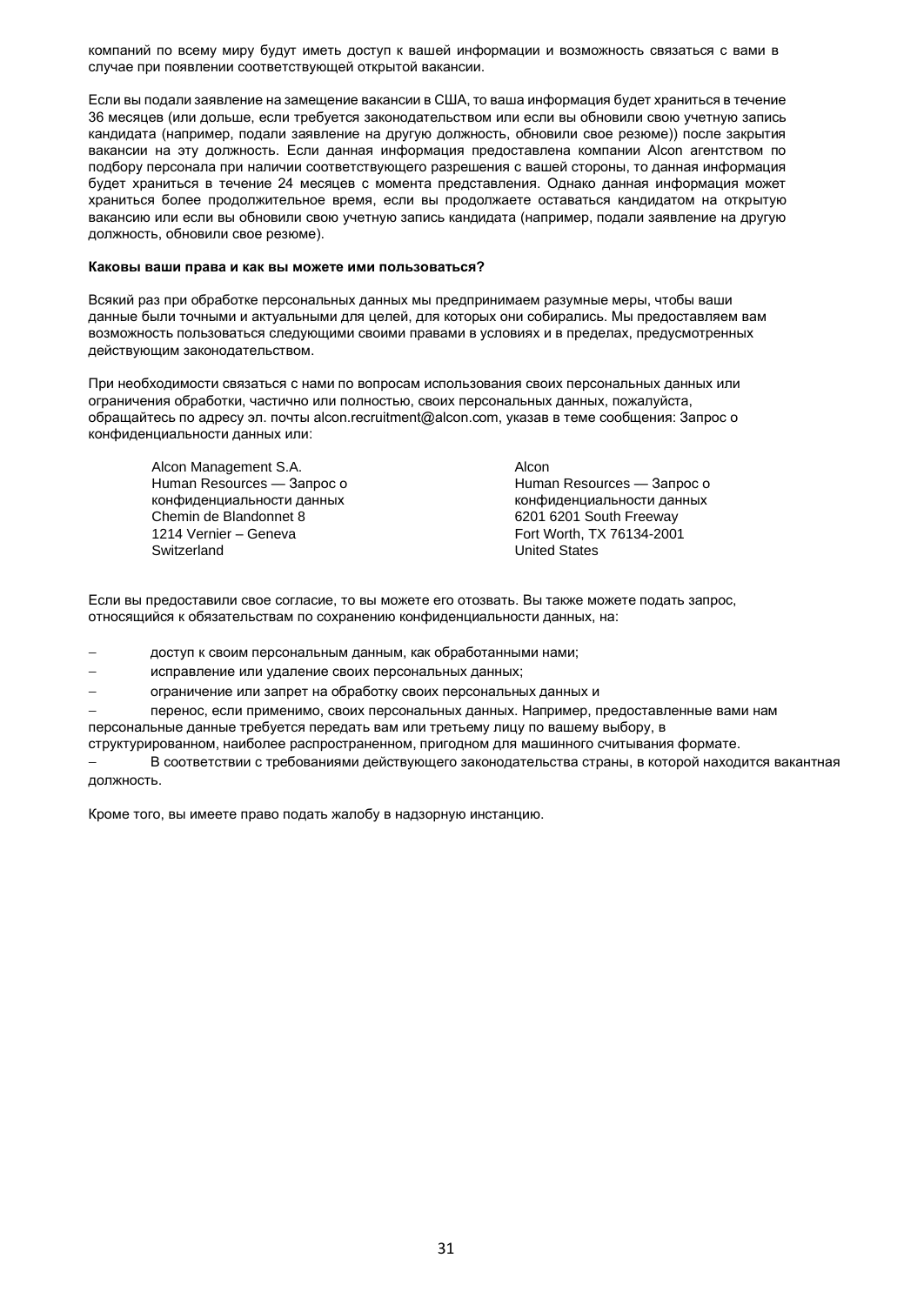# <span id="page-31-0"></span>**Aviso de privacidad de Alcon**

#### **Solicitantes de empleo y candidatos Alcon, enero de 2021**

[La empresa del Grupo Alcon](https://www.novartis.com/about-us/contact/office-locations) [para la cual está presentando su candidatura \("Alcon"\) p](https://www.novartis.com/about-us/contact/office-locations)rocesará información sobre usted que constituye "datos personales".

En este contexto, nos comprometemos a mantenerlo totalmente informado acerca de nuestras actividades que impliquen el procesamiento de sus datos personales pertenecientes a la gestión de talentos, la búsqueda de personal, actividades de evaluación y adquisición, y la candidatura, en general, a puestos en Alcon.

Alcon actuará como controlador de los datos personales sobre usted, tal como se define en la ley de protección de datos y cuando esta sea aplicable. Bajo ciertas circunstancias, habrá contratistas externos que procesarán sus datos personales en nuestro nombre y que actuarán según nuestras instrucciones. Estos contratistas externos también pueden actuar como controladores para fines específicos y, en ese caso, se le informará de ello de inmediato.

#### **Procesamiento de datos personales**

En el contexto descrito anteriormente, solo procesaremos información que sea relevante para usted como candidato o como un solicitante. En algunos casos, esto podría requerir validaciones estratégicas clave de sus aptitudes y situación profesional.

Se trata de la siguiente información y solo cuando eso esté permitido por ley en su país:

− **información de contacto e identificación** (por ejemplo, nombre, apellido, sexo, fecha y lugar de nacimiento, nacionalidad, correo electrónico y/o dirección postal, número de teléfono fijo y/o móvil);

− **familia, aficiones o intereses** (esto no es obligatorio y solo lo que usted considere necesario compartir);

− **datos sobre remuneraciones y beneficios anteriores** (como nivel de salario y monto, bonificaciones, acciones, opciones, seguro y otros beneficios);

− **situación educativa y profesional** (como el historial educativo y laboral, las cualificaciones profesionales, certificaciones y experiencia, empleadores anteriores y sus datos contacto;

− **datos de identificación electrónica** (por ejemplo, fotografía o imagen del rostro, perfiles disponibles públicamente en redes sociales, identificadores/cookies en la Web, momentos de acceso y conexión, registro de sonidos o imágenes, como en plataformas para realización de conferencias en remoto, circuito cerrado de televisión in situ o registros de voz para fines de seguridad);

− **información sobre su situación jurídica, validaciones de situación crediticia** 

**o de antecedentes** según las responsabilidades del puesto, información necesaria para completar una verificación de antecedentes, crediticia o de solvencia, así como datos de índole judicial y de investigación (por ejemplo, procesos judiciales, resultados, información, documentación y condenas). Tenga en cuenta que la realización de estas comprobaciones dependerá de varios factores, como el puesto, así como de la disponibilidad local y la viabilidad de cada entidad legal de Alcon que ofrezca dicho puesto. Se le brindarán más detalles sobre eso si es relevante para su solicitud de empleo.

En la medida en que sea estrictamente necesario y esté legalmente permitido, su información sensible solo si usted permite voluntariamente que se divulgue o comparta (como la situación de inmigración, las discapacidades visibles o declaradas o la pertenencia a un grupo protegido, la religión o la afiliación a una iglesia, la información relacionada con la diversidad y la inclusión, la pertenencia a un sindicato).

De manera más general, Alcon procesará información que usted revele voluntariamente, en su mayoría, durante las entrevistas y que debe estar estrictamente relacionada con su capacidad profesional y sea apta para el puesto vacante correspondiente.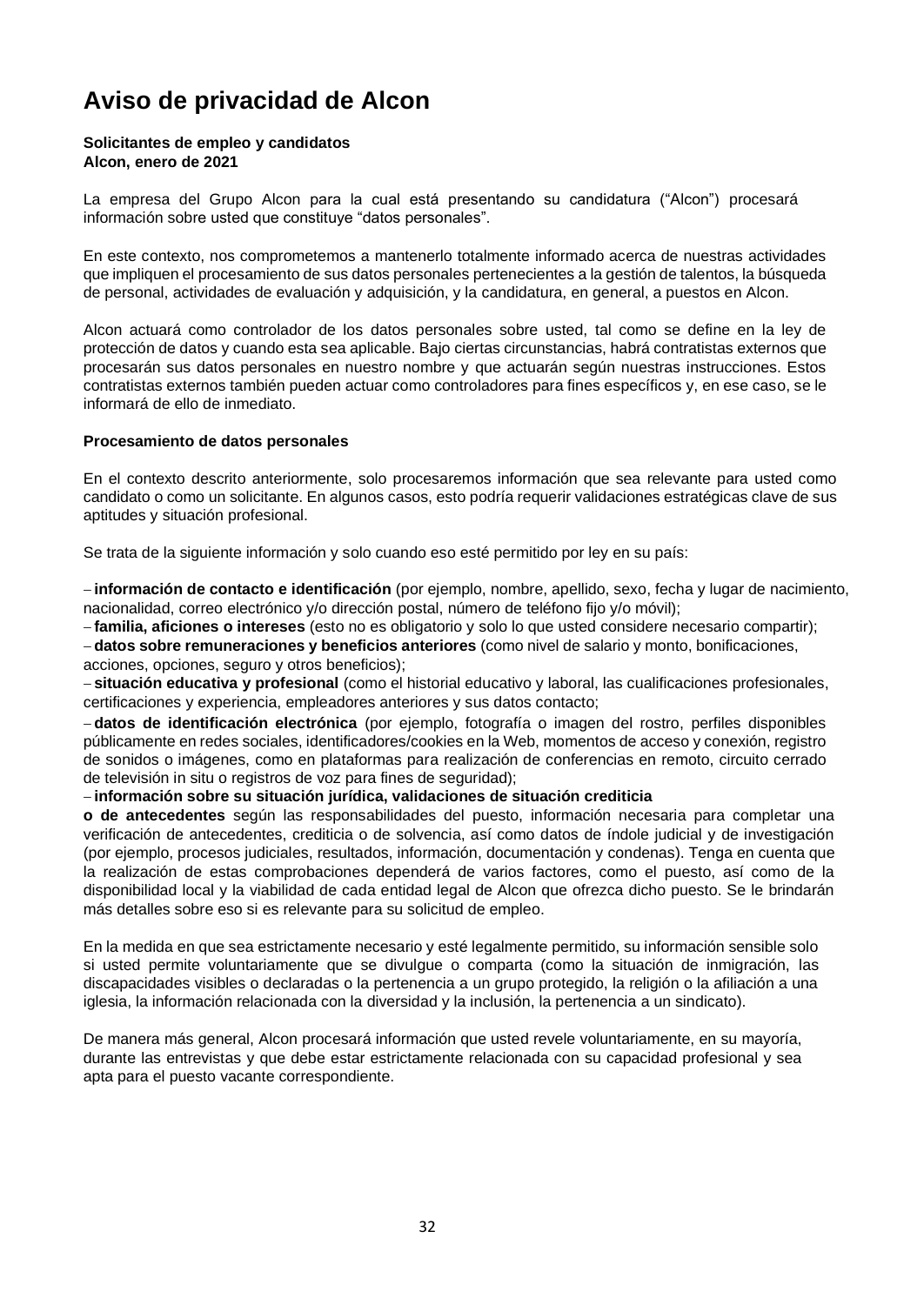**Usted puede, en cualquier momento y sin que haya por ello ningunas repercusiones, limitar o suspender el hecho de compartir o divulgar la información que esté relacionada con usted de manera directa o indirecta. Alcon se compromete a respetar su privacidad e intimidad en todo momento. Solo tiene que notificar sus inquietudes a su entrevistador, a RR. HH. o a su representante de Adquisición de talentos.**

#### **El procesamiento de los datos personales para los fines que se especifican a continuación se hace sobre la base de estos fundamentos legales.**

En este contexto, procesaremos los datos personales arriba mencionados sobre la base de cualquiera de los siguientes fundamentos legales, según la ley aplicable:

− su consentimiento previo (a menos que usted haya dado su consentimiento, no podremos retener ninguna información suya);

− la necesidad de procesar dichos datos para cumplir con nuestras obligaciones contractuales para con usted o para dar los pasos precontractuales a pedido suyo;

− la necesidad de procesar dichos datos para cumplir con nuestras obligaciones legales o regulatorias;

− la necesidad de procesar dichos datos para proteger los intereses vitales de usted o de otra persona; o

− la necesidad de procesar dichos datos para nuestros legítimos intereses para contratar al candidato más adecuado para el rol correspondiente, que no afecte de manera indebida sus intereses o derechos y libertades fundamentales.

#### **Procesamiento de datos personales para fines específicos**

En este contexto, procesaremos los datos personales antes mencionados para los siguientes fines:

− comunicaciones telefónicas o electrónicas, como entrevistas en persona o en remoto;

− efectuar valoraciones, pruebas o evaluaciones de aptitud, adecuadas para el puesto vacante correspondiente;

− llevar a cabo verificaciones de antecedentes o laborales (cuando corresponda);

− verificar su identidad, información académica o cualificaciones;

− realizar análisis de datos para mejorar nuestros procesos internos generales de contratación de candidatos, así como para brindar un mejor servicio a usted cuando se postule para un puesto vacante en Alcon;

− administrar su solicitud mediante plataformas especializadas y externas de contratación de personal, ya sea en línea o;

− compartir información relevante para el gerente de contrataciones o los comités de selección de personal, cuando corresponda;

− llevar una base de datos temporal de los candidatos a puestos clave para referencia futura. Alcon puede, con el consentimiento previo expreso de parte de usted, compartir información con otras empresas para fines similares, únicamente;

− en la medida en que lo permita la ley aplicable.

#### **Compartir datos personales con proveedores de servicios y otras empresas del grupo Alcon**

Los datos personales enumerados más arriba serán procesados por WorkDay (un sistema de planificación y organización de recursos humanos global) y proveedores de servicio de Alcon en todo el mundo que colaboran con Alcon en los servicios de búsqueda y contratación de personal.

Alcon compartirá también los datos personales en todo el mundo con otras empresas del grupo Alcon. Alcon garantizará contractualmente en estos casos que los estándares de protección de datos aplicados cumplirán por lo menos con los estándares del país en el cual se encuentre la entidad de Alcon que está buscando personal.